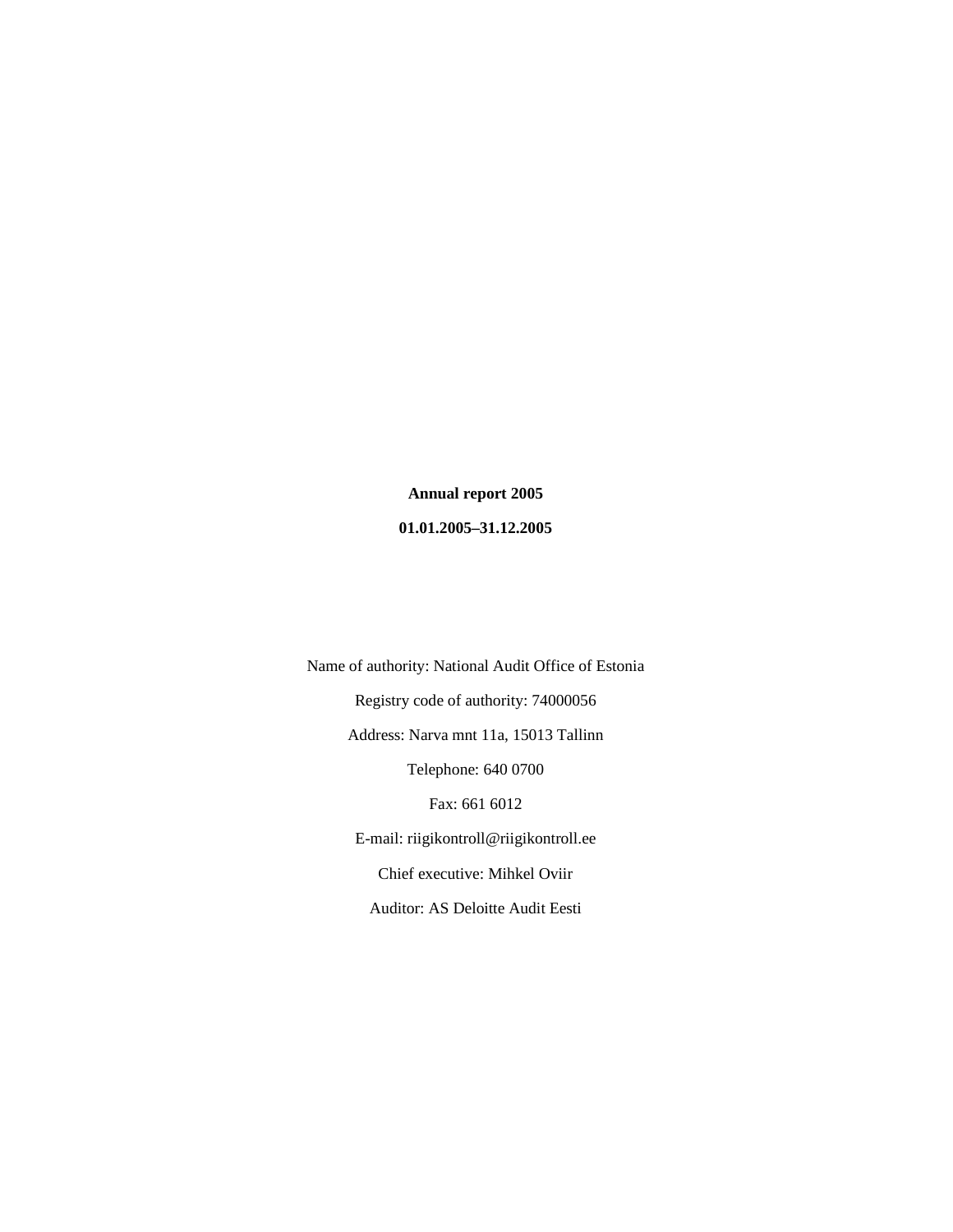## **Table of Contents**

| $\mathbf{1}$ . |                                                                                                                                                                                               |
|----------------|-----------------------------------------------------------------------------------------------------------------------------------------------------------------------------------------------|
| 1.1.           |                                                                                                                                                                                               |
| 1.2.           |                                                                                                                                                                                               |
| 1.3.           |                                                                                                                                                                                               |
| 1.4.           |                                                                                                                                                                                               |
| 1.5.           |                                                                                                                                                                                               |
| 1.6.           |                                                                                                                                                                                               |
| 1.7.           |                                                                                                                                                                                               |
| 1.8.           |                                                                                                                                                                                               |
| 2.             |                                                                                                                                                                                               |
| 3.             | <b>AUDITOR GENERAL'S SPEECHES AND REPLIES TO INQUIRIES FROM</b>                                                                                                                               |
| 3.1.           |                                                                                                                                                                                               |
| 3.2.           | Auditor General's replies to written questions concerning the rental contract made between<br>the North Police Prefecture and AS Kalev in 2003 and the rental contract made between the South |
| 3.3.           | Auditor General's reply to the inquiry from the members of the parliamentary faction of                                                                                                       |
| 3.4.           | Auditor General's reply to an inquiry of 29.09.2005 from Parliament Member Peeter                                                                                                             |
| $\mathbf{4}$   |                                                                                                                                                                                               |
| 5.             |                                                                                                                                                                                               |
| 6.             |                                                                                                                                                                                               |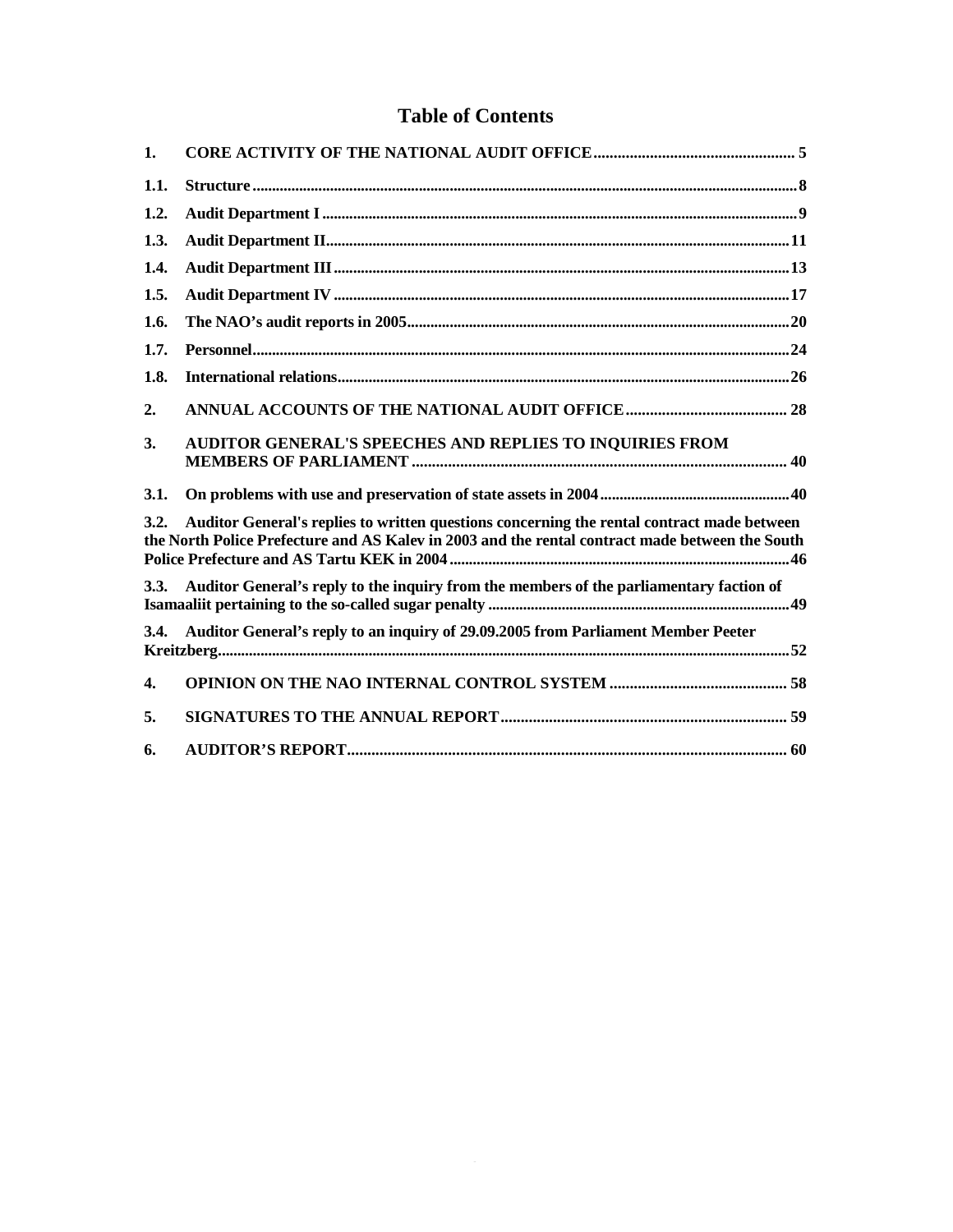#### **Dear reader!**

In 2005, the National Audit Office also worked to bring real benefit to the state by providing expert observations, opinions and proposals. Taxpayers have the right to demand a lot from us. For the amount of money spent on the NAO's maintenance costs the taxpayers expect results that are worth the expenses.

Upon drawing up the 2005 work schedule thorough discussions were held with each department in order to filter out those possible audits that would be the most profitable for the state in the current year. Social expectations hold a high place among our many criteria. From these discussions I got the impression that several steps have been taken during the year to know the auditee, the people and policy as well as information acquired regarding the solutions provided for problems. We need to pay more attention to analytical work.



However, it is very clear that the steps taken so far are not enough. But I also realize that this base that needs years to develop cannot be created quickly. And people. Good people. We have such people and they keep coming. I am also glad that staff turnover has decreased, compared to previous years. It is relevant because historical memory is very important in the profession of an auditor, just as it is in any other profession. An auditor without memory is like a "mankurt" – helpless and pointless.

Many people in our building carried out their first, second or third audit in 2005. It is undoubtedly a trait characteristic of our organization, something that would be hard to understand anywhere else in the world. But this is our situation and therefore we have to work twice as hard. I hope that everyone who has acquired experience and knowledge over the years can offer their assistance to our young colleagues. It takes years to become an auditor and our duty is to help the people who have chosen this road.

In 2004, I decided to change the NAO's structure from that based on audit types to that based on ministries. 2005 was the first full year the new structure was applied. In order to provide expert advice to the auditees, the people providing the advice have to be familiar with the respective field – the new structure helps the auditors to delve into their area of activity. Only then can the NAO make expert proposals that can really be useful, so that we together can change our country for the better.

Our resources are limited as is everything in our small country. Thus we have to focus on what is important instead of paying attention to many things at the same time. Concentrating on small things prevents us from focusing on big questions that are primary in the life of the state and that require hundreds of millions or even billions kroons.

Generally we only look into the past when it helps to improve the process of making decisions regarding the future. Every audit must provide a possibility to draw conclusions regarding future behaviour. Then it has value and the money spent on this audit has been well spent.

I hope that this year we will be more able to rise above things and look at them as a whole.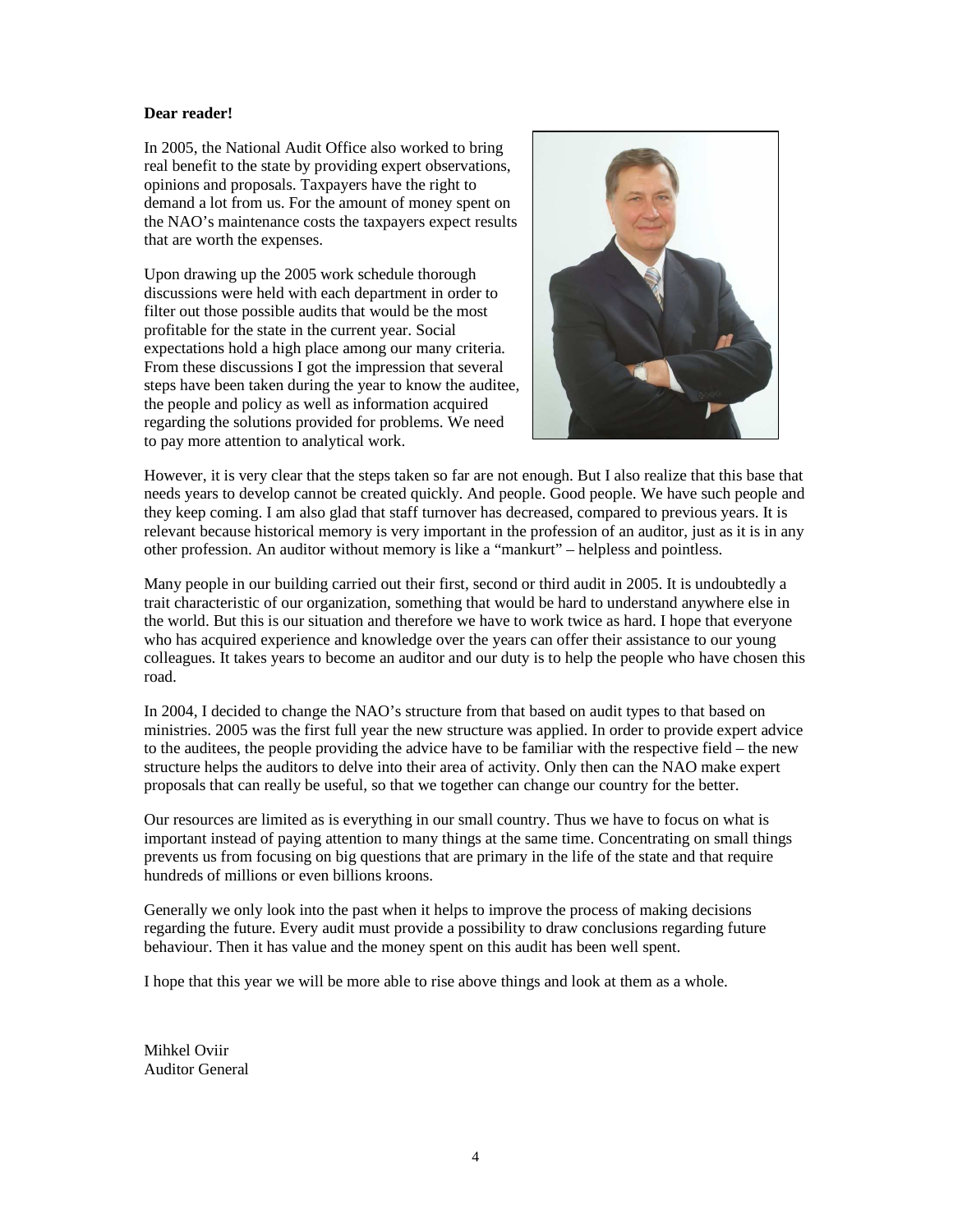## 1. Core activity of the National Audit Office

#### **Who does the National Audit Office work for?**

The National Audit Office is an independent auditor that operates in the interests and on the account of taxpayers and has the task of looking into how the state and local governments have spent taxpayers' money and what they have offered in return. The results of the work of the NAO are first of all addressed to the Parliament, Government and the general public.

The NAO's relationships are maintained with the Government. While auditing a report, activity or key issue, we always treat it as "belonging" to someone, i.e. as a person's immediate obligation to take care and assume responsibility. Of course, the manager of the agency or entity being audited has the principal liability, but we have also emphasised the principle of the minister's liability for the area of government in question for several years. We deem it a natural and efficient way of solving problems by forwarding the majority of our suggestions to the topmost authority of an area of government who even if not having a "personal relation" to the problem – bears the ultimate responsibility for what is going on in the area. At the disposal of a minister are the tools that enable systematic settlement of problems: a minister is able to not just finalise management-related nuances within an administrative agency, but refer problems to the Government in order to discuss them, to issue better orders and regulations that regulate the work of several agencies, and to initiate drafts of legislation.

While the National Audit Office and ministries act as discussion and debate partners, whose task is to see to it that the state manages the affairs of taxpayers as efficiently and economically as possible, the roles of the Parliament include both that of a designer of discussions and of an intermediary. On one hand, by issuing legislation the Parliament provides the framework discussions, on the other hand it evaluates, on the basis of the information submitted to it by the NAO, how in spending public money the Government has abided by the will of the people's representatives, i.e. laws. While doing that, the NAO is not only interested in the activity's official compliance with the legislation but also in whether the legislation and the activity of the Government is enough to ensure the expedient and purposeful use of the funds as well as reporting that would give an adequate overview of the expenses. Thus, the objective of communicating with the Parliament is to make proposals to improve the management of the state (i.e. first and foremost the use of taxpayers' money). It is not in the competence of the NAO to punish anyone, nor does it exercise authority, by making proposals the NAO helps those whose job it is to adopt decisions.

Being based on audits carried out during a year, the NAO prepares a summary report that will be presented to the Parliament – an overview on the use and preservation of state assets during the preceding fiscal year. This is the NAO's constitutional duty.

In this chain of relations, the role of the taxpayer is certainly that of the owner – without the taxpayer there would be no money to spend, the spending could not be audited and neither the spending nor the auditing could be evaluated. Since irrespective of the issue under review the case always concerns the money of the taxpayer, i.e. the owner, the results of audits carried out by the NAO are brought to the general public via the Internet and media.

Both the Constitution and the State Audit Office Act declare that the NAO is an independent institution that is competent to decide on the manner, time and nature of its audits. Nonetheless we do not aim at independence to an extent where nothing actually depends on us. We are ready to consider the wishes of those for whom we work within the scope of the criteria that we have established for ourselves (the aim of carrying out audits the results of which could be universalised in broader terms as regards the entire government sector; the number of people whom the topic essentially affects; the amount of money). Generally the audit objects are determined as a result of monitoring. This means that information has to be collected systematically regarding the areas of life that the NAO is interested in, in order to get an overview of the problems and the steps the state has taken to solve them. In addition to looking for new audit objects we also observe the course of things when already audited objects are concerned, considering a follow-up audit.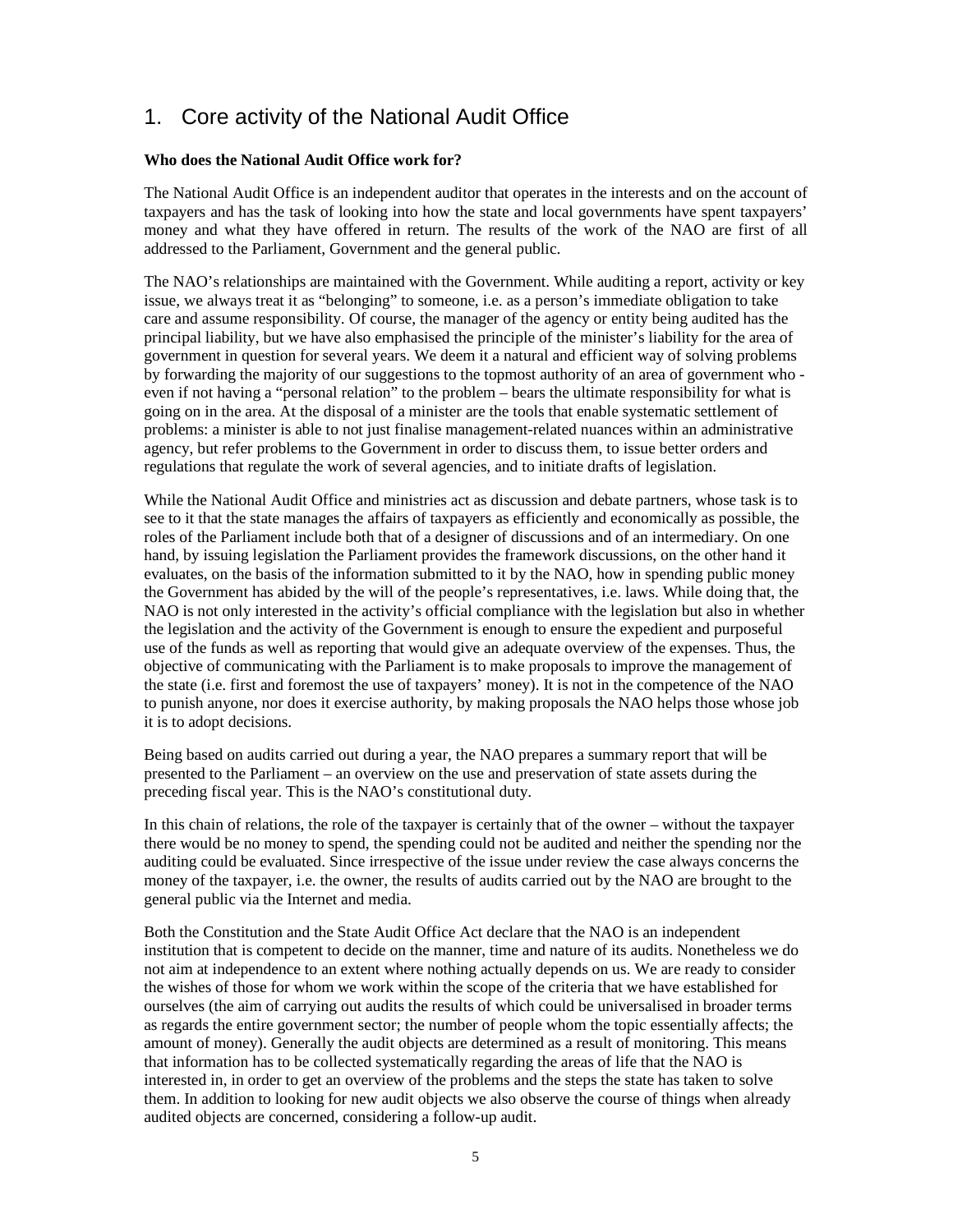In the international usage, institutions like the NAO are referred to as "supreme audit institutions". which means that they have a say in other supervisory activities of the public sector besides the principal activity, i.e. audits. Auditors of the NAO advise officials in the development of management, accounting, control systems and audits. The single aim is to ensure that as much taxpayer money as possible is controlled with as few expenses as possible.

#### **Essence of financial audit**

The State Budget Act establishes the obligation of the National Audit Office to give an assessment to the report on the implementation of the state budget, drawn up by the Government of the Republic. Preparation of the opinion on said report has been the duty of the Financial Audit Department and in order to fulfil that duty we planned and performed financial audits in a way that they would cover major cash flow, assets and liabilities that are important from the state's point of view. That meant performing financial audits in both the ministries and their sub-offices as well as in foundations founded by the state, companies with state participation, etc.

Upon performing its audits the NAO relies on the auditing standards of INTOSAI (International Organisation of Supreme Audit Institutions) according to which the financial audit consists of

- the audit of the annual accounts including an opinion on financial reports;
- the legality audit observing the legality of transactions, i.e. assessing the compliance with applicable law and regulations (compliance with requirements).

While auditing the annual accounts we wish to assure its reader that the annual accounts correctly record the activities of the reporting entity during the period as well as its financial conditions at the end of the period. Upon auditing the legality of transactions we assess whether the auditee in its economic activities has complied with the relevant legislation applied in its area of activity.

Without giving an opinion we shall also point out the observations on financial management and internal control systems made in the course of the audit.

#### **Essence of performance audit**

The objective of the performance audit is to provide comprehensive information on the shortcomings of the activities of the public sector for the Parliament, Government and the public as well as to direct the responsible officials to eliminate said shortcomings. But the National Audit Office does not stop at identifying and characterizing the shortcomings, it also tries to analyze the reasons for the problems and suggest ideas for their elimination. Another objective of the performance audit is to identify the best administrative practice and contribute to their distribution.

The object of the performance audit and the monitoring activity the audit is based on include everyday problems and public sector's activity in solving them. The NAO tries to focus on problems that will influence a lot of people over a long period of time, and regarding which there is reason to suspect systematic errors in the state's activity. Avoiding getting caught in politics, the fact whether the Government has taken or planned to take any steps to solve the respective problem is also taken into account upon selecting objects for performance audit. Also, the audited problem may be one regarding which the Government does not have a specific plan of action but which is important for the achievement of a national objective specified on a more general level.

Performance audit focuses on three aspects – economy, efficiency and effectiveness.

**Economy** (minimizing the expenses made in order to achieve an objective) is generally not separately audited by the NAO but opinions on economy may be given when auditing efficiency.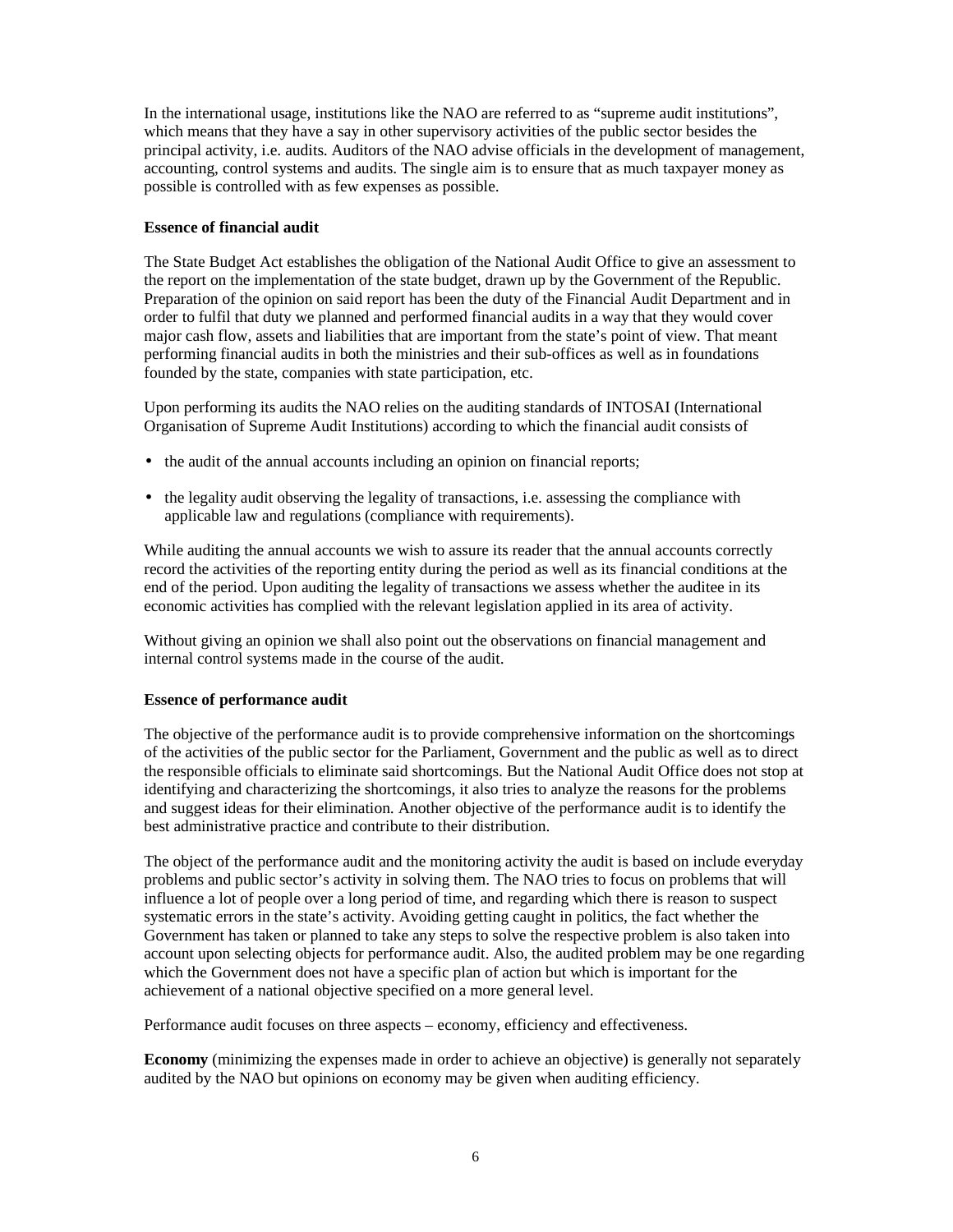Upon assessing **efficiency** the NAO analyzes the processes administered by the public sector – if and how it would be possible to increase the profit of the activities by using the same resources, or reach the same goal by spending less.

Upon assessing **effectiveness** the NAO analyzes the following:

- achievement of objectives declared in legislation and planning documents;
- actual effect achieved through the activity in comparison with desired effect (if there is no information regarding the effect or it is insufficient, the NAO itself will try to collect necessary information).

The NAO is also interested in the prerequisites of efficiency and effectiveness. This means that we analyze whether in planning and implementing activities the public sector takes guidance from the principle of sound administration and actual needs of society. Moreover, the NAO may also examine whether the Government has a purposeful plan of action to achieve certain social objectives, how it has developed, if and how it is connected to other activities of the Government and whether it is sufficiently managed. A lot of attention is paid to the existence and reliability of the reporting information characterizing expenditure, total net gain and effect.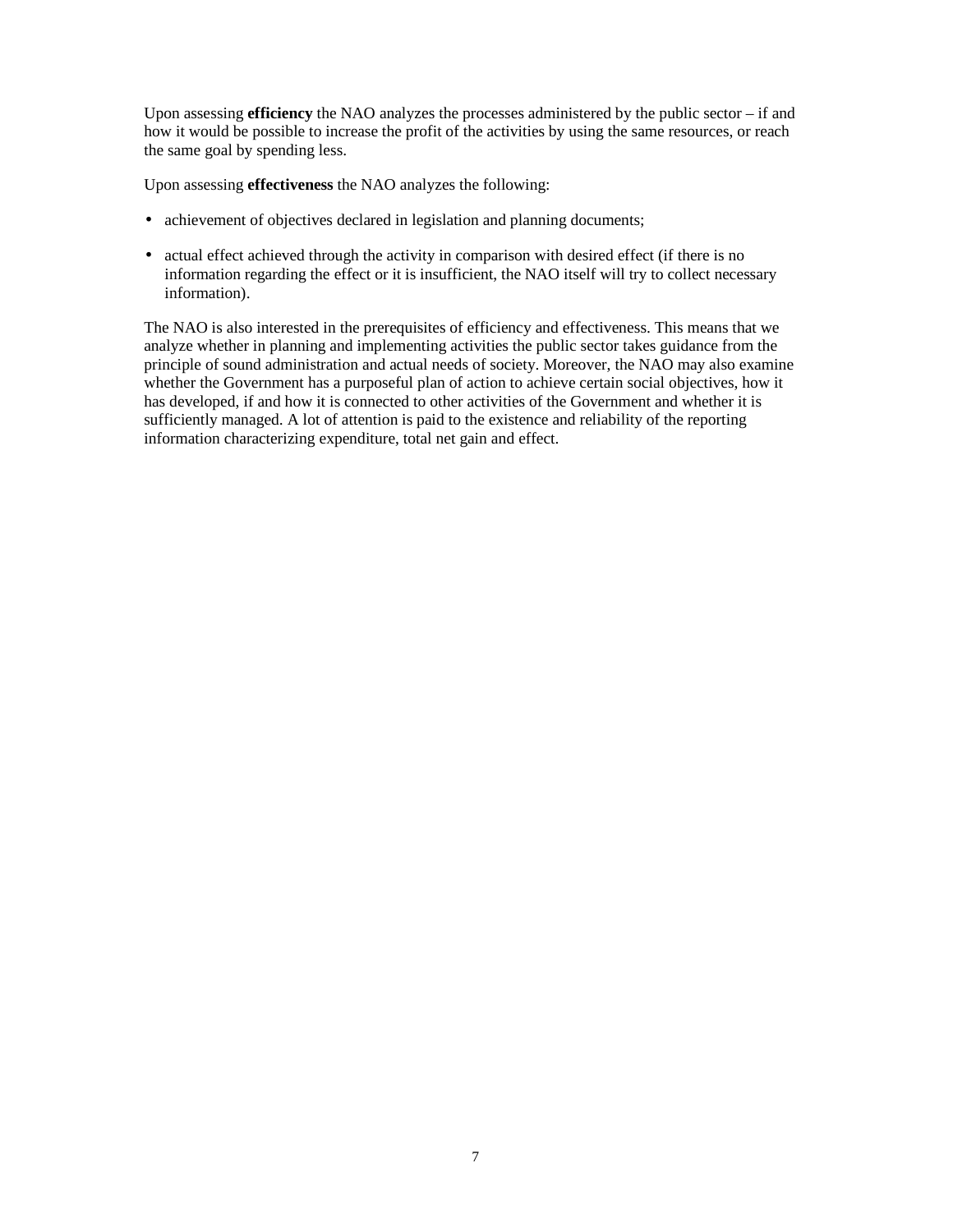## **1.1. Structure**

In 2005 the structure of the National Audit Office was as follows:

**Audit Department I** audits the area of government of the Ministry of Finance, Ministry of Foreign Affairs, State Chancellery and constitutional institutions. Chief Auditor is **Ines Metsalu.** 

**Audit Department II** audits the area of government of the Ministry of Justice, Ministry of Defence and the Ministry of Internal Affairs as well as county governments. Tõnis Saar acted as Chief Auditor for part of the year. In autumn 2005, **Ülle Madise** became Chief Auditor.

The duty of **Audit Department III** is to audit the area of government of the Ministry of Education and Research, Ministry of Culture and the Ministry of Social Affairs. Chief Auditor is **Jüri Kõrge**.

The auditors of **Audit Department IV** are responsible for auditing the area of government of the Ministry of the Environment, Ministry of Economic Affairs and Communications and the Ministry of Agriculture. Chief Auditor is **Olav Lüüs**.

In 11.05.2005, the Parliament adopted the State Audit Office Act and Local Government Organization Act Amendment Act, which provided the NAO with the right to exercise economic control over local governments, irrespective of whether the matter concerns state assets or municipal property. In the case of municipal property, the regulator limited the scope of control with legality control to ensure compliance with the local government autonomy principle arising from § 154 of the constitution.

In the opinion of the Ministry of Justice the NAO's surveillance regarding local governments helps to strengthen control over legitimate and purposeful use of the funds of the public sector. Reinforcing surveillance also helps to decrease the risk of corruption and disclose potential corruption cases.

In 31.05.2005 President Arnold Rüütel signed a resolution in Kadriorg to proclaim the State Audit Office Act and Local Government Organization Act Amendment Act adopted by the Parliament in 11.05.2005. Upon proclaiming the Act the head of state noted that it is relevant to facilitate the strengthening of prudent and responsible way of thinking in local governments. "Even if the influence of the state's central administration on local governments increases, the local level continues to be focused on citizens. The activities of the local government have a direct influence on the quality of the people's physical and social environment as well as the level of social security," the President said.

The Act entered into force in 1.01.2006. In 2005 the NAO made preparations for the formation of a new department, Audit Department V, so as to be ready for new obligations assigned to us by the Parliament. The Auditor General appointed **Krista Aasa** as Chief Auditor of Audit Department V.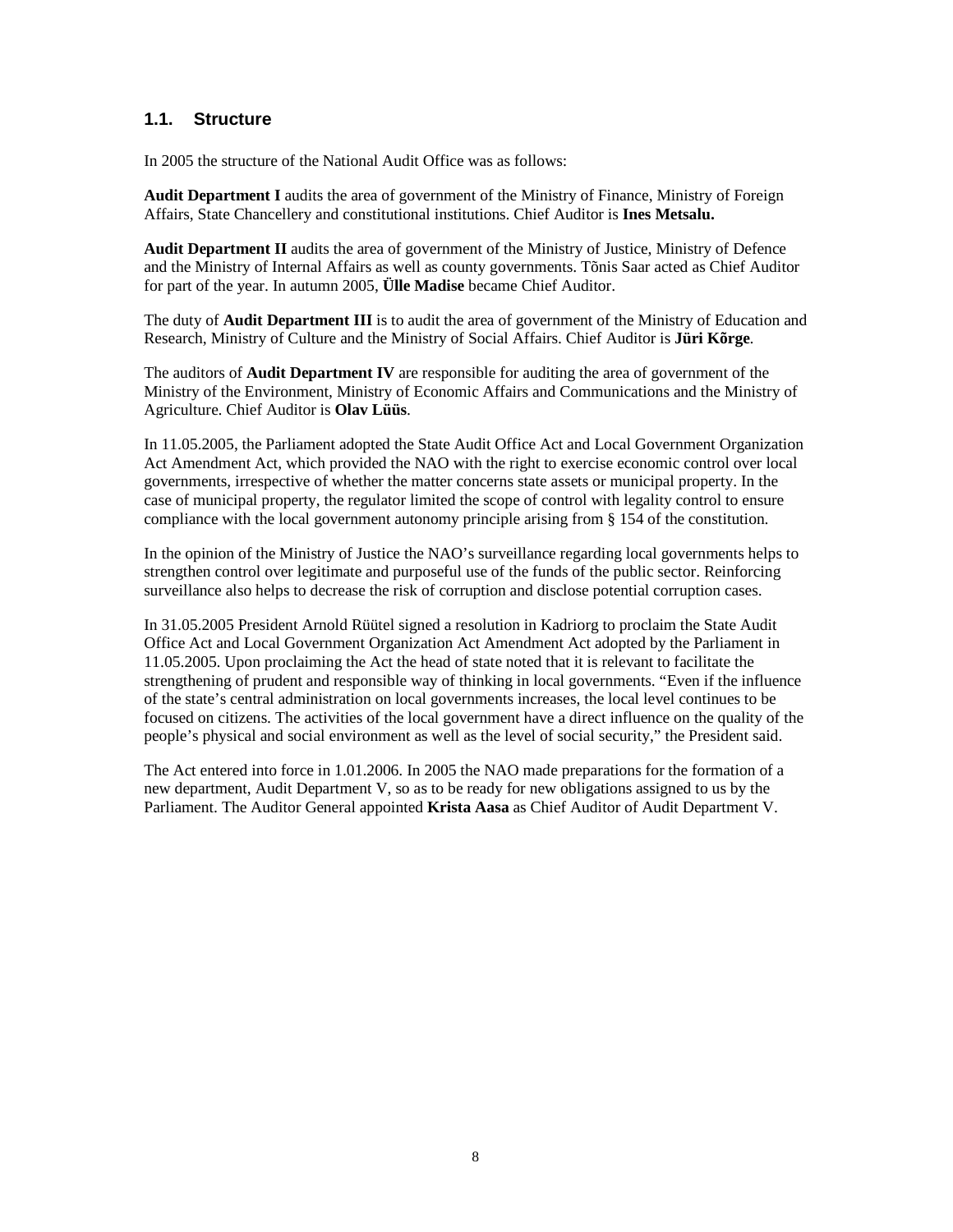## **1.2. Audit Department I**

The auditees of Audit Department I include the Ministry of Finance, Ministry of Foreign Affairs, State Chancellery and constitutional institutions.

Upon the foundation of the department in December, 2004 the department employed seven people, by the end of 2005 the number of employees had risen to eleven.

In 2005, Audit Department I dealt with 17 auditis, 13 of which were completed and four of which will be completed in 2006. Also, along with Audit Department IV the department participated in an *ad hoc* audit ("Efforts of the state authorities of Estonia to avoid generation of surplus sugar stock by the time of acceding to the European Union"). Audit reports drawn up as a result of the audit have been discussed in the State Budget Audit Committee, and the audit report on the consolidated report of the state in Finance Committee.

Mostly, the audits were carried out regarding the activities of state authorities, with one audit performed regarding the activities of a company owned by the state (Riigi Kinnisvara AS) and one audit performed on the activities of a local government. The department organized financial audits, audited the organization of public procurement, the use of EU funds and the activities of the Ministry of Finance in the accreditation of Structural Funds and the implementing agencies and entities of the Cohesion Fund as well as the efficiency of the activities of Riigi Kinnisvara AS in the administration of office premises. The objective of Audit Department I was to audit the accuracy of the consolidated annual report of the state and the legality of transactions. The audit was carried out in cooperation with the other audit departments.

In cooperation with the Methodology, Planning and Reporting Service of the NAO the department's auditors have engaged in supplementing the audit's methodological materials, and we have participated in internal trainings as training providers.

#### **Important audit results**

The objective of the NAO is to ensure the correctness and accuracy of the financial accounts of the state as well as the compliance of the state's economic transactions with the law, their documentation and disclosure as required.

Audit Department I audited the accounting and the legality of transactions in four constitutional institutions, two ministries, State Chancellery and two state authorities. When auditing the annual accounts we wish to assure its reader that the annual accounts correctly record the activities of the reporting entity during the period as well as its financial conditions at the end of the period.

Upon auditing the legality of transactions we assess whether the auditee in its economic activities has complied with the relevant legislation applied in its area of activity. On the basis of the audits performed in 2005 we can state that accounting was well organized in the audited authorities and that the implementation of the general rules of state accountancy has been carried out without any big problems.

#### *"The audit report of the NAO on the 2004 consolidated annual report of the state"*

The State Budget Act establishes the obligation of the NAO to evaluate the accuracy of the consolidated annual report of the state and the legality of transactions of the state. 2005 was the first year when, in the initiation of Audit Department I, an audit report was completed on the consolidated annual report of the state. Due to shortcomings in accounting and control system the NAO did not disclose its opinion on the accuracy of the 2004 consolidated annual report of the state and the legality of transactions of the state.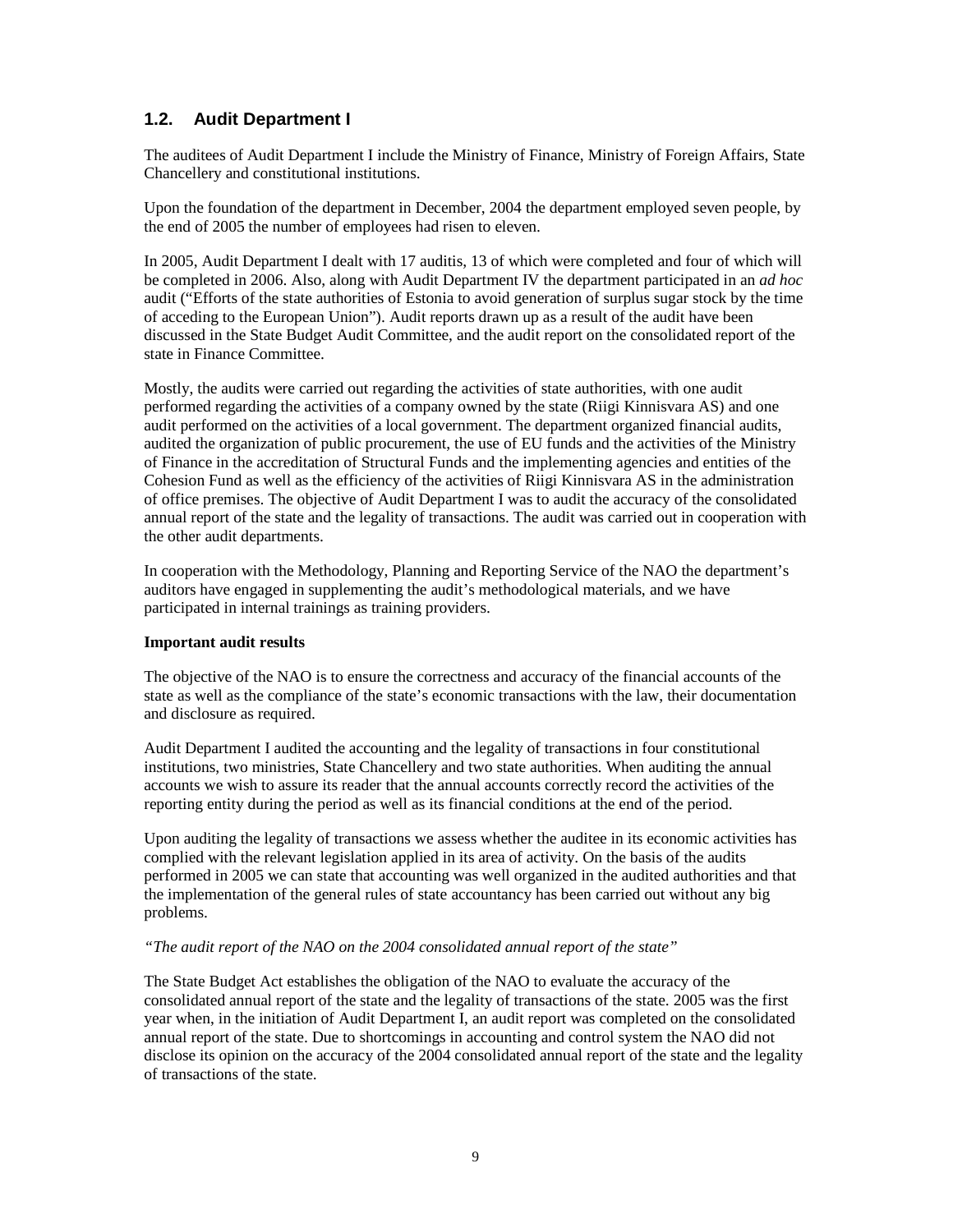The audit report of the NAO should be an interesting reading material for those, who wish to know which ministries have managed their accounting well and which ministries have the most problems. In the audit report we made proposals to the Minister of Finance to improve the accounting and internal control systems, to bring the model audit into conformity with internationally accepted auditing principles, to amend the State Budget Act and develop the management reporting of the public sector. In the framework of the 2006 audit we intend to make sure that the Minister of Finance, who has supported the proposals of the NAO, has taken steps to bring them to life.

#### *"Activity of Riigi Kinnisvara AS in managing office space leasing"*

In 2005 we audited the activity of Riigi Kinnisvara AS in managing office space leasing. The main conclusions of the audit were recorded in the NAO's annual overview on the use and preservation of state assets. The NAO identified that the aims set upon the foundation of Riigi Kinnisvara AS had not been met. There are no definite principles in place for determining the rental price of office spaces and thus the amount of rent charged from each state authority is agreed individually, not under generally understood criteria and it is not possible to budget the costs of office space renting on state level. Also, there are no reliable data on the second component of budgeting – the aggregate amount of office space at the disposal of state authorities.

Current surveys show that the size of office space per official varies greatly  $(5-38 \text{ m}^2)$  and that on the average, state authorities use over 30% more space per official than private businesses. Based on the shortcomings identified in the course of the audit, the Government of the Republic assigned the Minister of Finance the task of presenting to the Government the overview of the company's current activity and future trends of development. Said problems remain unsolved and the NAO continues the process of auditing matters related to government real estate in 2006 as well.

In 2006, relevant issues from the viewpoint of Audit Department I are the use of the European Union funds and auditing of tax revenue, and we wish to continue making proposals regarding the improvement of the quality of the state's financial reporting.

Ines Metsalu Chief Auditor Audit Department I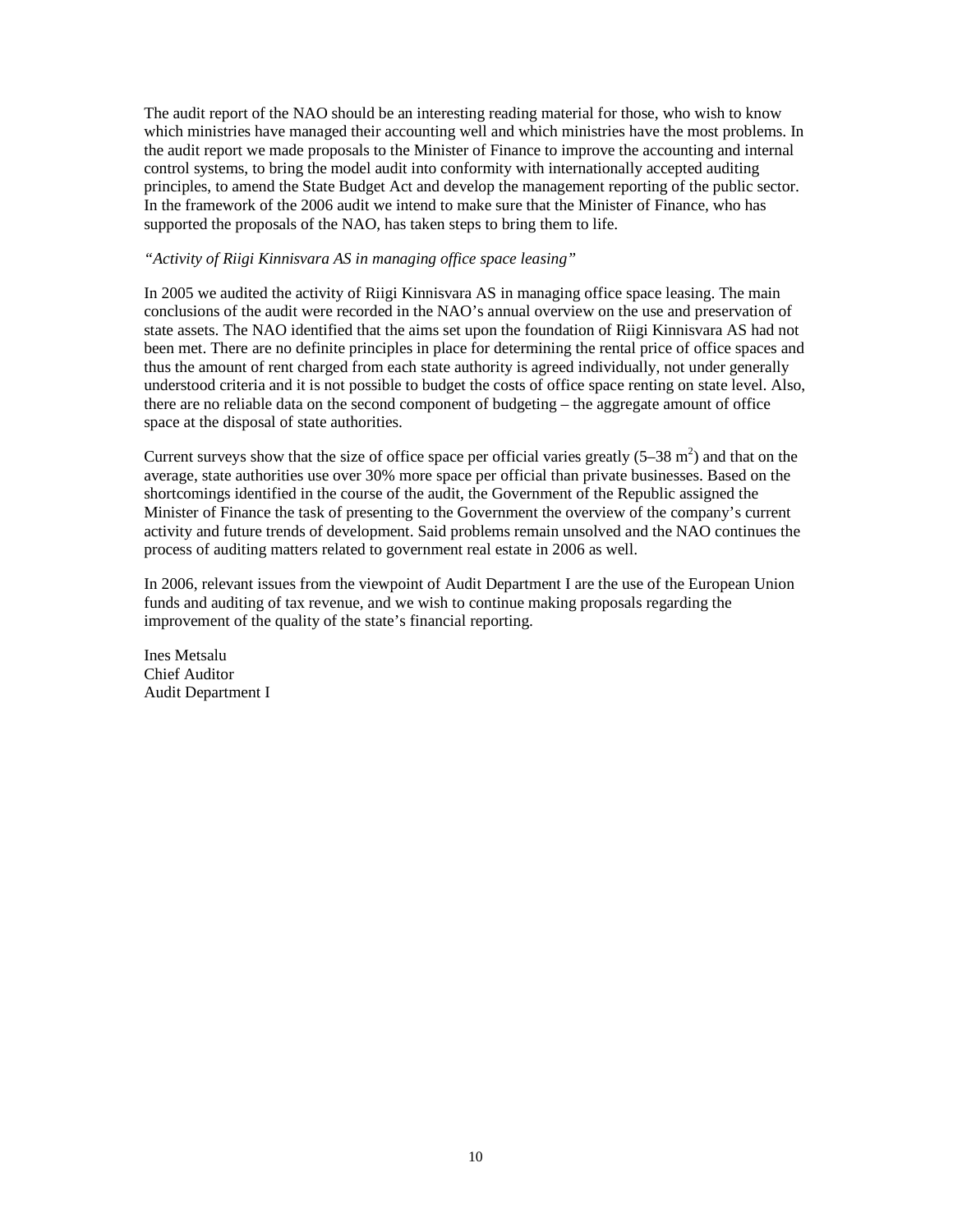## **1.3. Audit Department II**

Audit Department II audits the area of government of the Ministry of Justice, Ministry of Defence and the Ministry of Internal Affairs as well as county governments. In 2005, Audit Department II carried out 19 audits; three of them shall be completed in 2006.

#### **Important audit results**

Financial audits have contributed to the continual development of the accounting of the public sector, and as a result the financial reporting of the public sector has improved significantly. In the course of auditing activities more attention is paid to the financial management and internal control system and proposals have been made to solve identified problems.

#### *Organization of accounting, economic activities and the legality of transactions*

In addition to auditing the organization of accounting and the legality of transactions of the areas of government of the Ministry of Justice, Ministry of Defence and the Ministry of Internal Affairs, the NAO performed a separate audit in 2005 on the organization of accounting of Saare County Government and institutions under its authority, the organization of accounting and economic activities of Estonian Border Guard Aviation Group, organization of accounting and economic activities of Single Signal Battalion, organization of accounting and economic activities of Naval Headquarters, organization of accounting and economic activities of Tartu Prison and the organization of accounting and economic activities of Central Criminal Police.

By now, the **Estonian Border Guard Aviation Group** has corrected the accounting of state assets and calculations of cost price for charter flights; **Tartu Prison** has reduced its cash flow to the minimum; **Saare County Government** has improved the accounting of fixed assets and revenue accrued from economic activities; **Single Signal Battalion** supplemented its accounting policies and procedures in order to meet the proposals of the NAO, the commanding officer appointed a person who is responsible for the conclusion of agreements, etc. Said changes help to ensure the preservation of state assets and the accrual of all revenue from economic activities into the state budget.

The audit of the economic activities of **E-Arsenal Ltd** drew attention to the fact that the company does not make profit, which is why the continuation of its activities causes loss to the state. After the NAO's audit (Audit report from 21.03.2005) the Ministry of Defence started to make changes in the company as of April, 2005 in order to restructure E-Arsenal Ltd. By the summer of 2005, both the supervisory board and the management board of E-Arsenal Ltd had been replaced with new ones. In May, 2005 the Minister of Defence responded to the inquiry of the State Budget Committee of the Parliament on the future fate of E-Arsenal Ltd that as the company is one of the most important symbols of the Estonian defence industry, it is not possible to support the plan of the company's former board to transfer the company. The Ministry of Defence finds that the activity of E-Arsenal Ltd should be radically restructured.

Upon auditing the **Naval Headquarters** the NAO identified shortcomings in the internal control system, insufficiently documented construction costs and errors in calculation of remuneration. Development of procedures and rules for checking the fuel consumption of ships is in process.

As a separate topic the NAO analyzed the activities of **the Ministry of Justice, Ministry of Defence and the Ministry of Internal Affairs** in the management of state-owned buildings. By now the ministries have a plan of action for the disposal of unneeded buildings or of buildings that cause loss to the state, and this plan is being carried out. The attention of the Ministry of the Environment, Ministry of Internal Affairs and the State Budget Audit Committee of the Parliament was drawn to the need to eliminate the sources of oil pollution residue in Kopli peninsula.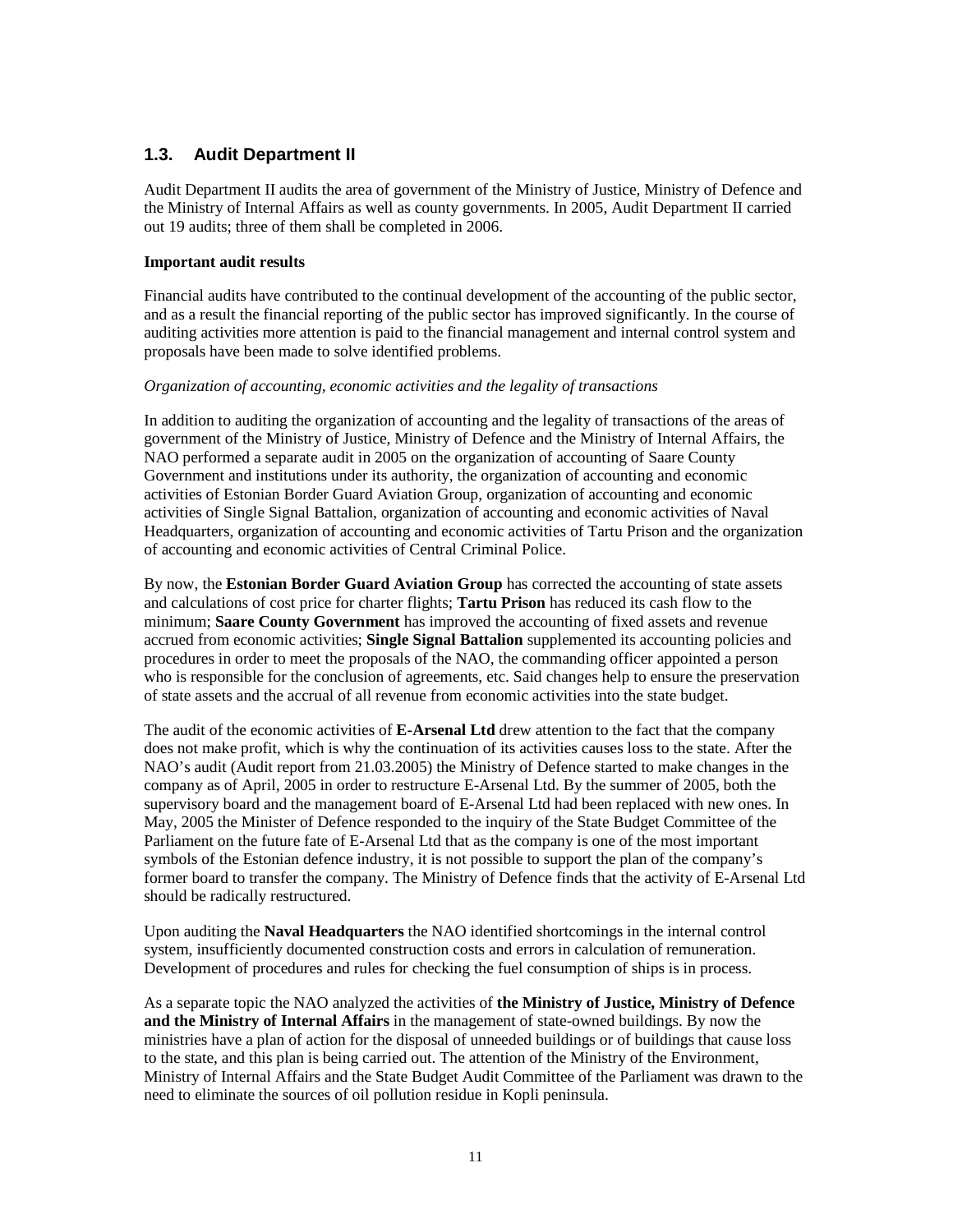To fulfil Estonia's international obligation the NAO audited the 2004 annual accounts of the **Baltic Defence College**, demanding the timely and full documentation of transactions.

#### *"Prevention of fires in residential buildings"*

As a result of the audit the system of surveillance and prevention measures was reviewed one more time in order to achieve better results in the prevention of fires with existing resources.

#### *"Waiting lists for forensic examination"*

In the course of identifying the reasons for extremely long waiting lists for forensic examination the NAO found that there were approximately 1,000 expert analyses on the waiting list without a clear explanation what they were needed for, in many cases the judicial proceedings in relation to what the analyses were no longer in process. As a result of the NAO's work the Public Prosecutor's Office shal arrange for an inventory of examination rulings, unnecessary expert analyses have been or are being cancelled. Poor quality of examination rulings was one of the reasons for long waiting lists for expert analyses, as a result of the audit the quality control of examination rulings has been improved. The Ministry of Internal Affairs and the Ministry of Justice are preparing for the merger of forensic institutions.

#### *"Response of the Auditor General to the inquiry of Peeter Kreitzberg, member of the Parliament, on leasing premises to the Police in Tallinn and Tartu"*

Audit Department II prepared a response to the inquiry of Peeter Kreitzberg on leasing premises to the Police in Tallinn and Tartu. In his response to the inquiry the Auditor General stressed that the decision to lease premises to state authorities has to be based on analysis and afterwards it should be possible to assess the entire decision making process. Only then can decision-making officials avoid the suspicions of corruption and suspicions of making decisions that could harm the state.

Ülle Madise Chief Auditor

Audit Department II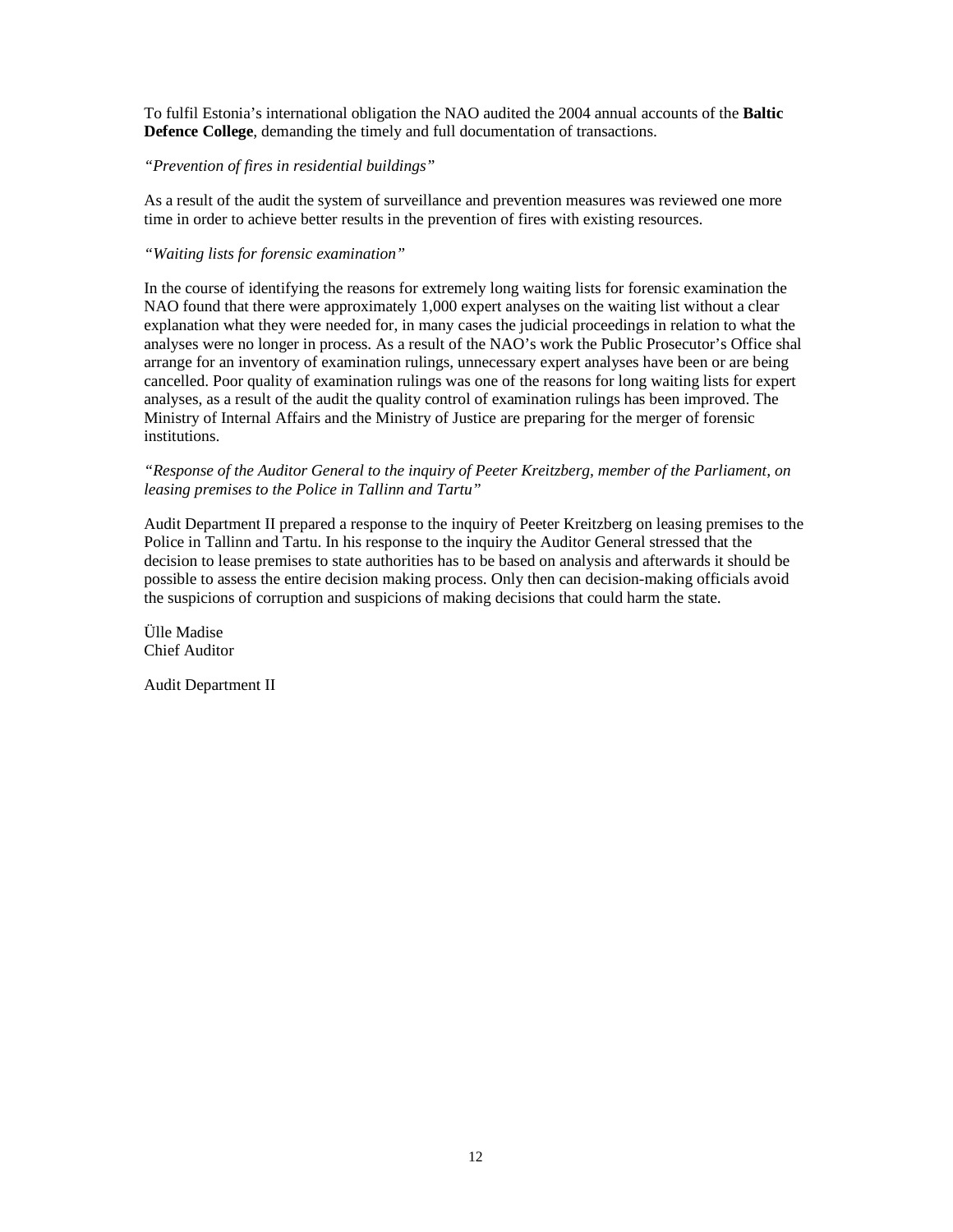## **1.4. Audit Department III**

Audit Department III audits the area of government of the Ministry of Education and Research, Ministry of Culture and the Ministry of Social Affairs. The expenses of these three ministries form a little over half the expenses of the state budget; biggest amounts go for the payment of health insurance and pensions. Large part of the auditees are legal persons governed by public law and foundations founded by the state.

As of the end of 2005, the department employed 18 officials – 14 auditors, three audit managers and chief auditor.

In 2005, the department carried out 36 auditis, 25 of them were completed. We forwarded all audit reports to the State Budget Audit Committee of the Parliament. In several cases we informed the standing committees of the Parliament of the results of the completed audit, and those committees organized discussions of audit results, if necessary.

Most of the completed audits were financial (compliance) audits. Three of them dealt with the organization of accounting and legality of transactions of the ministries in 2004 and were carried out with the purpose of providing an opinion of the NAO level to the consolidated annual report of the state. In the course of the rest of the audits the NAO assessed the economic activities of a specific state authority or a separate legal person, or the legality of the control system of allocations provided in the state budget of the use of money (e.g. allocations for boarding school facilities or for the payment of education allowance).

Mostly the auditees included state authorities but our audits also covered the activities of several foundations founded by the state (Eesti Draamateater Foundation, Northern Estonian Regional Hospital Foundation, Rural Development Foundation, Foundation Innove) and legal persons governed by public law (Estonian Academy of Arts, Estonian Health Insurance Fund).

#### **Important audit results**

#### *"Quality assurance in vocational education"*

The audit of the assessment of the quality of vocational education focused on the satisfaction and inclusion of entrepreneurs and dealt with the activity of the Ministry of Education and Research as well as with the measures implemented to improve the quality of education in twelve vocational schools. The main conclusion of the audit was that the quality of vocational education is very uneven and depends greatly on the region, school and taught speciality. The Ministry as a coordinating body has a lot to accomplish in order to harmonize the quality of vocational education: develop an accreditation system, improve the collection of data on people who have interrupted their studies, unemployed people and on the satisfaction of entrepreneurs, develop the national curricula, specify the role and responsibility of school boards of vocational educational institutions.

"Estonian Vocational Education Development Plan for 2005–2008" was adopted after the completion of the audit, and improving the quality of vocational education has been named as one of its main objectives; this would bring along the increase in the popularity of vocational education, increase in the number of students and the graduates' successful placement to work. At the end of 2005 the Vocational Educational Institutions Act was amended, among other things amendments covered the specification of the definition of practice and regulation of school boards of vocational educational institutions as well as the establishment of the requirement of cooperation with social partners while drawing up the national curricula.

#### *"Economic activities of the Estonian Academy of Arts in 2004"*

The audit of the economic activities of the Estonian Academy of Arts in 2004 covered all its structural units, as well as the foundation and company founded by the Academy.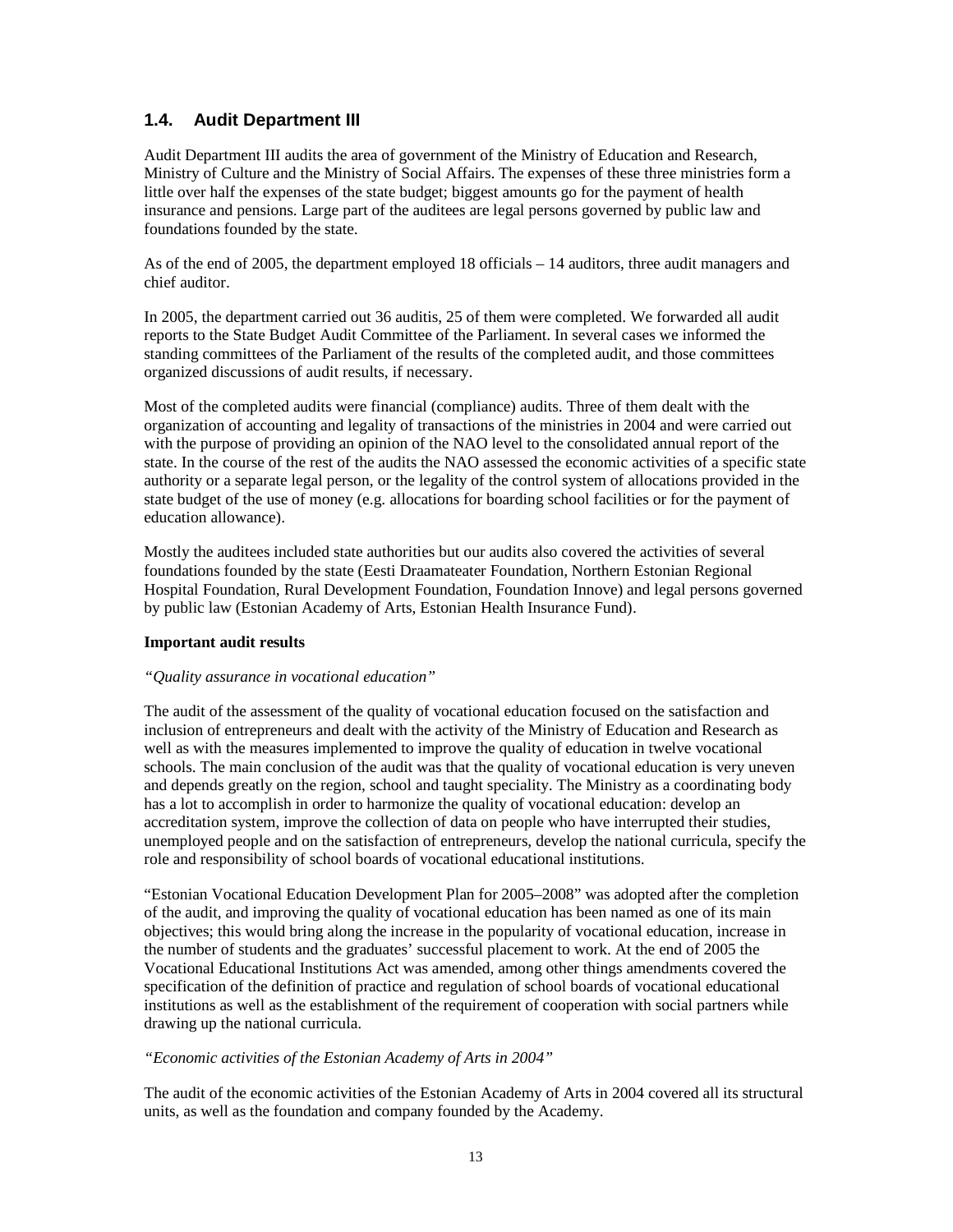Universtities who act as legal persons governed by public law are the owners of their assets, but the management of assets has to be carried out in compliance with the requirements provided by legislation and prudently. The Academy had entered into contracts for management of the Academy's buildings with the foundation founded by the Academy. However, in several cases the foundation had failed to fulfil the duties assigned to it. The Academy had not analysed the profitability of the management of the buildings by the foundation in comparison with the management of its buildings itself while ordering maintenance services from various service providers where necessary. The Academy had not organized public auctions to find tenants and fixed assets were sold without organizing an auction, thus violating the law. Upon purchasing goods and services the Academy did not organise a public procurement.

The current rector of the Academy and the Board were serious about the identified shortcomings. Thus, the Board decided to initiate the liquidation proceeding of the foundation and terminate the contracts causing loss for the Academy, establish rules of procedure for public procurement, etc.

#### *"Accounting, preservation and use of museum assets"*

In the course of auditing the accounting, preservation and use of museum assets the NAO evaluated how well the museum collections as state assets are preserved and how is access ensured for the public. It was revealed that there was no exact overview of all museum collections. In some museums, the last thorough inventories had taken place 20 to 30 years ago. All museums have not been able to take an extensive scientific inventory (scientific description of things of cultural value), and thus the state lacks a thorough overview of the cultural goods in museum collections.

Only one third of the examined collection storage facilities possessed good or satisfactory preservation conditions of museum assets. The biggest problem of the Estonian museums was the lack of space.

Sound preconditions for the use of museum assets had been not created: there was no functioning information system, museums could not provide suitable conditions for examining the museum items, only 1.3 per cent of museum items can be displayed.

The NAO made proposals to the Minister of Culture to develop a long-term collection policy and investment plan, ensure the taking of inventories in the museums in accordance with the established procedure. Additionally, develop a common information system of museum items to provide access to the museum items for researchers, hobbyists and the general public.

By now the general rules of state accountancy have been amended in a way that due to their large amount, inventory of museum items as fixed assets can exceptionally be taken once every five year instead of once a year. The Ministry of Culture has developed main trends of the development of museums for the period of 2006–2016.

#### *"Economic activities of the Eesti Draamateater Foundation"*

The audit of the economic activities of the Eesti Draamateater Foundation covered the liquidation proceedings of Eesti Draamateater as a public institution and establishing a foundation instead, financial management of a theatre operating as a foundation as well as the functioning of an internal control system and the legality of transactions.

The audit revealed that the Ministry of Culture had failed to ensure the required liquidation of the theatre as a public institution – no inventory was taken or the closing balance sheet of liquidation approved, the liquidation committee had not approved the majority of asset transactions in this period, etc. In his response, the Minister stated that the listed shortcomings were due to the officials' lack of experience and that the liquidation proceedings of state authorities shall be efficiently monitored in the future.

The Council took specific measures in order to eliminate the shortcomings identified in the financial management and internal control of the foundation.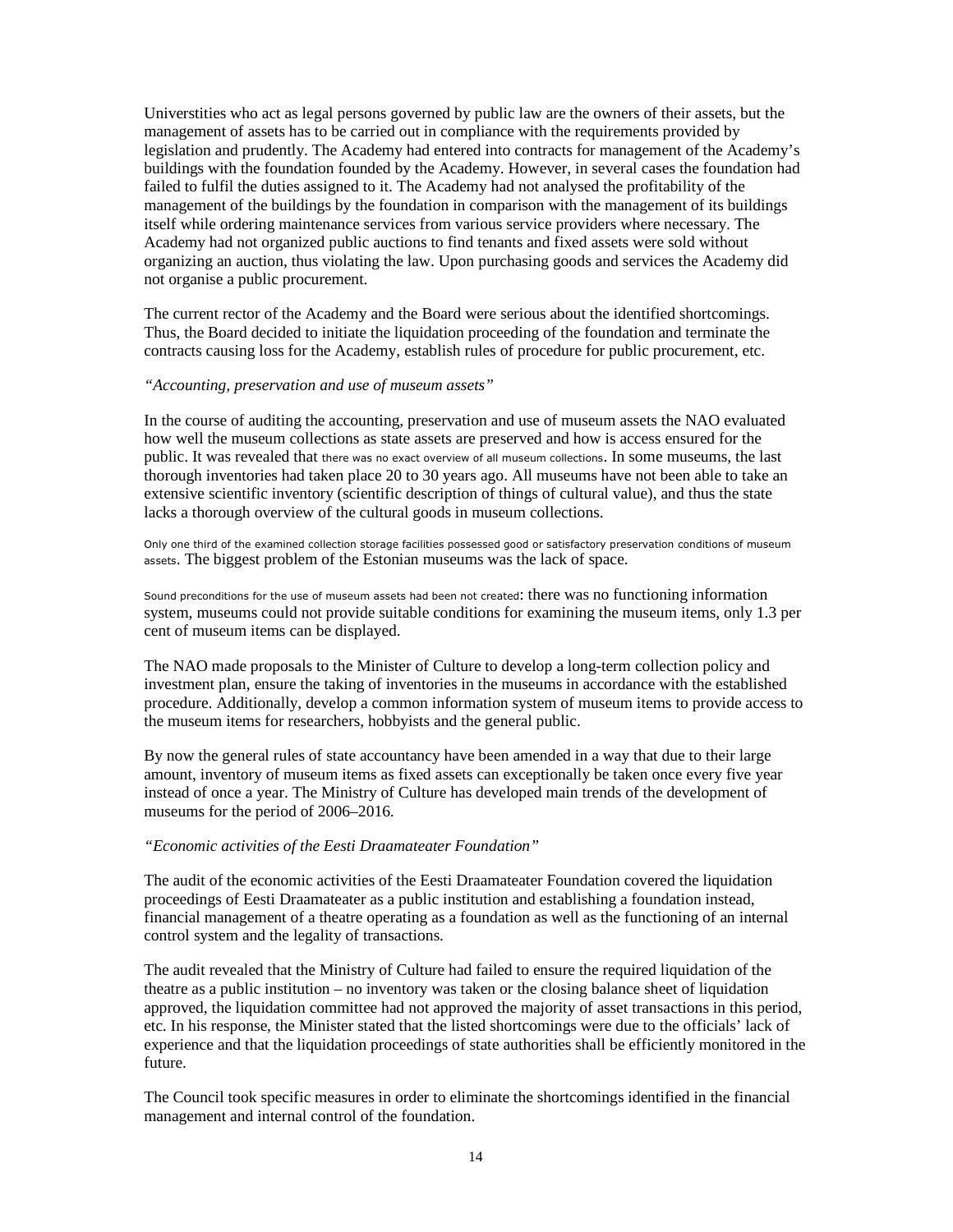As several of the problems identified in the course of the audit are also relevant from the point of view of other theatres, the newspaper "Postimees" organized a public discussion on the basis of the results of the audit, with the participation of the representatives of the Parliament, Ministry of Culture, Ministry of Finance, the NAO and theatrical circles. One of the conclusions was that managers of theatres need more training in financial management.

#### *"Need for employees and state-commissioned education in the health field"*

The objective of the audit was to evaluate whether the state can guarantee the sufficient supply of health care professionals for the current health system so that quality health care would be provided within a reasonable amount of time.

The audit revealed that the actual labour force in the health care sector is substantially smaller than the registered amount of health care professionals; the estimated need for health care professionals in the development plans does not accord with the actual situation nor with the needs of existing hospitals; it is impossible to maintain the existing number of doctors and to increase the number of nurses sufficiently through state-commissioned education.

To improve the situation, the NAO made proposals to the Minister of Social Affairs to reorganize the register and process of registration of health care professionals; ensure the conformity of the development plans of different levels; analyze the current hospital network; ensure the graduates of main courses of the medical faculty a better possibility to pursue studies in residency and review study programme for nurse assistant.

Of the important events that took place after the end of the audit, attention could be drawn to the following: in 03.02.2006, the Ministry of Social Affairs, the Faculty of Medicine of the University of Tartu and the Estonian Medical Association signed a concensus document for the state-commissioned education in the Faculty of Medicine for the period of 2006–2010, which should ensure the provision health services on current level.

#### *"Organization of health care of preschool children"*

As a result of the audit the NAO found that as nearly half of the examined first-formers have some kind of a health problem, the prevention of illnesses among preschool children and health promotion should be organized in a more efficient way. The examination of children's health is the responsibility of family physicians but the audit showed that family physicians have not periodically examined all children.

The audit revealed that 40% of childcare institutions do not employ a health care professional, as it is not compulsory. Tasks have been appointed to health care professionals pursuant to the law but it is not regulated if and who should carry out the tasks in their absence. As the number of health care professionals shall decrease even more in the future, it is necessary to review the duties and responsibility of health care professionals in child care institutions.

In his response, the Minister of Social Affairs stated that the Ministry will deal with the problems of preschool child care institutions and the health promotion, health protection and health care administration of all preschool child care institutions shall have to be reviewed.

#### *"Overview of the use of the gambling tax"*

Based on the wish of the State Budget Audit Committee of the Parliament, the Department prepared a special report on the use of the gambling tax, which is a summary of the four audits carried out by the NAO on the same topic (in 2002–2005).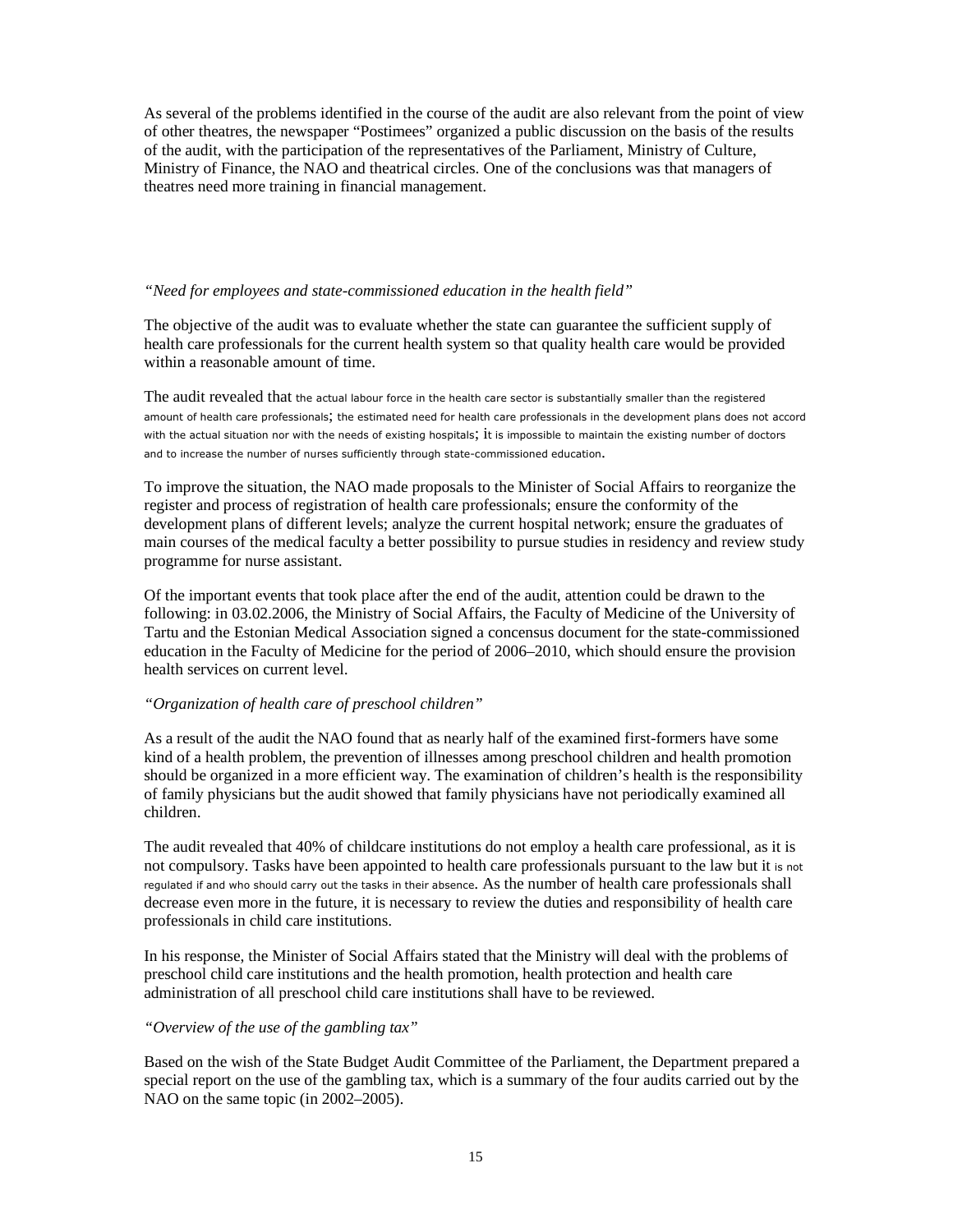As a result of the audits we found that the system that provides the basis for the current allocation of support out of the gambling tax is fragmented, too complicated and partially non-transparent. The NAO thought it necessary to consider the possibilities for the simplification of the system and to that end, prepared its proposals. The special report was discussed at the sitting of the State Budget Audit Committee of the Parliament.

Jüri Kõrge Chief Auditor

Audit Department III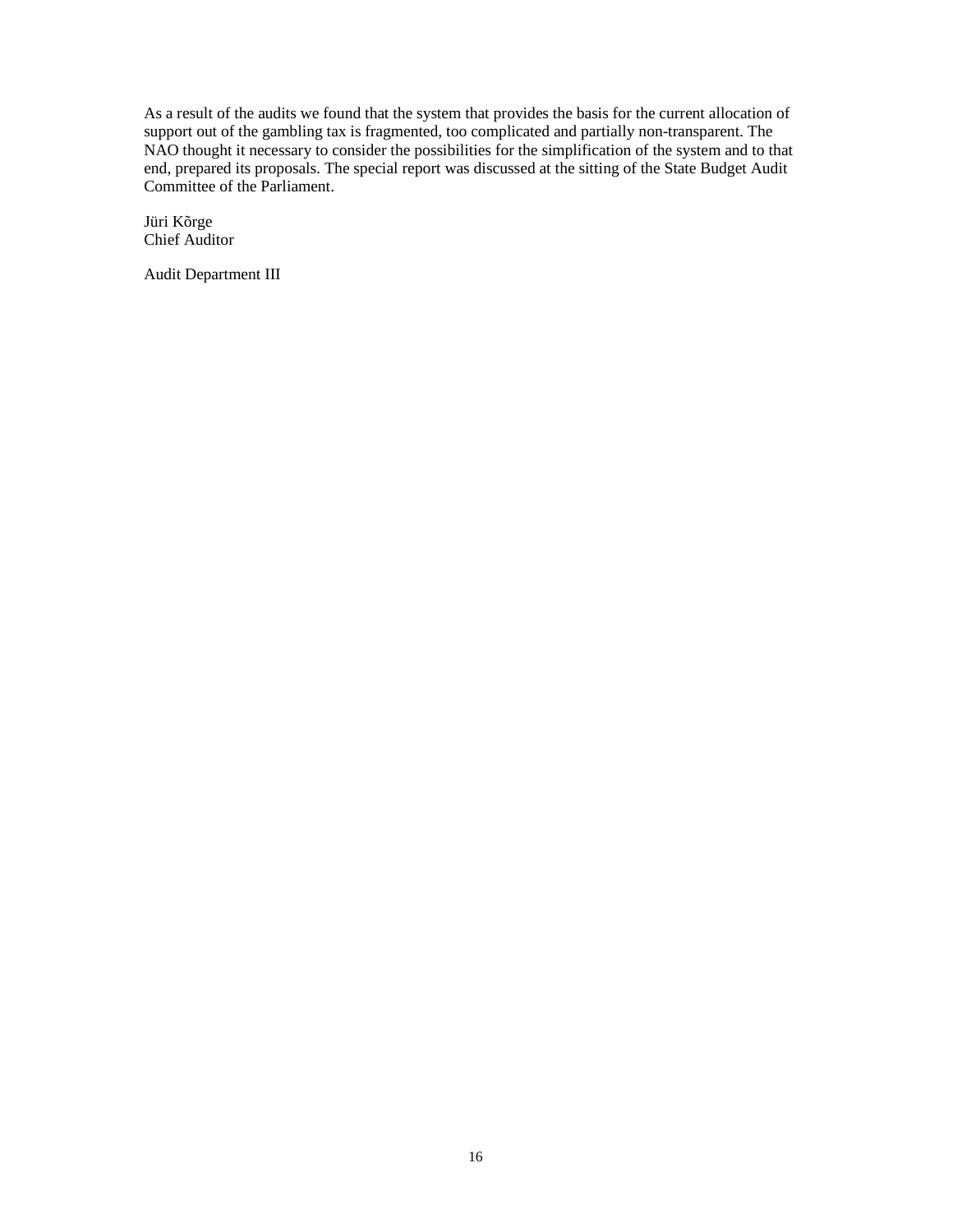## **1.5. Audit Department IV**

Audit Department IV evaluates the Ministry of the Environment, Ministry of Economic Affairs and Communications and the Ministry of Agriculture as well as state authorities operating in their area of government; legal persons governed by public law and foundations whose rights of a founder or rights of members are performed by abovementioned ministries; also companies where the ministers at the head of said ministries have a right to represent the state's interests in carrying out the state's majority interest in said companies.

The auditees of the Department also include the foundation Environmental Investment Centre, whose rights of a founder are exercised by the Ministry of Finance.

The department was founded in December, 2004 with ten employees. Seven new employees were employed in the next year and three people left, i.e. at the end of the year, the department employed st 14 people.

The department had three positions for audit managers. One of them was filled in the middle of 2005, a senior auditor performed the duties of one audit manager for the entire year, and one position remained vacant for the entire year. As of 2006, all three positions have been filled with people who worked in the department in 2005, i.e. the management structure planned for 2005 has already been implemented.

The first working year of the department was the year of getting an overview of the auditee authorities and areas as well as the year of shaping the working collective, for several employees this was also the year for their first experience in auditing. Lack of experience required for audtiting and the lack of officials with necessary experience to manage the audits was the main problems of the department in 2005.

Within the year, 17 audits were started and 13 audits were completed with an audit report, including six of those that had been started in 2004. Five of the completed audits were financial audits. In the case of two audits it was decided after the termination of pre-studies that auditing procedures were not necessary. In addition to auditing procedures, the department prepared a part of the overview on the use and preservation of state assets, which was submitted to the Parliament by the Auditor General. The department also prepared three memoranda of the Auditor General for the committees of the Parliament in connection with draft Acts processed in the Parliament.

#### **Important audit results**

The general public paid the most attention to the following audits.

*"Efforts of the state authorities of Estonia to avoid generation of surplus sugar stock by the time of acceding to the European Union"*

Prior to the accession to the European Union of the new Member States, the European Commission had established that the acceding states have to make payments into the Union's budget from the stock of agricultural and food products created for speculative purposes. After the accession, the stock of 22 products were regarded as surplus in Estonia and based on those amounts it was calculated that Estonia should make payments to the Union's budget for more than a billion kroons, 715 million of that due to excess sugar stock.

The NAO inspected whether it would have been possible for the Government to prevent the generation of surplus stock. As a result of the audit, the NAO reached a conclusion that of if the Government would have taken measures at an appropriate time, it is likely that it would have been possible to prevent the generation of very large stocks.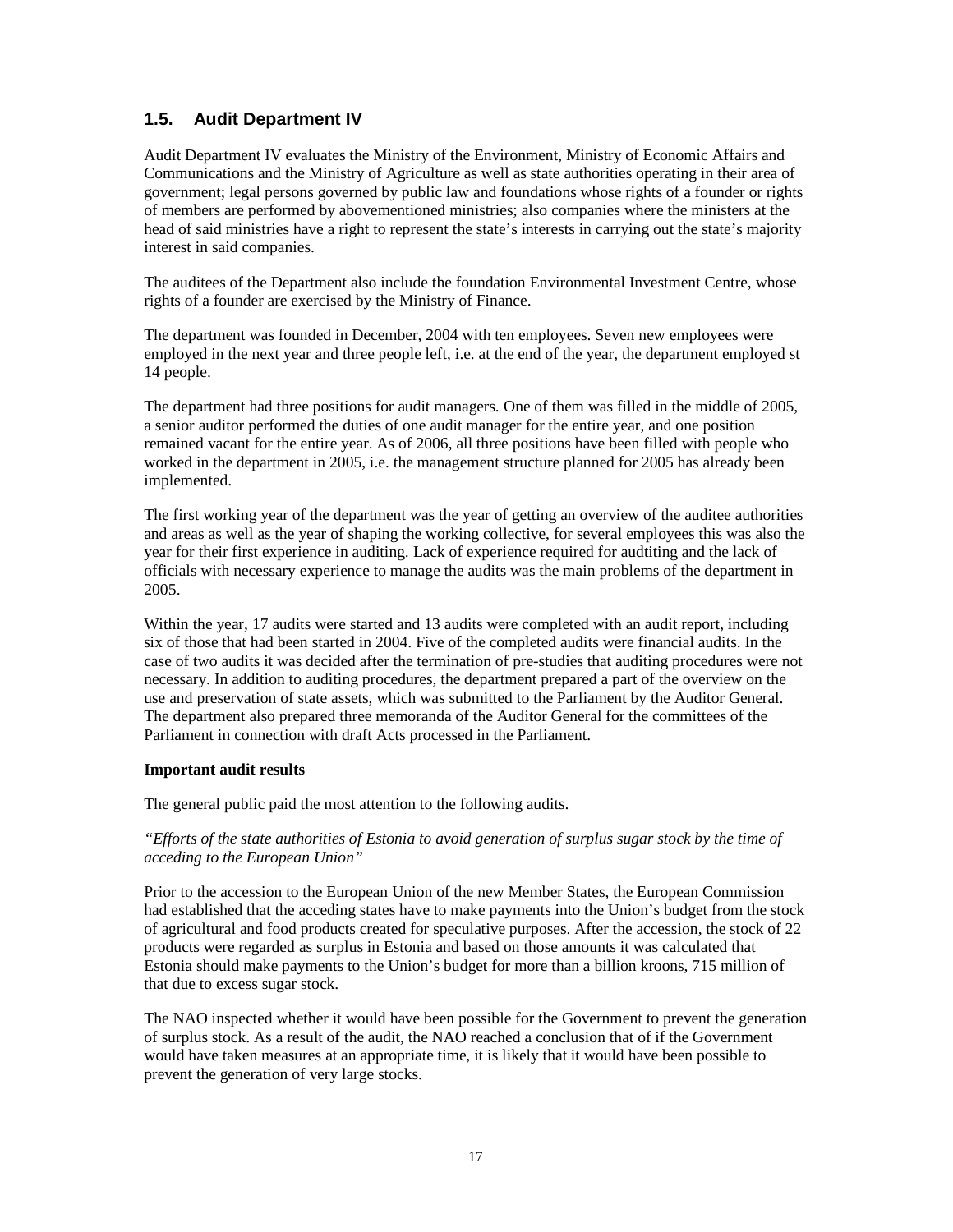After examining the audit report, the special committee of the Parliament concurred with the conclusions of the NAO and noted that state authorities could not sufficiently acknowledge the problem of surplus stock of food products and establish responsibility. As a reason for the situation formed by the moment of accession, the committee also mentioned the political differences of the Government and the inability of the then Prime Minister to make the Government work as a team.

#### *"Exploitation of peat resources"*

Having audited the state's activity in planning use of peat resources and managing their extraction, the NAO stated that the use of peat reserves had not been organised in a sustainable way (the Government had permitted to extract peat and the rate of extraction greatly exceeded the rate of the natural creation of peat), insufficient attention had been paid on the environmental impact assessment when granting peat extraction permits, degraded peatlands had not been rehabilitated and the fee asked for the extraction permit was too small.

At first the Ministry of the Environment did not concur with many of the observations of the NAO, but initiated draft legislations to implement the proposals provided in the audit report. With the Environmental Fees Act, the fee for the right to extract peat was tripled. As of 2006, the Government established new (smaller than before) sizes for the critical and usable resources of peat and reduced the annual usage rates, thus basically putting a stop to the issuing of extraction permits.

#### *"Use of land and buildings under the management of the Ministry of Agriculture not needed by state authorities"*

The NAO stated that the activity of the Ministry of Agriculture in organizing the management of the state's buildings and land has been neither purposeful nor systematical. It remained unclear which part of the state assets given to the use of other people will be needed in the future, and for what purposes. Data about the managed property were inaccurate. The use of assets had been granted at unfavourable terms to the state and the Ministry was not even aware of some agreements on the use of state assets.

Upon planning the 2006 budget, the Ministry made provisions for the transfer of most of the assets unnecesxsary to it.

#### *"Management of the state's IT sector and effectiveness of development plans"*

With this audit, which was mainly carried out by the included expert, the NAO stated that the insufficient coordination of the IT sector impedes the development of information society. Upon developming the field of information technology in the public sector, the main problem does not concern the lack of funding, but rather the purposeful use of those funds. The Government of the Republic Act does not establish any ministry's responsibility for the wholesome development of this field. It remains uncertain whether the funds allocated to the IT sector are used in the best way possible.

The NAO made a proposal to the Minister of Finance to regard the development of information society in the state budget strategy as a cross-ministry area of activity until at least 2010; In the state budget strategy financing plan, provide for at least 1% of the state budget a year to the financing of ITsector; in the state budget strategy provide that innovative activity in developing information society is carried out through the framework of the specific research programme financed through the budget of the Ministry of Economic Affairs and Communications in the.

The media recorded the viewpoints of the NAO and the general public concurred with them but no specific decisions were made in 2005.

The media also recorded the audit report that dealt with the use of the amount of 910,000 kroons given to Keila Commune by the Estonian Privatisation Agency regarding the municipalisation of state assets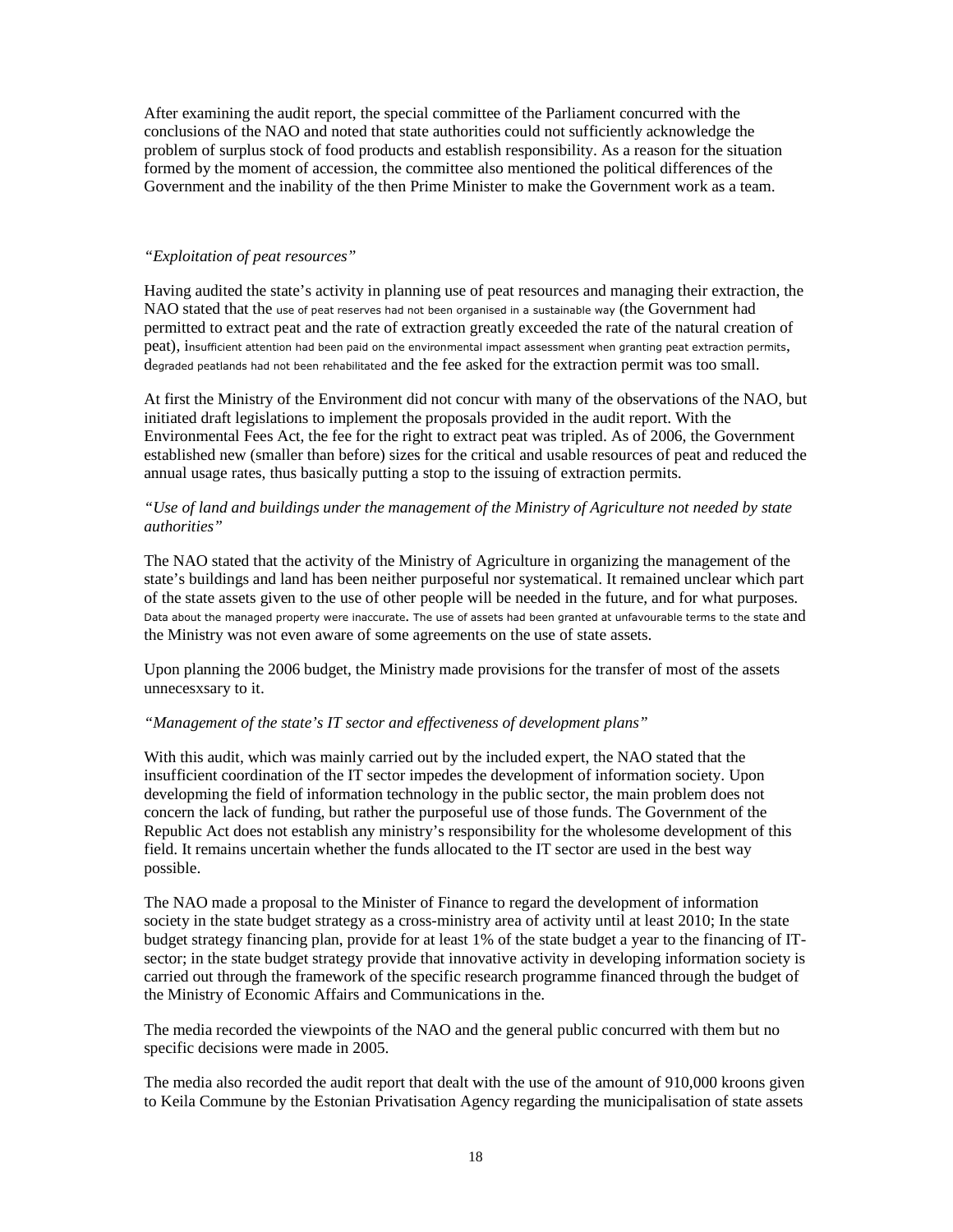in 2000. The NAO's point of view was that in order to receive the said amount of money, the commune had submitted incorrect information to the Privatisation Agency and had not used the received funds purposefully. The commune did not concur with the conclusion of the NAO and submitted an application to the Court to make the NAO change its opinions (since the re-establishment of the NAO, this was the first time when its opinions had been contested in court). The court accepted the complaint but did not adopt a decision on this matter in 2005. The commune also contested the precept of the Ministry of Finance to repay the sum in question to the state, but no decision was adopted concerning this matter in 2005.

There are two other audits that the department would like to point out as relevant audits (the general public did not pay that much attention to these).

#### *"Organization of formation and preservation of the State Grain Reserve"*

The NAO stated that the procedure established by the Minister of Agriculture for forming, managing and replenishing of the security stock regulated most of the operations related to the security stock of grain. However, it was not entirely certain if the entire stock was still in place, that mostly because the grain was included in the stock without weighing.

The NAO noted that the organization of the security stock of grain failed to comply with several provisions. For example, the Government had not approved the assortment of the security stock of food grains and or minimum and maximum amounts, although respective requirement had been a part of National Stockpiles Act for almost seven years. Concerning the stowing the stock, reducing security risks has not been taken into consideration.

Again, the NAO made a proposal to the Minister of Agriculture to provide the size of the security stock of food grains and nomenclature. If the Ministry is of the opinion that the state should not have this stock or that the stock should be smaller than established with the Regulation of the Government of 1996, submit a new proposal to repeal this act. The Minister of Agriculture stated that he does not find it necessary for the state to own a security stock of food grains and that as of 2005 the stock is not renewed, but he did not make a proposal to the Government to liquidate the stock in 2005.

#### *"Disclosure of surveys"*

In the years 2001-2004, the state authorities ordered over 1,000 surveys for a total of 200 million kroons. In its audit the NAO found that about four fifths of those surveys were never publicized on a web site, as required by Public Information Act. The main reason for this is that it is obscure what the legislature means by the studies and analyses subject to disclosure and what kind of information about the studies should be made public and when. The Minister of Internal Affairs stated that the audit outcome did not reflect the deficiencies in the law, but the failure to comply with the provisions of the law. There were no significant changes regarding the disclosure of surveys in 2005.

Olav Lüüs Chief Auditor

Audit Department IV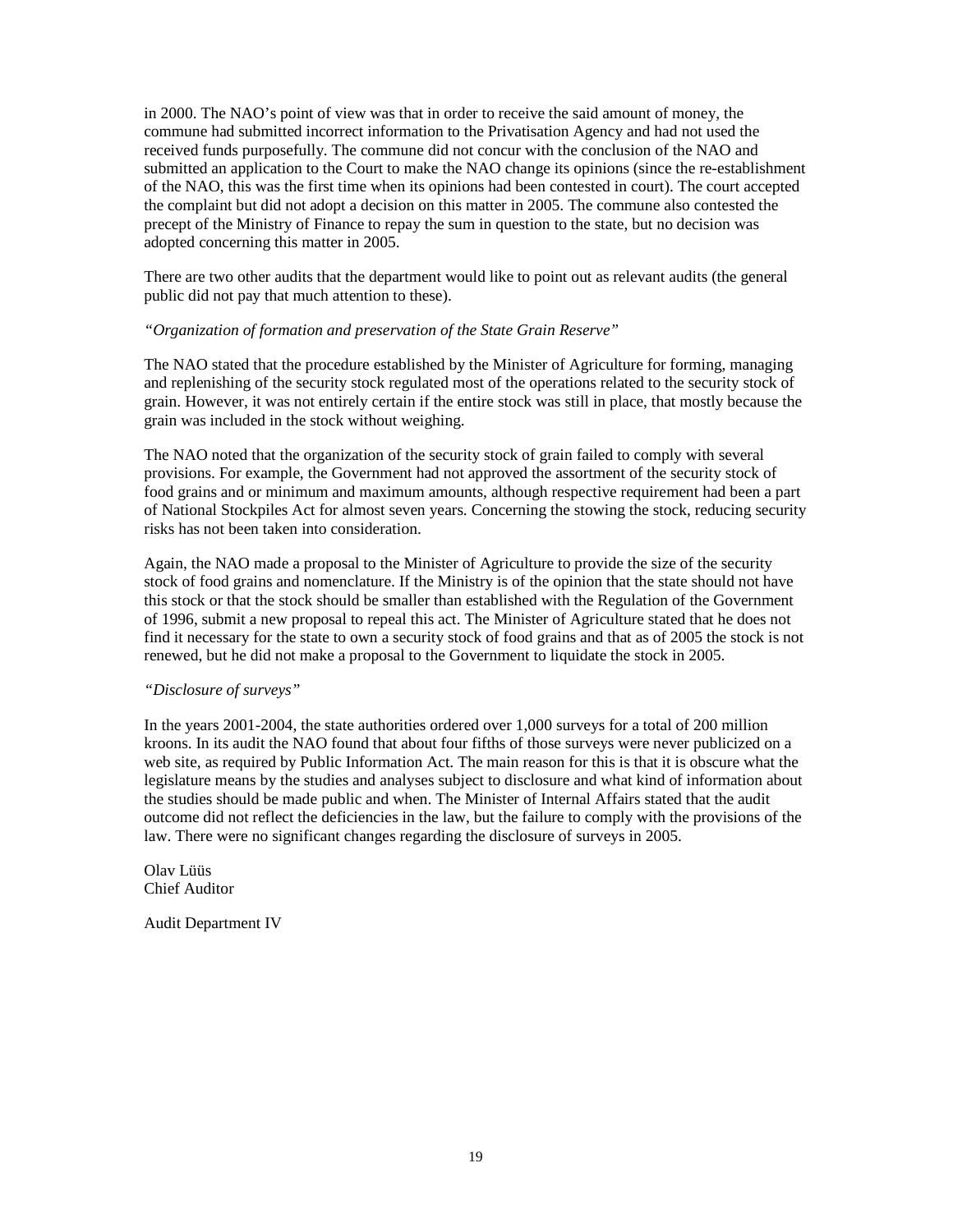## **1.6. The NAO's audit reports in 2005**

*Audits are listed by ministries and their areas of government. If one audit concerns the area of government of several ministries, it will be listed under every ministry in question.* 

#### **Ministry of Education and Research**

- Activity of the Ministry of Education and Research in the management of state-owned buildings
- Relocation of the Haapsalu Vocational Education Centre from Taebla to Uuemõisa
- Accounting and legality of the transactions in the area of government of the Ministry of Education and Research in 2004
- Economic activities of the Estonian Academy of Arts in 2004
- Economic activities of Estonian Maritime Academy 2004
- Organization of payment of study allowance
- Camps organised for youth and financing backing of them (follow-up audit)
- The economic activities of the foundations SEKR and Innove
- Utilisation of resources allocated to the project on student boarding houses
- Quality assurance in vocational education

#### **Ministry of Justice**

- Accounting and legality of the transactions in the area of government of the Ministry of Justice in 2004
- Organisation of accounting and economic activities of the Tartu Prison in 2004
- Waiting lists for forensic examination

#### **Ministry of Defence**

- Activity of the Ministry of Defence in the management of state-owned buildings
- Accounting and legality of the transactions in the area of government of the Ministry of Defence in 2004
- The opinion of the SAO on the 2004 annual accounts of the Baltic Defence College
- The economic activities of E-Arsenal Ltd in 2003–2004
- Organization of accounting and economic activities of Single Signal Battalion in 2004
- Organization of accounting and economic activities of Naval Headquarters in 2004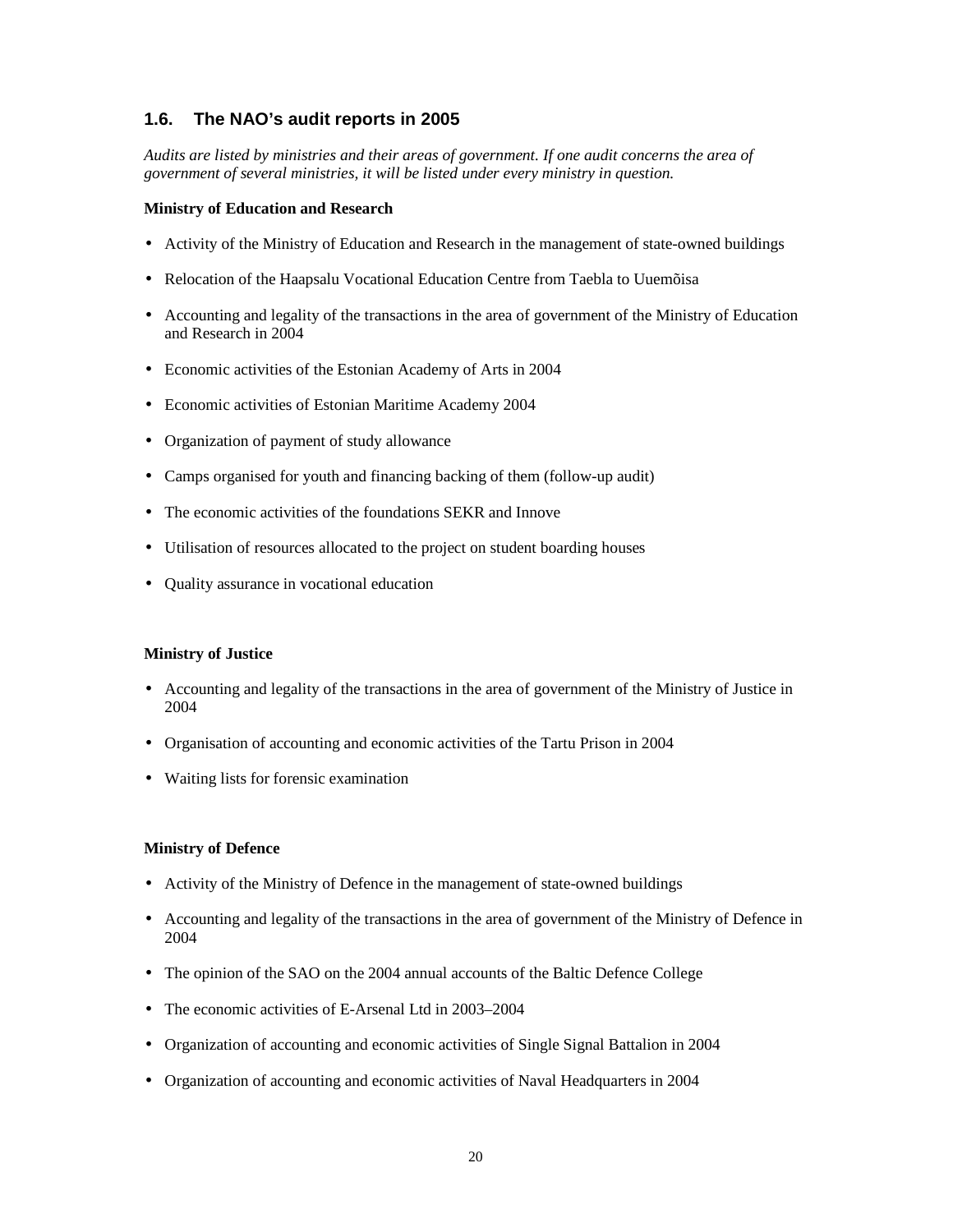#### **Ministry of the Environment**

- Accounting and legality of the transactions in the area of government of the Ministry of the Environment in 2004
- Exploitation of peat resources

#### **Ministry of Culture**

- Accounting and legality of the transactions in the area of government of the Ministry of Culture in 2004
- Economic activities of the National Heritage Board in 2004
- Accounting, preservation and use of museum assets
- Economic activities of the Eesti Draamateater Foundation

#### **Ministry of Economic Affairs and Communications**

- Accounting and legality of the transactions in the area of government of the Ministry of Economic Affairs and Communications in 2004
- Organization of accounting and legality of the transactions in 2004
- Disclosure of surveys
- Use of the money given by the Estonian Privatisation Agency to Keila Commune in connection with the municipalisation of state assets
- Follow-up review on the audit of the 2002 annual report and the report on the state budget implementation by the Estonian Motor Vehicle Registration Centre

#### **Ministry of Agriculture**

- Use of land and buildings under the management of the Ministry of Agriculture not needed by state authorities
- Accounting and legality of the transactions in the area of government of the Ministry of Agriculture in 2004
- Organization of formation and preservation of the State Grain Reserve
- Efforts of the state authorities of Estonia to avoid generation of surplus sugar stock by the time of acceding to the European Union
- Economic activities of the Agricultural Research Centre in 2004
- Land improvement grants
- Economic activities of the Rural Development Foundation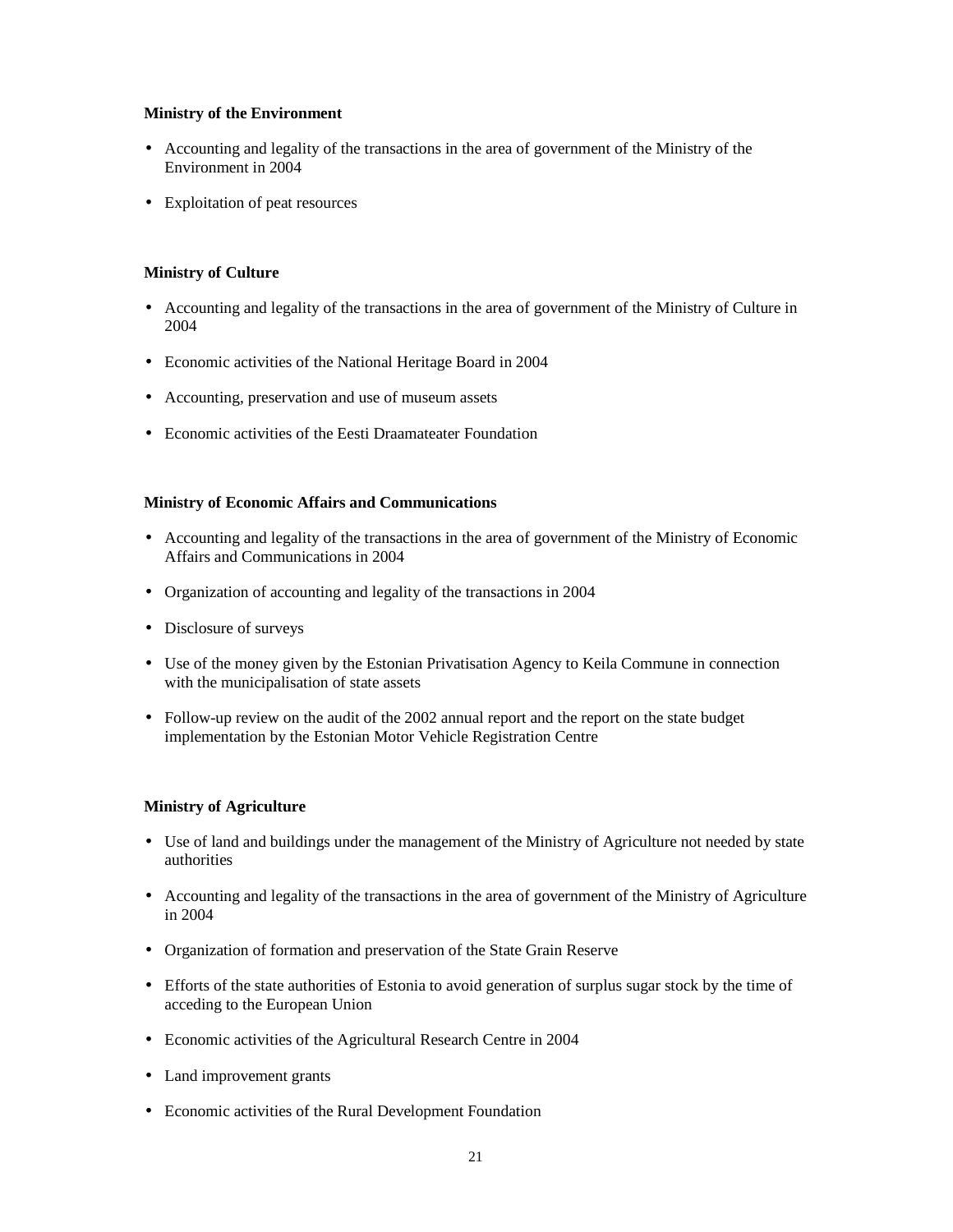#### **Ministry of Finance**

- Activity of Riigi Kinnisvara AS in managing office space leasing
- The audit report of the NAO on the 2004 consolidated annual report of the state
- Accounting and legality of the transactions of the Tax and Customs Board in 2004
- Accounting and legality of the transactions in the area of government of the Ministry of Finance in 2004
- Management of the state's IT sector and effectiveness of development plans
- Issue of licences for the provision of gambling activities and control over the operations of gambling providers
- Procurement of maintenance services

#### **Ministry of Internal Affairs**

- Accounting and legality of the transactions in the area of government of the Ministry of Internal Affairs in 2004
- Organization of accounting and economic activities of Central Criminal Police 2004
- Allocation and use of funds received from gambling tax for investments under regional programmes
- Organization of accounting and economic activities of Estonian Border Guard Aviation Group in 2004
- Waiting lists for forensic examination
- Organization of accounting of Saare County Government and institutions under its authority in 2004

#### **Ministry of Social Affairs**

- Accounting and legality of the transactions in the area of government of the Ministry of Social Affairs in 2004
- Organization of payment of the parental benefit
- Organisation of procurement in the Northern Estonian Regional Hospital Foundation
- Organization of health care of preschool children
- Need for employees and state-commissioned education in the health field
- Management of contracts for specialised medical services in the Estonian Health Insurance Fund
- The Activities of the Health Protection Inspectorate in Approval of Enterprises and in Supervision of Adherence to the Food Act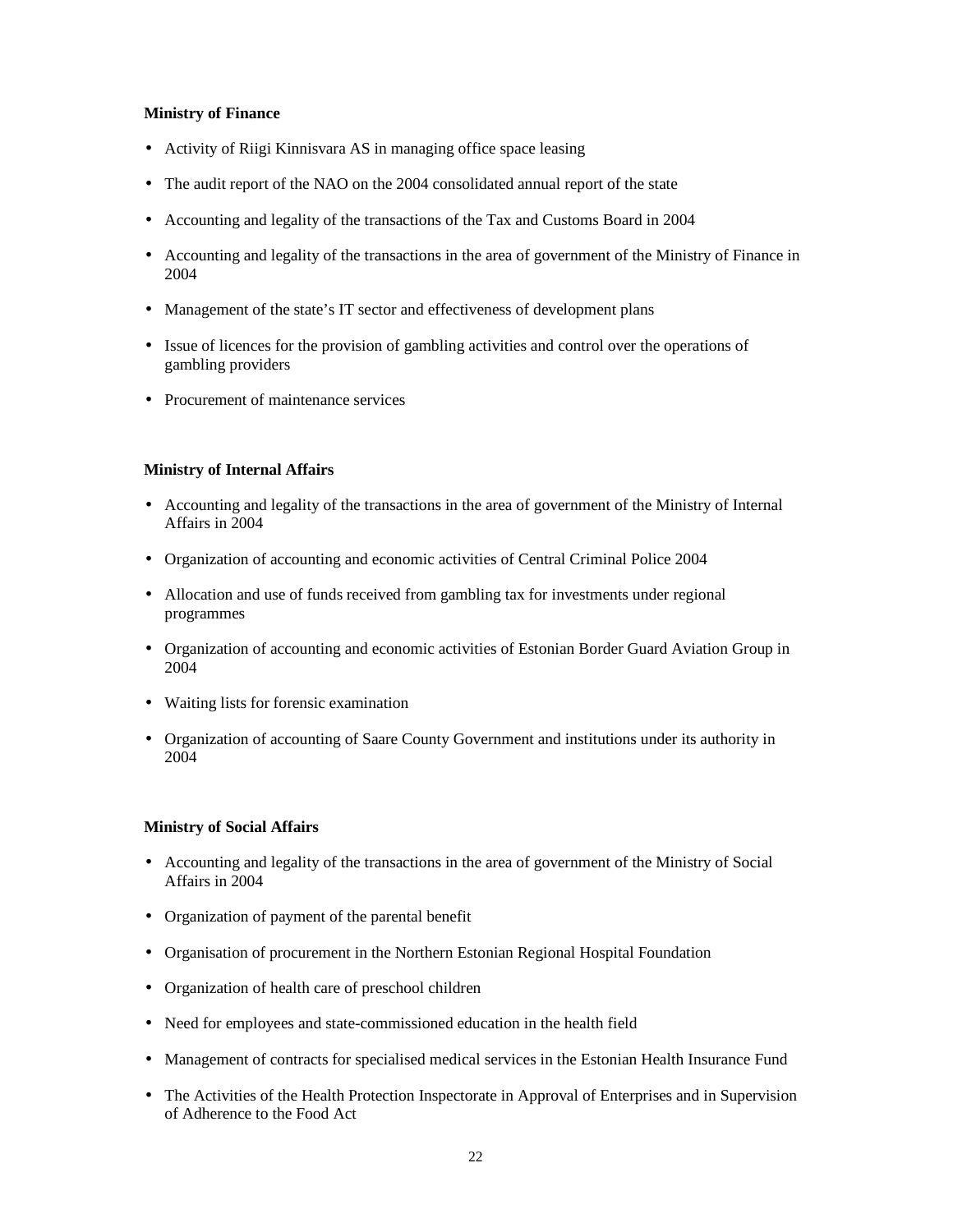#### **Ministry of Foreign Affairs**

• Accounting and legality of the transactions of the Ministry of Foreign Affairs in 2004

#### **Miscellaneous**

- Economic activities of State Gazette Publisher in 2004
- Accounting and legality of the transactions of in the area of administration of the State Chancellery in 2004
- State Audit Office's opinion on the legality of the annual report and transactions of the Office of the President in the financial year 2004
- State Audit Office's opinion on the legality of the annual report and transactions of the Supreme Court in the financial year 2004
- State Audit Office's opinion on the legality of the annual report and transactions of the Chancellery of the Parliament in the financial year 2004
- State Audit Office's opinion on the legality of the annual report and transactions of the Chancellor of Justice in the financial year 2004
- Response of the Auditor General to the inquiry of 29.09.2005 of Peeter Kreitzberg, Member of Parliament on leasing premises to the Police in Tallinn and Tartu
- Response of the Auditor General to the inquiry based on the audit report "Efforts of the state authorities of Estonia to avoid generation of surplus sugar stock by the time of acceding to the European Union"
- Response of the Auditor General to written questions regarding the rental contracts of North Police Prefecture concluded in 2003 and South Police Prefecture concluded in 2004
- Overview of the use and preservation of state assets in 2004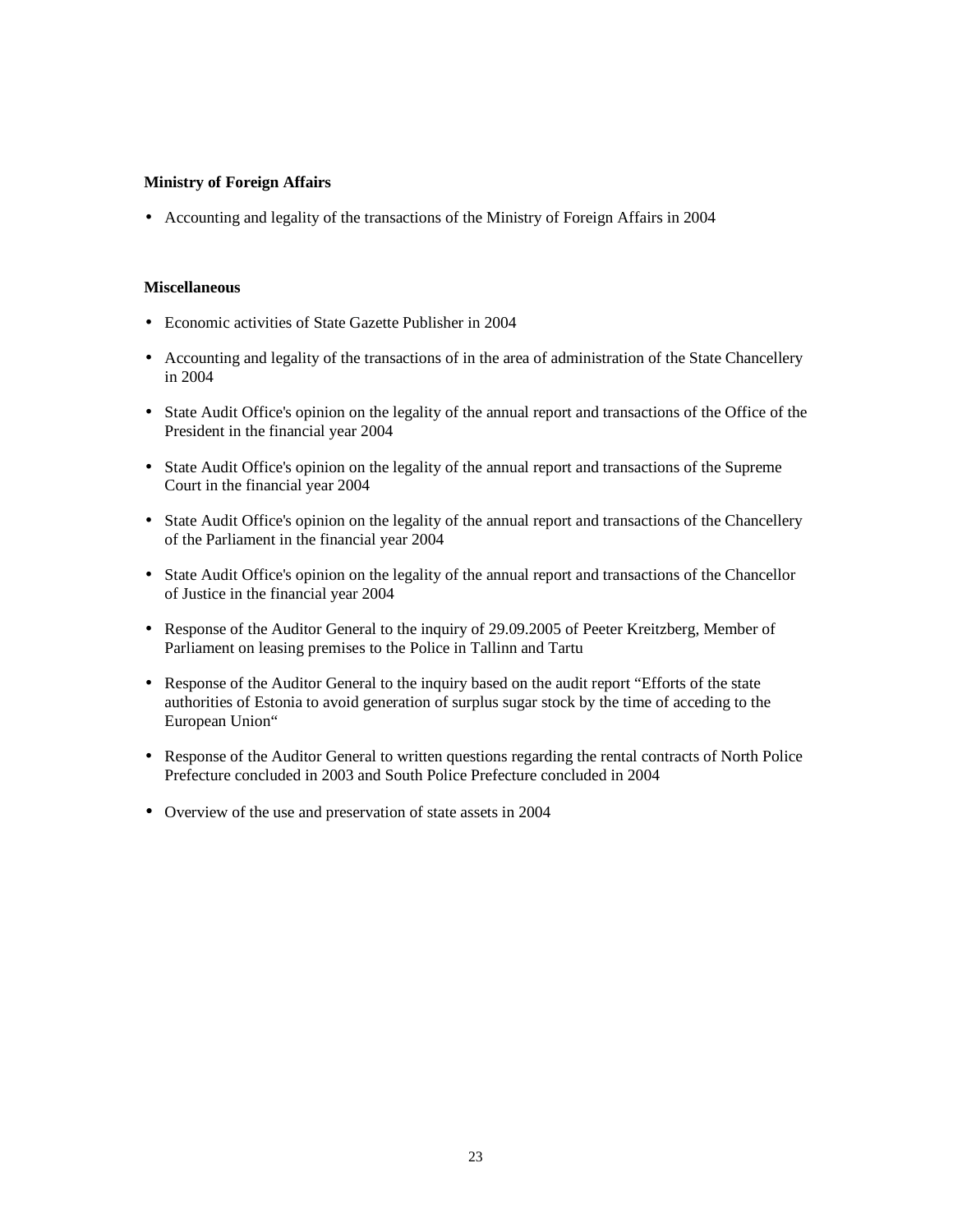## **1.7. Personnel**

At the end of 2005, the NAO employed 87 persons. Despite of some staff turnover (11 %), there are 14 employees more compared to the beginning of the year, plus at the end of 2005 there were already agreements for employing further 13 persons in the new Local Government Audit Department to be established.

After the structural reform, 2005 was the year of reorientation and balancing. A lot of effort was put into developing the organisatio's overall strategy as well as the methodology of the core process. The external assessment by SIGMA experts was carried out in NAO which gave important information on progress and development needs.

The highlights of human resources work during the year include further development of the human resources policy and the salary system, increase of training volumes, catch-all evaluation of executives and the introduction of the management training program based thereon. Teleworking was implemented and a partner for providing the employees with comprehensive occupational health services was found.

A bit more than 10 % of the NAO staff have worked here for more than ten years, and the share of those who have just assumed office (12 %) and those who have worked 1-5 years (53 %) is quite big.



**Figure 4.** Length of service of NAO employees as of 31.12.2005

The vast majority of NAO employees have higher education – 87 %, whereof 15 % have an academic degree. Only 10 % do not have higher education and are not in the process of acquiring it. Quite a few employees are doing academic studies to obtain Master's or Doctor's degree – as much as 15 % of the staff will soon complete such studies.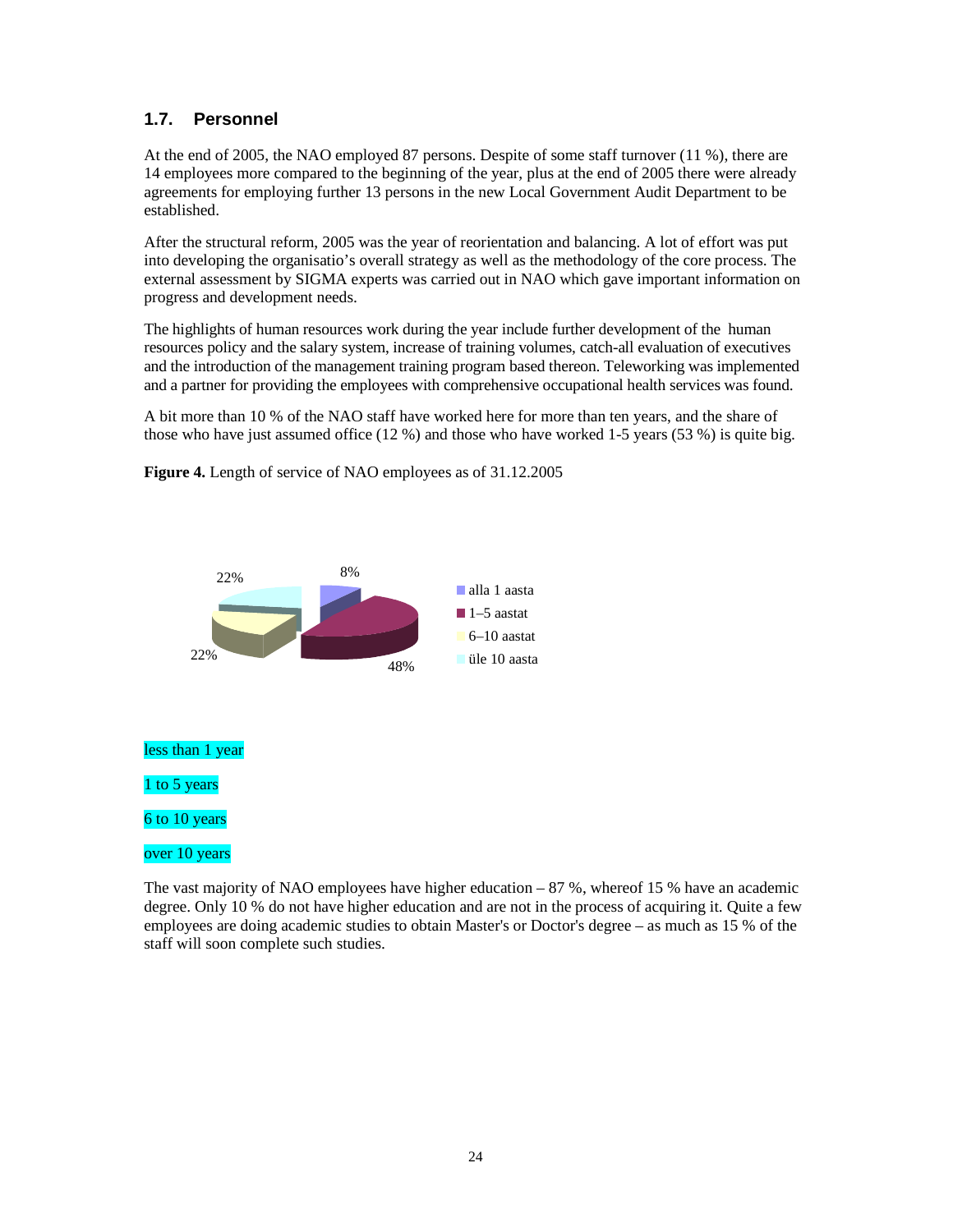



A continuing tendency is the prevalence of women in the NAO - at the end of the year the ratio between women and men was 2:1.





Women

### Men

The average age of staff is 37 years and the age group of 25 to 34 is the largest (53 %), followed by the age group of 35 to 44 (15 %).

Kairi Kübarsepp Head of Personnel Service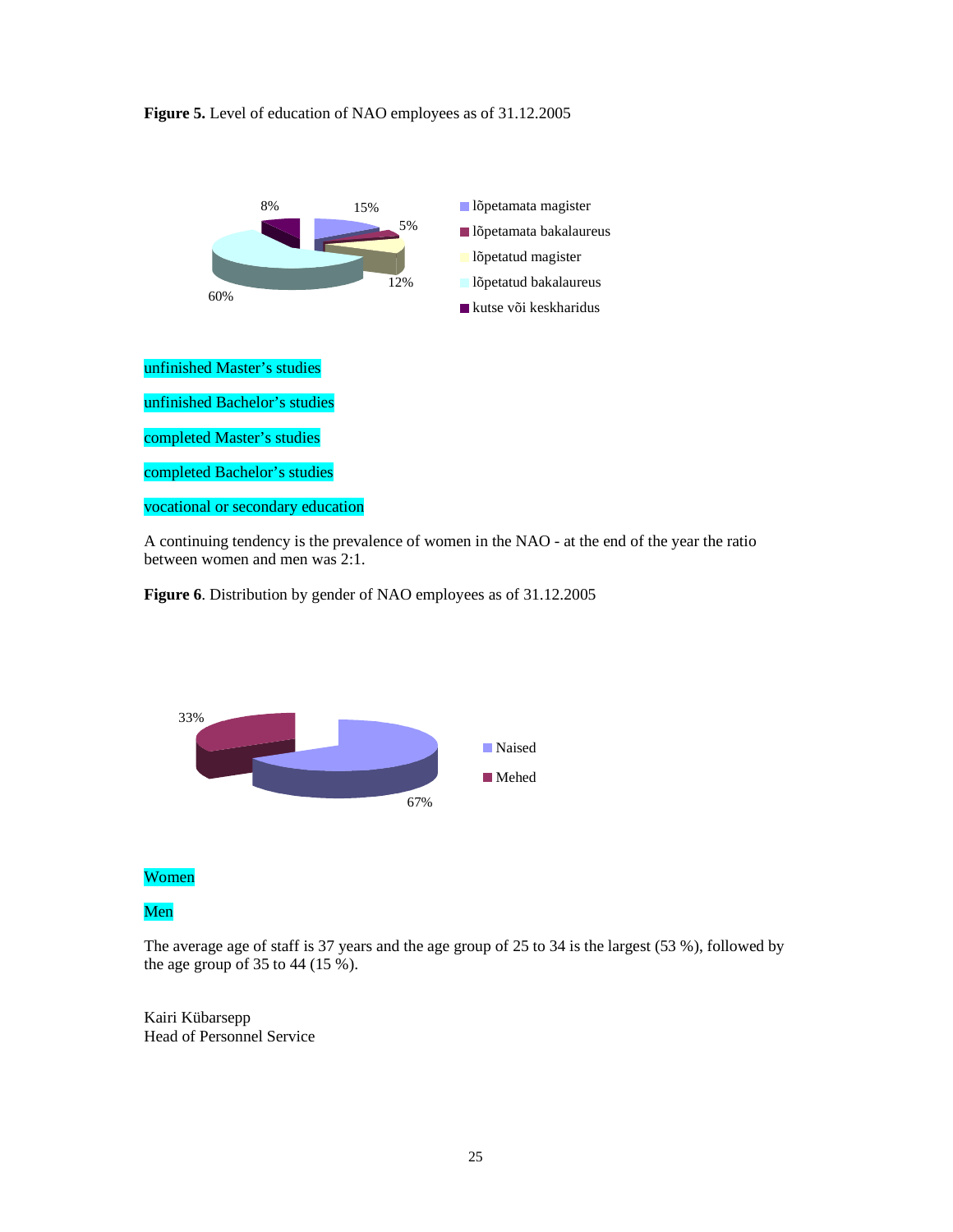### **1.8. International relations**

2005 was the first full year of Estonia's membership in the EU and it was somewhat special for the NAO too. In spring, SIGMA started its peer review on the request of the Auditor General to provide an expert assessment on the NAO which involved the best experts on public sector audit from counterparties in the United Kingdom, Sweden, the Netherlands and Germany as well as experts from the NAO and the Estonian public institutions. A summary of the implementation of recommendations of the previous peer review in 1999 was prepared and the NAO's current activities were examined.

The autumn report noted that the NAO has strongly advanced and achieved considerable quality, but it also pointed out areas which could be further developed so as to achieve the full implementation of international standards and ensure compliance with the best audit practices. The NAO can still make the Estonian accountability system more effective. We consider the external opinion of top experts very useful and find that their recommendations and advice are to be taken into account and implemented.

On the initiative of the NAO and as a result of the peer review the SAIs and parliamentary audit comittees of the United Kingdom, Ireland and Scotland were visited, Helir-Valdor Seeder, Chairman of the Parliamentary Committee for State Budget Audit being also a member of the delegation. The experience is used to devise proposals to develop the relations between the Parliament and the NAO.

As the year of EUROSAI Congress, the year 2005 was the time for summing up the three years' results of the organisation and setting targets for the new period. The discussion topics of the 6th Congress in Bonn were the meaning of public sector revenue for financial management and the Parliament's work, and the role of SAIs in the budgetary cycle and the auditing of budget revenue. The relevance of these issues has grown in connection with acceding to the EU and the practices of other countries provide a good basis for the NAO to draw up plans for meeting these challenges. As usual, the NAO participated in the meetings and workshops of INTOSAI and EUROSAI. Hightlights include the presentation of the audit on the use of peat resources at the meeting of the Environmental Audit Working Groups of INTOSAI and EUROSAI, where it attracted a lot of attention from the colleagues; and participation in the work of the IT Working Group of EUROSAI with one of the outcomes being a self-assessment in the NAO in the field of IT.

In the framework of co-operation between the EU SAIs, the NAO participated in the meetings of working groups and liaision officers where important resolutions were prepared for the Stockholm meeting of the Contact Committee of the Heads of SAIs of Member States and the European Court of Audit. The resolutions concerned the strenghtening of the role of SAIs in promoting accountability with regard to the use of EU funds. Measures were envisaged for making co-operation between themselves more effective and improving the awareness of other EU institutions and the public of its results.

In 2005, the Supreme Chamber of Control of Poland held in Gdansk the annual meeting of the SAIs of Baltic and Nordic countries and Poland. The leading issue was performance audit, but planning and follow-up audits were also covered, incl. by a presentation from the NAO representatives.

The NAO was visited by Hubert Weber, the President of the European Court of Audit (ECA) and Kersti Kaljulaid, a member of ECA. The latter introduced ECA's activities and presented the annual report for 2004. The NAO representatives were involved as observers in ECA's audit missions related to the milk quotas of new Member States and the provision of mutual assistance in customs matters. SIGMA expert, Andrew Anderson from the Scottish SAI visited and advised the NAO financial auditors. Delegations of the House of Deputies of Berlin and the officials of the Georgian Parliament came to examine the NAO's work.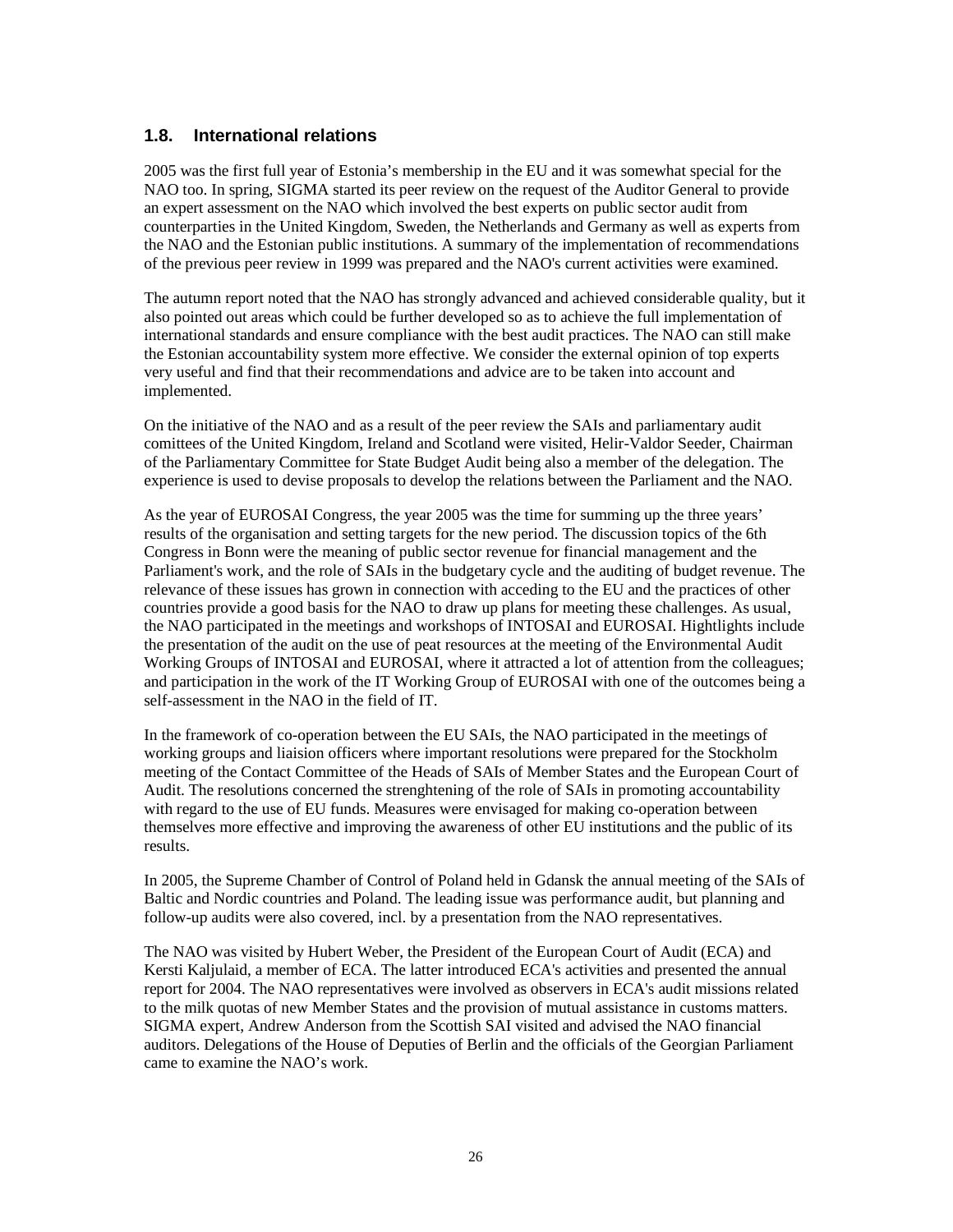In addition to workshops on public procurement, auditing, performance audits, etc, the NAO officers attended training periods on auditing public sector businesses and IT, and the international performance audit training in India.

The NAO contributed to holding in Riga the regional workshop on performance audit – the final event of the INTOSAI Development Initiative's (IDI) long-term training program designed for the Commonwealth of Independent States (CIS) and the Balkan countries.

Together with the representatives of the SAIs of Bulgaria, Poland, Hungary, Latvia and Lithuania and the IDI, the Auditor General attended as a visitor the annual meeting of the financial audit institutions of the CIS countries held in Moldova. It gave rise to the idea that a delegation of the Moldovan Court of Audit would visit the NAO in 2006 to discuss possibilities for co-operation and assistance from us.

International co-operation enriches all parties and facilitates the strategy adopted at INTOSAI's Congress in 2004 in Budapest.

Rein Söörd Head of International Relations Service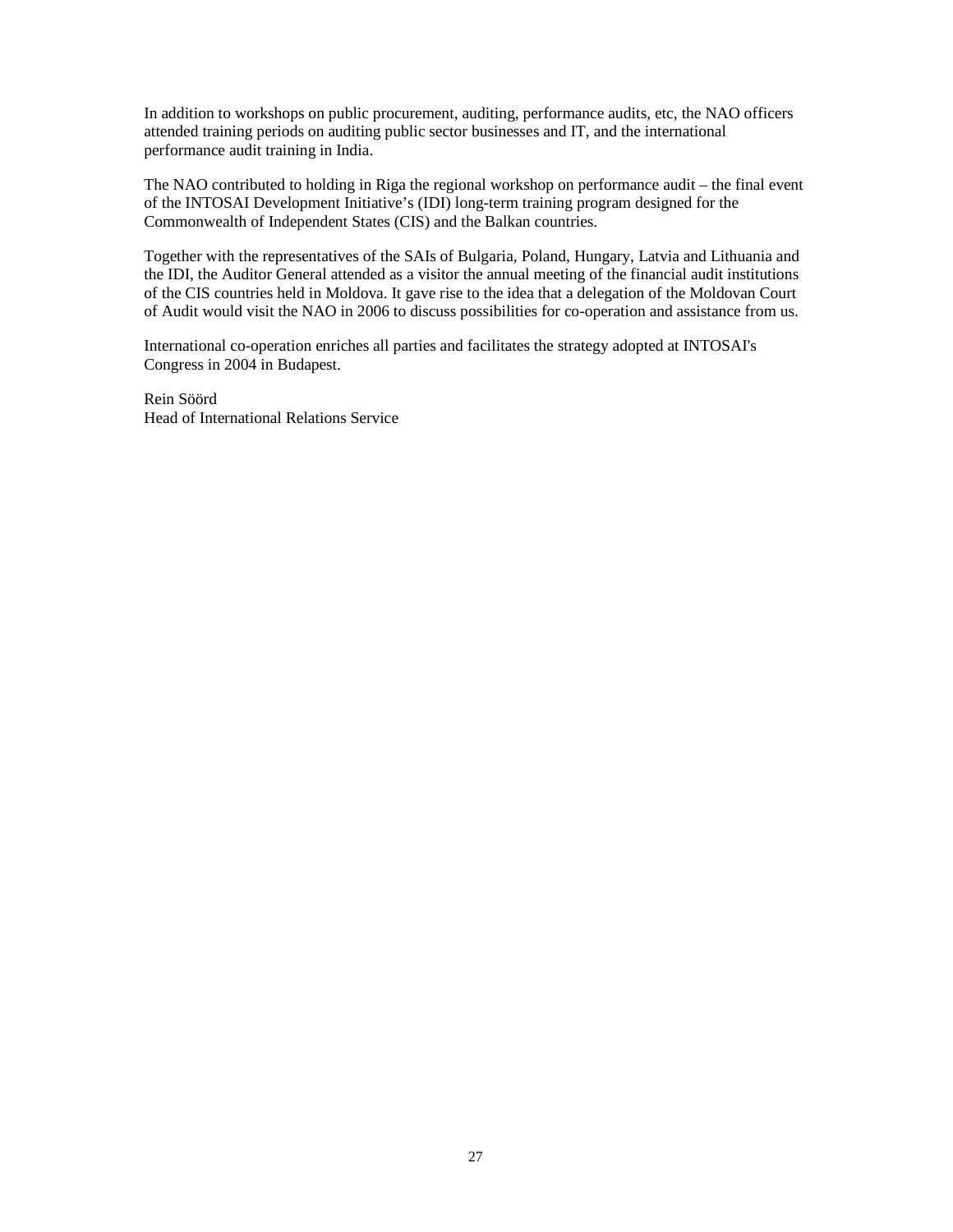## 2. Annual Accounts of the National Audit Office

#### **Management's declaration**

The Management declares its responsibility for drawing up the annual accounts of 2005 on pages 27 to 38 and confirms to the best of its knowledge that:

1. the accounting policies applied in the annual accounts are in conformity with the accounting principles generally accepted in Estonia;

2. the annual accounts reflect the financial situation of the accounting entity, the results of its operations and its cash flows in a true and fair manner;

3. the National Audit Office is a going concern.

Mihkel Oviir Tõnis Saar Auditor General Director of the NAO

31.05.2006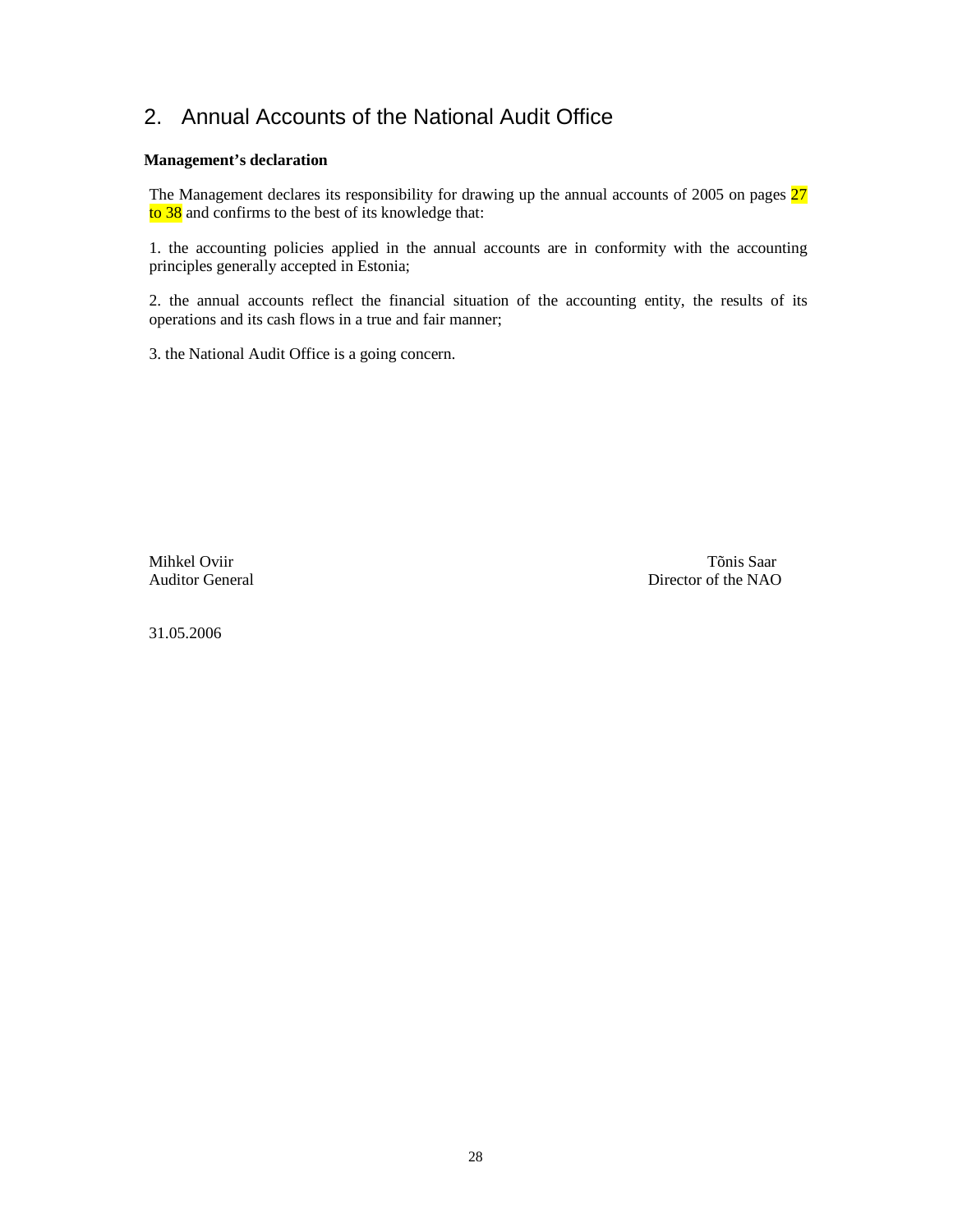## **Balance sheet**

(in kroons)

|                                           | Note | 31.12.2005    | 31.12.2004 |
|-------------------------------------------|------|---------------|------------|
| <b>Assets</b>                             |      |               |            |
| Current assets                            |      |               |            |
| Other claims and advance payments         | 4    | 131 222       | 109 108    |
| <b>Total of current assets</b>            |      | 131 222       | 109 108    |
| Fixed assets                              |      |               |            |
| Tangible fixed assets                     | 5    | 22 436 642    | 23 401 574 |
| Intangible fixed assets                   | 6    | 87 992        | 110 641    |
| <b>Total of fixed assets</b>              |      | 22 524 634    | 23 512 215 |
| <b>Total of assets</b>                    |      | 22 655 856    | 23 621 323 |
| <b>Liabilities</b>                        |      |               |            |
| Short-term liabilities                    |      |               |            |
| Arrears to suppliers                      | 8    | 120 129       | 146 555    |
| Arrears to employees                      | 8    | 1 1 1 7 9 2 4 | 721886     |
| Tax arrears and advance payments of taxes | 3, 9 | 27 5 85       | 195 817    |
| <b>Total of short-term liabilities</b>    |      | 1 265 638     | 1 064 258  |
| Revenue accrued to the state budget       | 11   | 21 390 218    | 22 557 065 |
| <b>Total of liabilities</b>               |      | 22 655 856    | 23 621 323 |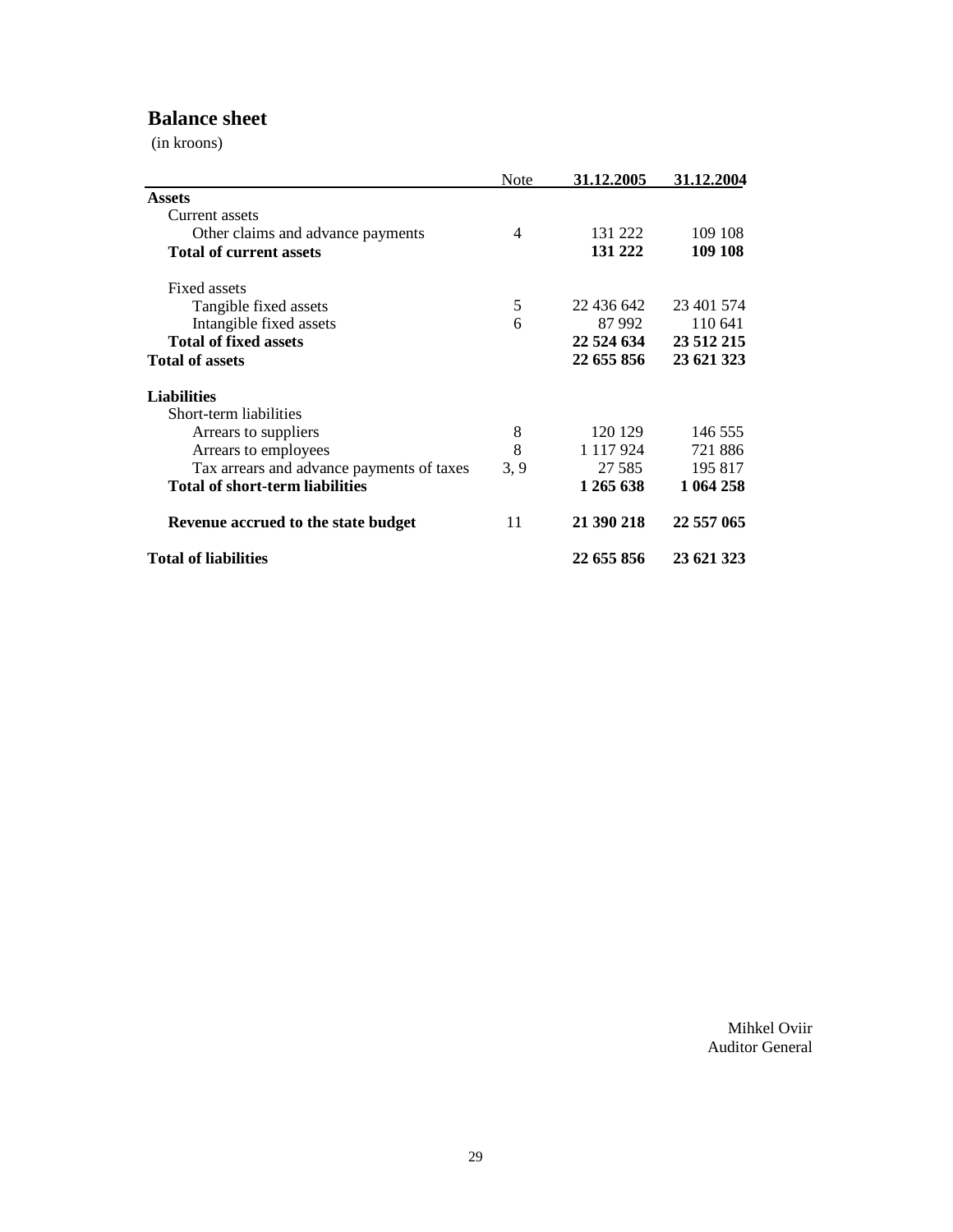## **Income statement**

(in kroons)

|                                                                   | <b>Note</b> | 01.01.2005<br>$-31.12.2005$ | 01.01.2004-<br>31.12.2004 |
|-------------------------------------------------------------------|-------------|-----------------------------|---------------------------|
| <b>Operational revenue</b>                                        |             |                             |                           |
| Other revenue                                                     |             | 12 250                      | 50 048                    |
| <b>Total of operational revenue</b>                               |             | 12 250                      | 50 048                    |
| <b>Operational expenditure</b>                                    |             |                             |                           |
| Labour costs                                                      |             |                             |                           |
| <b>Remuneration costs</b>                                         | 14          | -19 036 829                 | -17 592 272               |
| Fringe benefits                                                   | 14          | $-459112$                   | $-650683$                 |
| Taxes and social security contributions                           | 14          | -6 735 273                  | $-6429803$                |
| Total of labour costs                                             |             | -26 231 214                 | $-24672758$               |
| Management expenses                                               | 10          | $-6039114$                  | $-5541844$                |
| Tax, fee and fine expenses                                        | 3           | -1 073 006                  | $-1331442$                |
| Depreciation of fixed assets                                      | 5, 6        | -2 074 994                  | $-2200340$                |
| Grants awarded                                                    | 12          | $-12005$                    | $-12309$                  |
| Other operational expenditure                                     |             | $-1.084$                    | $\theta$                  |
| <b>Total of operational expenditure</b>                           |             | $-35431417$                 | -33 758 693               |
| <b>Operating result</b>                                           | 11          | $-35419167$                 | -33 708 645               |
| <b>Financial revenue and expenditure</b>                          |             |                             |                           |
| Interest expenditure                                              |             | $\overline{0}$              | $-3042$                   |
| Total of financial revenue and expenditure                        |             | $\theta$                    | $-3042$                   |
| Result of the period before the settlements with the state budget |             | -35 419 167                 | -33 711 687               |
| Net financing from the state budget                               |             | 35 419 167                  | 33 711 687                |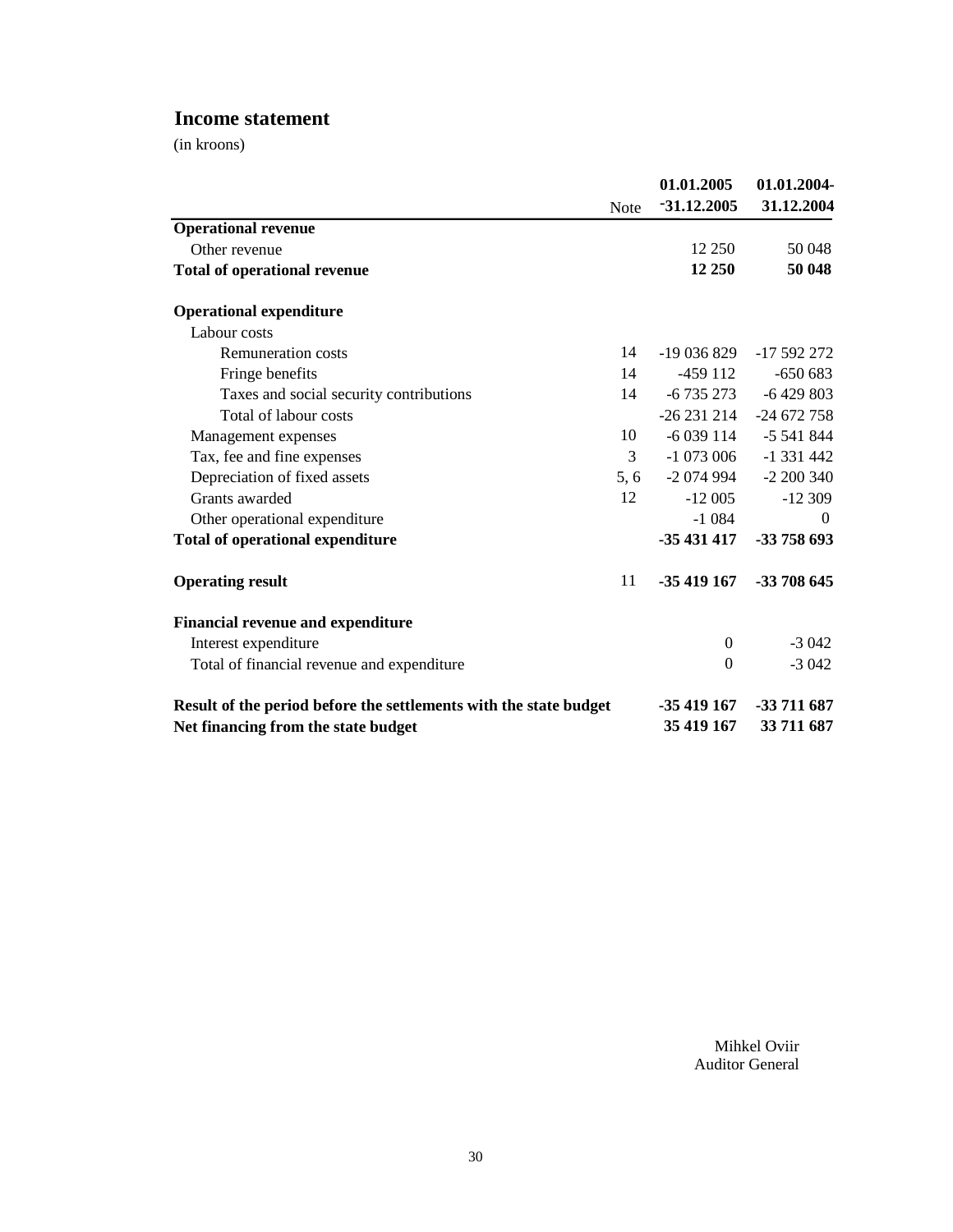### **Report on the execution of the budget**

(in kroons)

|            |                                                                        | 2005                     |                    | 2004                       |                        |
|------------|------------------------------------------------------------------------|--------------------------|--------------------|----------------------------|------------------------|
|            | Classification                                                         | <b>Budget</b>            | <b>Execution</b>   | <b>Budget</b>              | <b>Execution</b>       |
|            |                                                                        |                          |                    |                            |                        |
|            | Total of the revenue budget                                            | $\bf{0}$                 | 12 250             | $\bf{0}$                   | 50 048                 |
| 35         | <b>Grants received</b>                                                 | $\bf{0}$                 | 12 250             | $\bf{0}$                   | $\bf{0}$               |
| 3500<br>38 | Targeted financing for operational expenditure<br><b>Other revenue</b> | $\mathbf{0}$<br>$\bf{0}$ | 12 250<br>$\bf{0}$ | $\overline{0}$<br>$\bf{0}$ | $\mathbf{0}$<br>50 048 |
| 3888       |                                                                        | $\Omega$                 | $\theta$           | $\Omega$                   | 50 048                 |
|            | Insurance indemnity                                                    |                          |                    |                            |                        |
|            | <b>Total of expenditure budget</b>                                     | 35 515 971               | 33 953 348         | 34 007 672                 | 33 998 742             |
| 4          | <b>Appropriations</b>                                                  | 13 000                   | 12 110             | 14 000                     | 12 309                 |
| 4500       | Membership fees                                                        | 13 000                   | 12 110             | 14 000                     | 12 309                 |
| 50         | <b>Personnel expenditure</b>                                           | 25 681 800               | 25 681 800         | 23 833 600                 | 23 833 600             |
| 500        | Remuneration                                                           | 18 800 400               | 18 722 829         | 17 477 000                 | 17 652 079             |
| 505        | Fringe benefits                                                        | 328 600                  | 280 818            | 254 000                    | 222 738                |
| 506        | Taxes and social security contributions                                | 6 5 5 2 8 0 0            | 6 6 78 1 53        | 6 102 600                  | 5 958 783              |
|            | from the personnel expenditure                                         |                          |                    |                            |                        |
| 55         | <b>Management expenses</b>                                             | 7 154 171                | 7 154 170          | 6 200 000                  | 6 199 9 64             |
| 5500       | Administration expenses                                                | 1700160                  | 1 630 142          | 1 576 413                  | 1 583 547              |
| 5502       | Costs of commissioned research and development                         | 172 521                  | 171 701            | 86783                      | 86783                  |
| 5503       | Mission expenses                                                       | 731 000                  | 722 069            | 903 000                    | 923 057                |
| 5504       | Training expenses                                                      | 560 000                  | 602 091            | 526 000                    | 539414                 |
| 5511       | Management costs of reg. immovables, buildings & rooms                 | 1967300                  | 1987912            | 1765900                    | 1722339                |
| 5513       | Vehicle maintenance expenses                                           | 285 390                  | 283 684            | 332 300                    | 333 509                |
| 5514       | Information and communications technology expenses                     | 1 099 820                | 1 101 885          | 492 000                    | 489 104                |
| 5515       | Inventory costs                                                        | 621 980                  | 640 819            | 510 604                    | 516726                 |
| 5522       | Medical expenses                                                       | 16 000                   | 13 867             | 7 0 0 0                    | 5 4 8 5                |
| 60         | Taxes, fees, fines                                                     | 7 000                    | 6 2 4 5            | $\mathbf{0}$               | $\mathbf{0}$           |
| 6010       | Land tax                                                               | 7 0 0 0                  | 6 2 4 5            | $\Omega$                   | $\mathbf{0}$           |
| 65         | <b>Interest expenditure</b>                                            | $\bf{0}$                 | $\mathbf{0}$       | 4 000                      | 3590                   |
| 6502       | Interest expenditure on financial lease                                | $\mathbf{0}$             | $\mathbf{0}$       | 4 000                      | 3590                   |
|            | <b>Financing transactions</b>                                          | $\bf{0}$                 | $\bf{0}$           | 96 000                     | 95 333                 |
| 2082       | Financial lease payments                                               | $\Omega$                 | $\theta$           | 96 000                     | 95 333                 |
| 15         | Acquisition and renovation of tangible                                 | 2 660 000                | 1 099 023          | 3860072                    | 3853946                |
|            | and intangible assets                                                  |                          |                    |                            |                        |
| 1551       | Renovation of civil engineering works                                  | 2 360 000                | 1 050 000          | 3 181 289                  | 3 176 494              |
| 1555       | Acquisition and renovation of ICT-equipment                            | 200 000                  | 29 9 58            | 653 383                    | 653 217                |
| 1557       | Acquisition of non-depreciable values                                  | $\mathbf{0}$             | $\theta$           | 10 000                     | 8 8 3 5                |
| 156        | Acquisition of intangible fixed assets                                 | 100 000                  | 19 065             | 15 400                     | 15 400                 |

#### **Revenue**

The National Audit Office does not usually enter revenue in the budget.

Other revenue in 2005 is 12 250 kroons received as non-monetary targeted financing for training expenses.

#### **Expenditure**

Accrued expenses in 2005 were 35 431 417 kroons and cash-based expenses were 33 953 348.

The difference between the report on the execution of the NAO budget and the income statement is the result of the fact that the report on the execution of the budget is based on accrued expenses, whereas the income statement relies on cash-based expenses.

In 2005, the Ministry of Finance allocated 298,972 kroons to NAO for writing off study loans.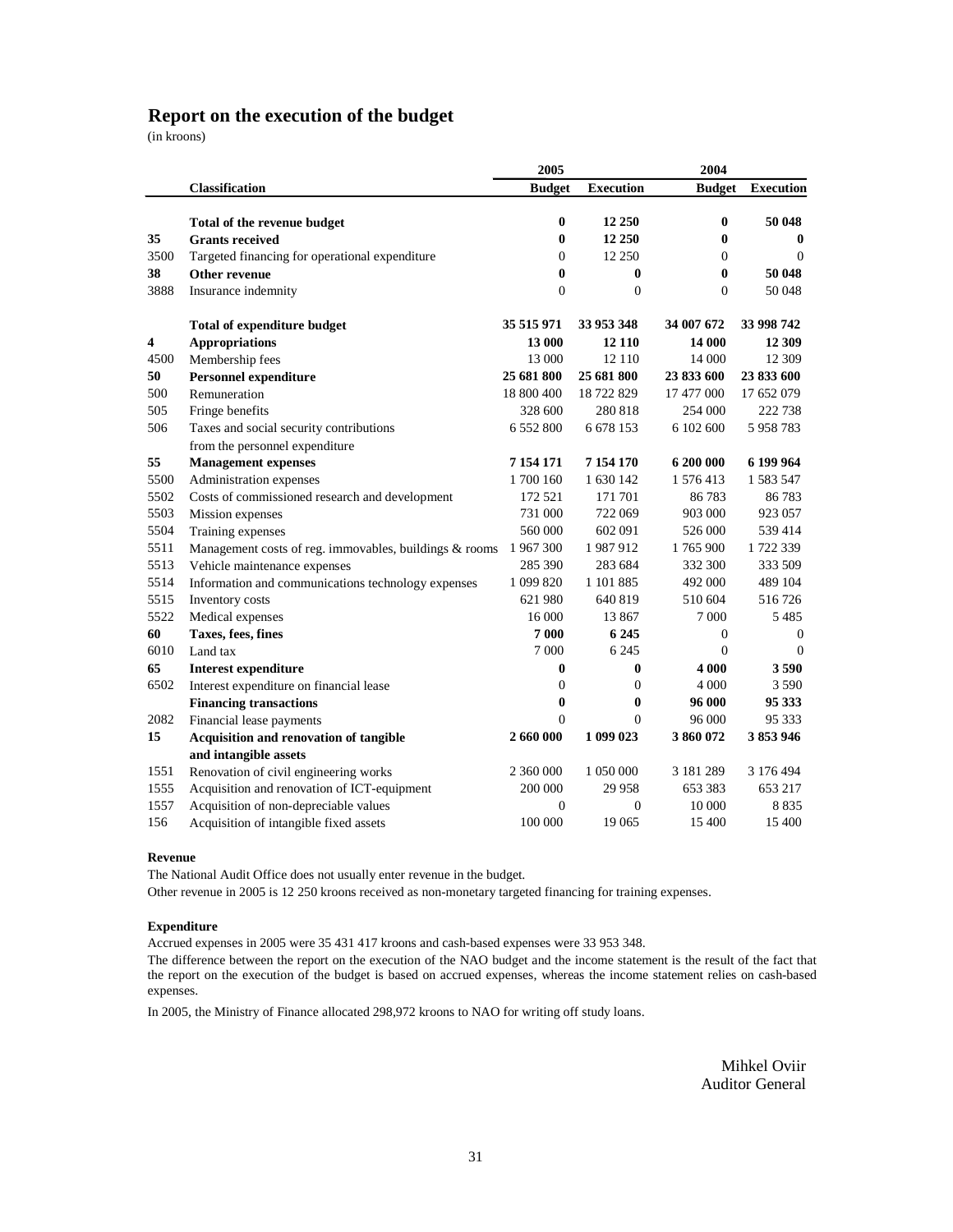## **Cash-flow statement**

(in kroons)

|                                                     | Note | 01.01.2005-31.12.2005 | 01.01.2004-31.12.2004 |
|-----------------------------------------------------|------|-----------------------|-----------------------|
| <b>Cash-flows from operating activities</b>         |      |                       |                       |
| Operating result                                    | 11   | $-35419167$           | -33 708 646           |
| Adjustments                                         |      |                       |                       |
| Depreciation of fixed assets                        | 5, 6 | 2 0 74 9 94           | 2 200 340             |
| Total of adjusted operating result                  |      | $-33.344.173$         | $-31508306$           |
| Net change in current assets                        |      | $-22114$              | $-7,504$              |
| Net change in liabilities                           |      | 201 380               | 121 455               |
| Total of cash-flows from operating activities       |      | -33 164 907           | -31 394 355           |
| <b>Cash-flows from investing activities</b>         |      |                       |                       |
| Paid at the time of acquisition of the fixed assets | 5, 6 | $-1087413$            | $-3264065$            |
| Total of cash-flows from investing activities       |      | $-1087413$            | -3 264 065            |
| <b>Cash-flows from financing activities</b>         |      |                       |                       |
| Repayments of loans                                 |      | $\theta$              | $-95333$              |
| Paid interests                                      |      | $\Omega$              | $-3042$               |
| Net financing from the budget                       | 11   | 34 252 320            | 34 756 795            |
| Total of cash-flows from financing activities       |      | 34 252 320            | 34 658 420            |
| Net cash-flow                                       |      | $\bf{0}$              | $\bf{0}$              |
| Cash and its equivalents as at 31.12.2004           |      | $\mathbf{0}$          | 0                     |
| Changes in cash and its equivalents                 |      | 0                     | 0                     |
| Cash and its equivalents as at 31.12.2005           |      | $\bf{0}$              | $\bf{0}$              |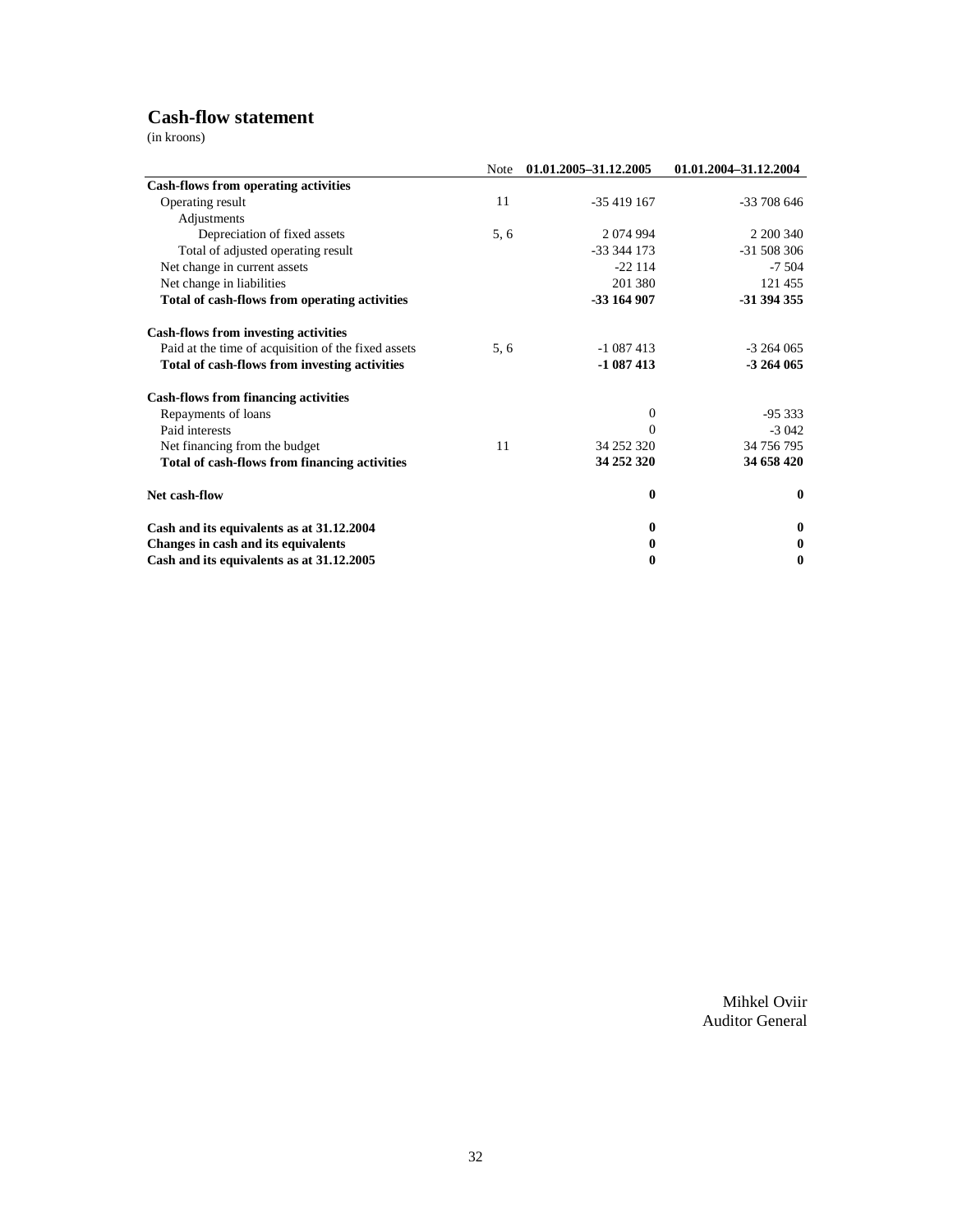#### **Notes to the annual accounts**

#### **Note 1**

#### **Methods of accounting and the bases of evaluation applied in the annual accounts**

The annual accounts of the National Audit Office have been drawn up in conformity with the State Budget Act and the accounting principles generally accepted in Estonia. The generally accepted accounting principles are based on internationally acknowledged accounting policies (EU directives on accountancy, international standards of financial accounting and international standards of state accountancy) and their main requirements are established in the Accounting Act of the Republic of Estonia, which are supplemented by the guidelines issued by the Accounting Standards Board as well as the requirements set out in the general rules on state accountancy.

The annual accounts are drawn up by using the cost model. The cash flows of the core activity are drawn up by using indirect method. The cash flows of investing and financing activities are shown as gross receipts and gross payments of the accounting period.

The annual accounts are presented in Estonian kroons.

#### **Assets and liabilities**

The assets and liabilities are divided into short- and long-term on the balance sheet, depending on whether their expected period of use is up to, or more than one year of the balance sheet date. Holiday pay reserve is adjusted once a year – at the end of the financial year.

#### **Other claims**

Other claims on the balance sheet are entered by using the adjusted cost model. The claims on the balance sheet are entered at the time the right of claim arises and they are evaluated on the basis of the amounts likely to be received. Where possible, the outstanding claims of each client will be assessed separately, taking account of the information known about the client's solvency. The claims unlikely to be received are assessed on the balance sheet at the amount they are likely to be received. The claims received in the accounting period but previously written off are entered as the reduced cost of the claims unlikely to be received in the accounting period. Claims are deemed to be hopeless if the management finds that it is impossible to collect them. Hopeless claims are written off from the balance sheet.

#### **Tangible and intangible fixed assets**

Tangible fixed assets are the assets whose estimated useful life is more than one year and whose acquisition cost is at least 30,000 kroons. Assets with a useful life of more than one year and with an acquisition cost of less than 30,000 kroons are entered as low-value inventory and written off at the time they are put into service.

Expenditure on reconstructions of fixed assets extending the useful life of the assets and improving their quality or performance when compared to the initial condition are capitalized on the balance sheet as fixed assets. Expenses on the repair and maintenance works to maintain the initial condition of assets are entered under the expenditure of the accounting period at the time they incur.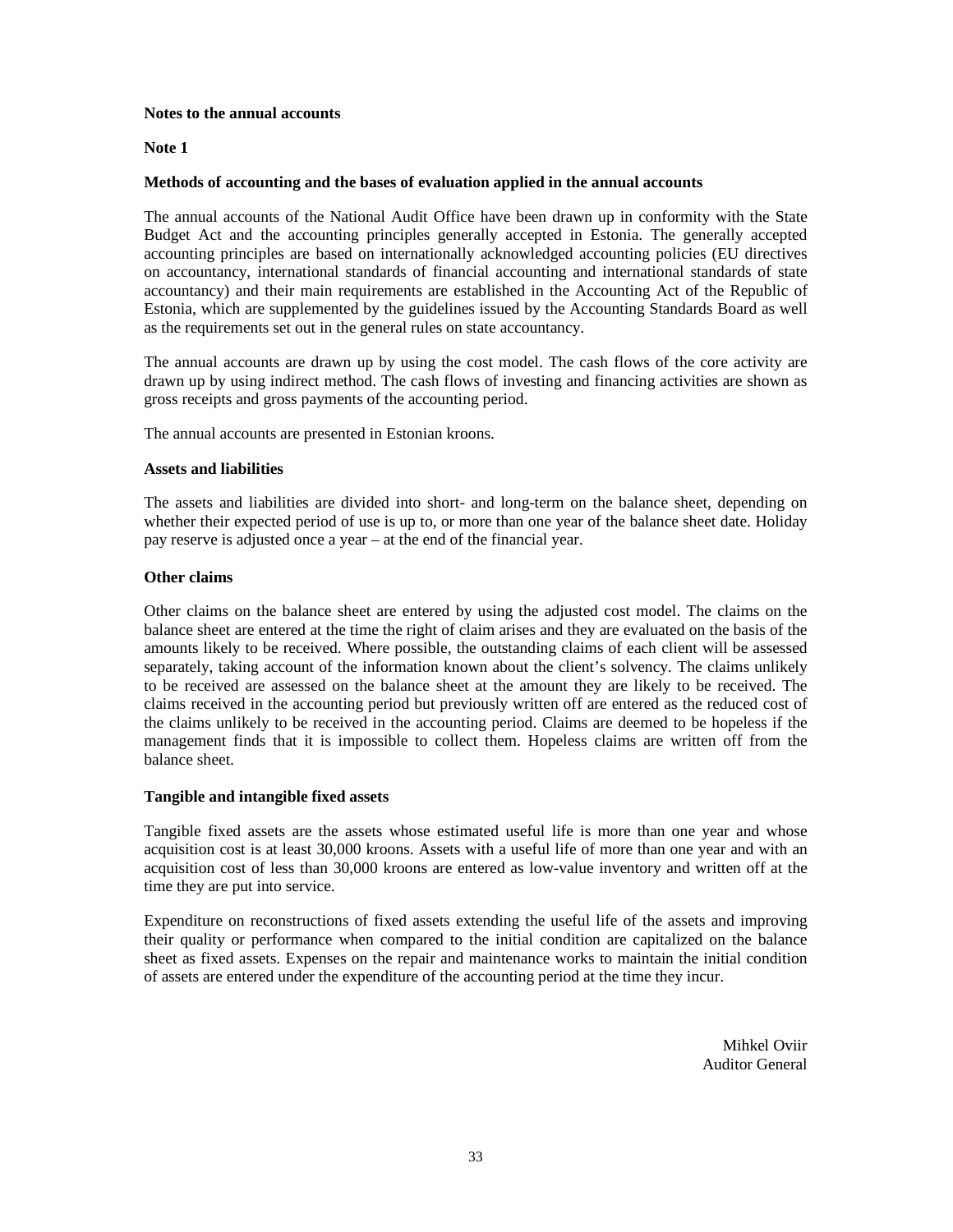Fixed assets are entered at their acquisition cost from which the accumulated depreciation and the possible discounts resulting from the decrease in value are deducted. Two linear methods are used in the calculation of depreciation. Depreciation rate is determined separately for each object of the fixed asset, depending on its useful life.

Depreciation rates for fixed assets groups in a year are the following:

| <b>Buildings</b>                    | 2 %   |
|-------------------------------------|-------|
| Civil engineering works             | $7\%$ |
| Machinery and equipment             | 20 %  |
| ICT-equipment                       | 33%   |
| Other inventory, tools and fittings | 20 %  |

The assets whose useful life is more than one year and whose acquisition cost is at least 30,000 kroons are entered as intangible fixed assets. Intangible fixed assets are entered at their acquisition cost, from which the accumulated depreciation and the possible discounts resulting from the decrease in value are deducted. Intangible fixed assets are generally depreciated in 4 years by using the linear method.

#### **Financial and operational leases**

A rental contract in the case of which all important risks and benefits related to the ownership of the asset are transferred to the lessee is regarded as a financial lease. Other rental contracts are entered as operational leases.

The assets leased on the basis of an operational lease contract are not entered on the balance sheet. The payments of operational lease are entered as expenses evenly throughout the lease term, irrespective of the period when the payments are actually made and of the amount of the payments.

An asset held under a financial lease is depreciated in the same way as acquired fixed assets, except in the cases where there is not enough certainty as to whether the lessee will acquire the ownership of the asset at the end of the lease term. In that case the assets are depreciated either during the lease period or the useful life, whichever is shorter. The financial lease payments are divided into capital repayments diminishing the payables and interest charges.

#### **Accounting for taxes**

Not recoverable taxes and fees paid at the time of the acquisition of fixed assets (e.g. value-added tax, if the buyer is not liable to value added tax) are entered as expenditure at the time of the acquisition and they are excluded from the acquisition cost of the assets.

#### **Accounting for revenue**

Revenue is registered on an accrual basis.

#### **Operations conducted in foreign currency**

Operations conducted in foreign currency are entered on the basis of the official exchange rate of the Bank of Estonia at date of the operation. Gains and losses from the foreign exchange operations are entered in the income statement as the profit and loss of the period.

#### **Net financing from to state budget**

Acquisition of fixed assets and expenses is recovered from the state budget and entered as transfers received. The transfer of stated revenue to the state budget is entered as transfers made.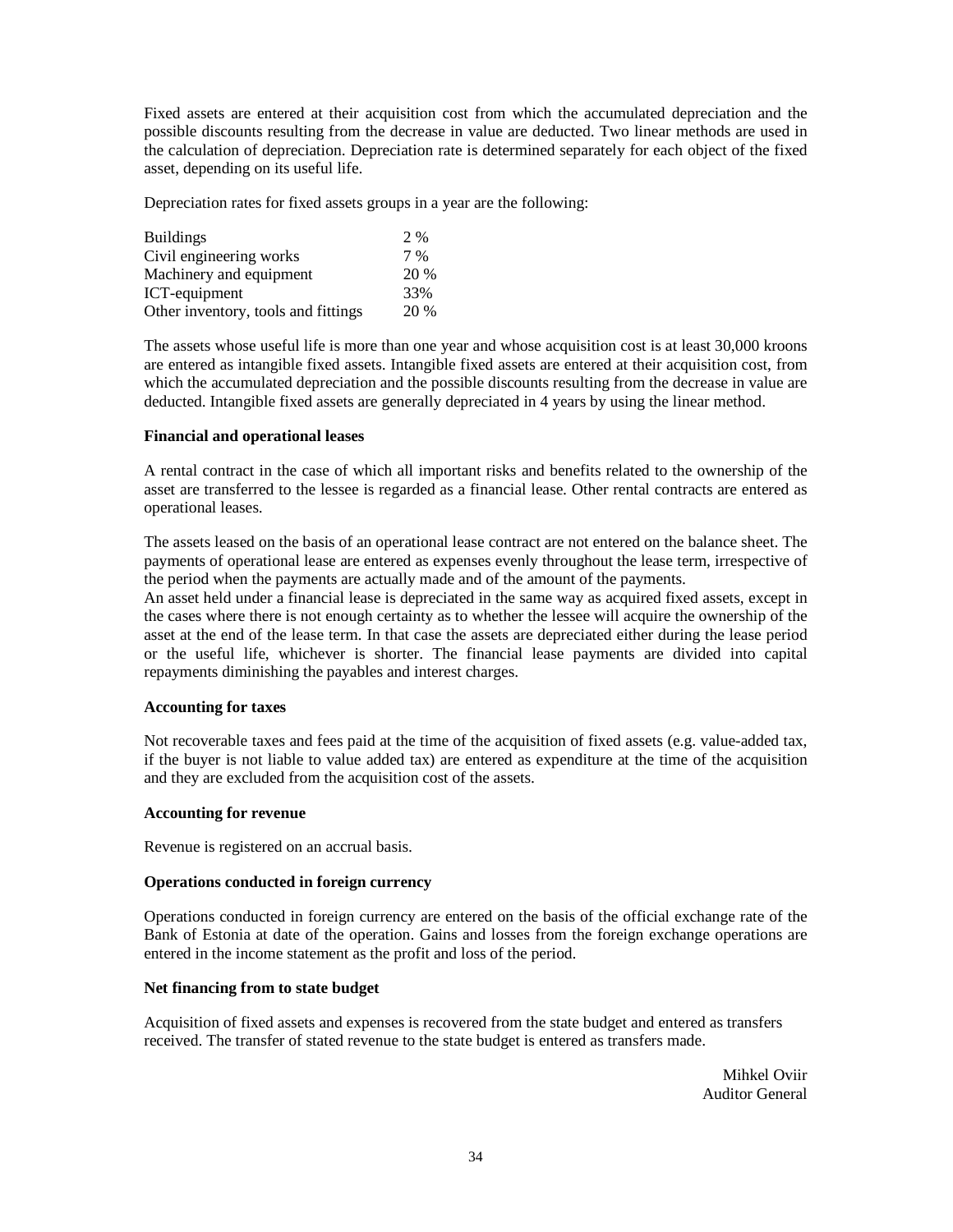#### **Note 2 Cash and its equivalents**

The treasury makes transfers from the NAO budget and administers all the receipts belonging to the NAO.

In 2005, the NAO used only the accounts belonging to the group account.

#### **Note 3**

**Transactions with public sector and associated bodies** (in kroons)

#### **I. Liabilities and claims**

|                                    | <b>Short-term liabilities</b>               |         | <b>Short-term claims</b> |              |
|------------------------------------|---------------------------------------------|---------|--------------------------|--------------|
|                                    | 31,12,2005 31,12,2004 31,12,2004 31,12,2004 |         |                          |              |
| Tax and Customs Board              | 27.585                                      | 195 817 | $\theta$                 |              |
| Other public sector entities       | 15 294                                      | 6 3 4 1 | $\Omega$                 | 3600         |
| Total of state accounting entities | 42 879                                      | 202 158 | 0                        | 3600         |
| Total of associated bodies         | 14 849                                      | 20 142  |                          | $\mathbf{0}$ |

Liabilities to the Tax and Customs Board are specified in Note 9.

Liabilities to enterprises are entered under the balance sheet item "Arrears to suppliers".

#### **II. Expenditure**

|                                  | Management Management Tax & fee Tax & fee |                  |                            |                  |  |
|----------------------------------|-------------------------------------------|------------------|----------------------------|------------------|--|
|                                  | expenses<br>2005                          | expenses<br>2004 | expenses<br>2005           | expenses<br>2004 |  |
| <b>State accounting entities</b> | 120 928                                   |                  | 43 670 1 073 006 1 331 442 |                  |  |
| <b>Associated bodies</b>         | 135 045                                   | 165 651          | $\mathbf 0$                |                  |  |

In 2005, VAT formed 1 066 761 kroons and land tax expenses 6 245 kroons from the tax expenses.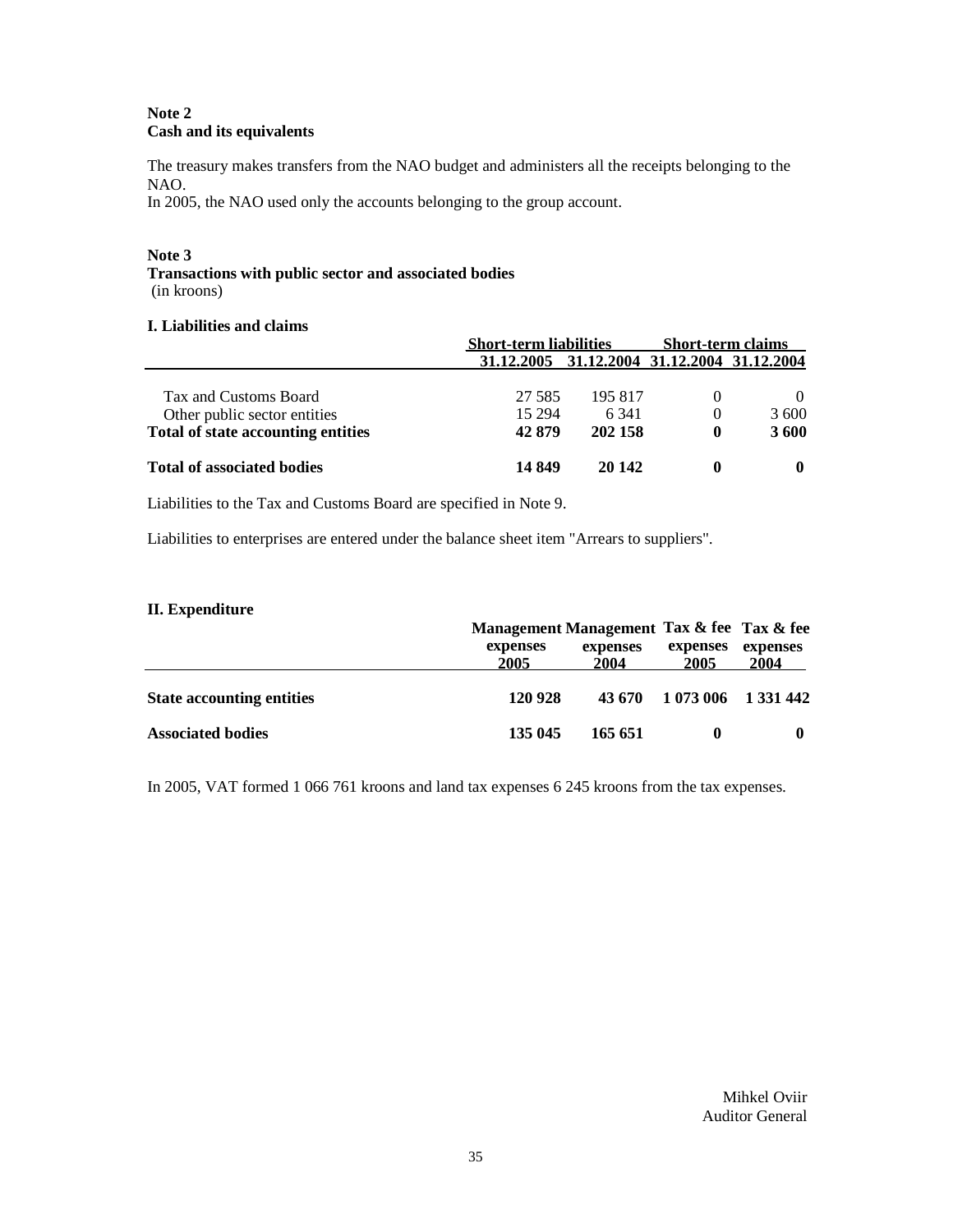| Expenses of future periods paid in advance | 129 922 | 104 472 |
|--------------------------------------------|---------|---------|
| Deductions from wages                      | 1.300   | 4 636   |
| Total of other claims and advance payments | 131 222 | 109 108 |

The majority of the expenses of future periods paid in advance are the advance payments for periodicals in 2006 – 113 437 kroons (as at 31.12.2004, the advance payments for periodicals formed 97,945 kroons).

## **Note 5 Tangible fixed assets**

| (kroonides)                                          | <b>Buildings &amp;</b><br>civil engineer-<br>ing works | <b>Machinery</b><br>& equipment | Other fixed<br>assets | Total        |
|------------------------------------------------------|--------------------------------------------------------|---------------------------------|-----------------------|--------------|
| Acquisition cost as at 31.12.2004                    | 28 781 962                                             | 5458691                         | 3 417 756             | 37 658 409   |
| Accumulated depreciation as at 31.12.2004 -7 184 980 |                                                        | $-4233358$                      | $-2838497$            | -14 256 835  |
| Residual value as at 31.12.2004                      | 21 596 982                                             | 1 225 333                       | 579 259               | 23 401 574   |
| <b>Changes in 2005</b>                               |                                                        |                                 |                       |              |
| Acquisition and improvement of assets                | 867 587                                                | 140 000                         | 41 427                | 1 049 014    |
| Write-offs                                           | $\Omega$                                               | $-1$ 744 503                    | $-400109$             | $-2$ 144 612 |
| Depreciation                                         | $-84688$                                               | $-819896$                       | $-347$ 161            | $-2$ 013 945 |
| Reclassification of depreciation                     | $\Omega$                                               | 1 744 503                       | 400 109               | 2 144 612    |
| Acquisition cost as at 31.12.2005                    | 29 649 549                                             | 3 854 188                       | 3 059 074             | 36 562 811   |
| Accumulated depreciation as at 31.12.2005 -8 031 868 |                                                        | $-3308751$                      | $-2785549$            | $-14126168$  |
| Residual value as at 31.12.2005                      | 21 617 681                                             | 545 437                         | 273 525               | 22 436 643   |

#### **Buildings and civil engineering works**

The last stage reconstruction works of the ventilation and cooling system in the value of 867 587 kroons were registered in the accounting period as fixed assets. The project began in 2003. The cost of the works was 1 918 798 kroons in 2003 and 2 696 347 kroons in 2004.

#### **Machinery and equipment**

#### One printer was purchased in 2005.

During the year, depreciated IT equipment in the acquisition value of 1 744 503 was written off, out of which assets in the value of 948 904 kroons were destroyed (8 laptops, 2 PCs, 4 servers, 3 printers, 1 panel) and assets in the value of 795 599 kroons were transferred upon requests.

The assets transferred and the recipients were the following:

MTÜ Taaskasutus – 9 PCs, 4 laptops;

MTÜ Convictus – 6 PCs, 2 laptops;

MTÜ Ohutuskeskus – 6 PCs.

#### **Other fixed assets**

41 427 kroons was spent on replacing the office furniture in 2005.

3 copiers in the value of 335 239 kroons, office furniture in the value of 38 232, a phone in the value of 16 638 and an overhead projector assembly in the value of 10 000 were written of as unserviceable assets. One depreciated overhead projector assembly unnecessary to the NAO was transferred to MTÜ Convictus following the latter's request.

Mihkel Oviir Auditor General

**31.12.2005 31.12.2004**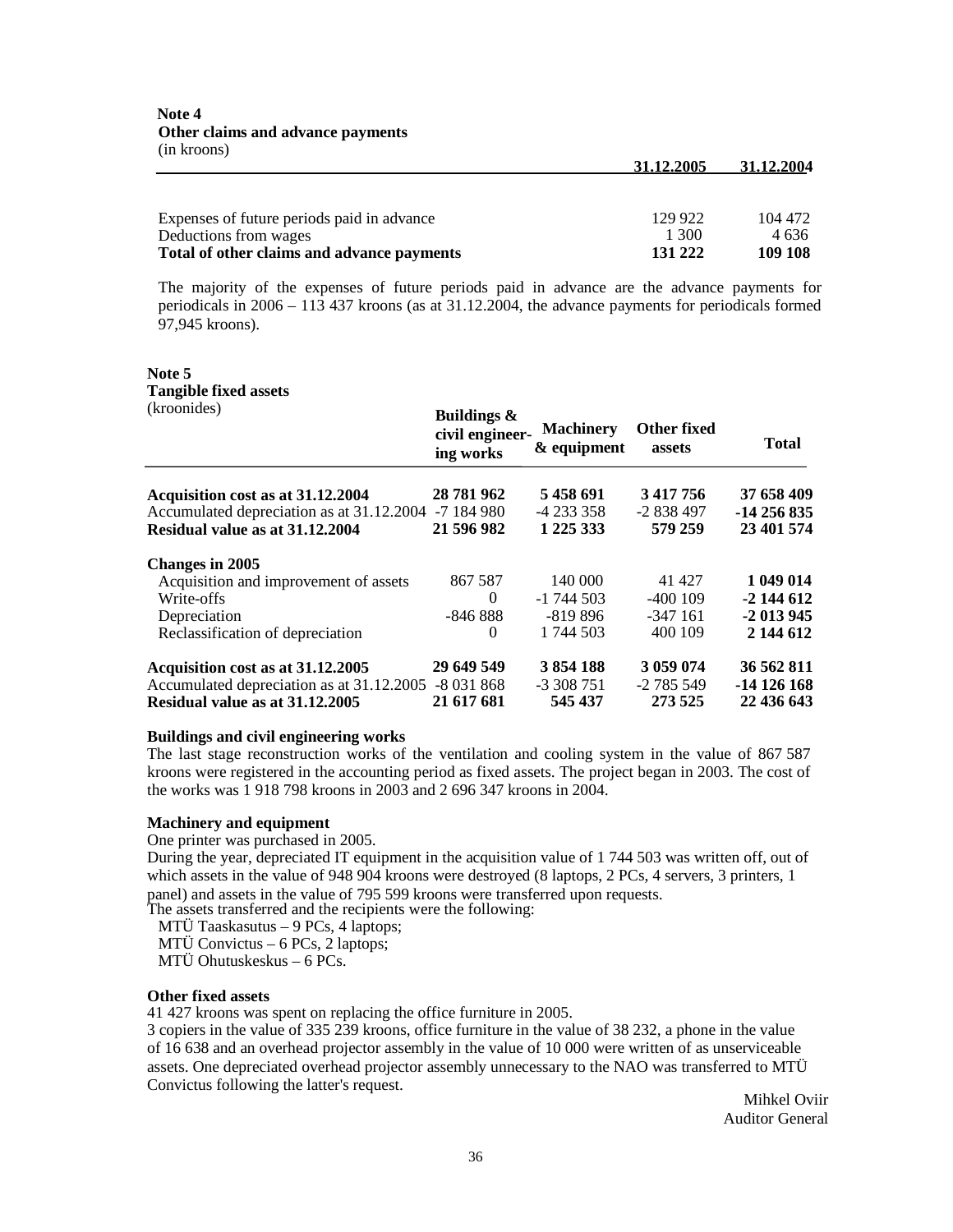**Note 6 Intangible fixed assets** (in kroons)

|                                           | <b>Software</b> | Total         |
|-------------------------------------------|-----------------|---------------|
| Acquisition cost as at 31.12.2004         | 257 881         | 257 881       |
| Accumulated depreciation as at 31.12.2004 | -147 240        | $-147240$     |
| Residual value as at 31.12.2004           | 110 641         | 110 641       |
| <b>Changes in 2005</b>                    |                 |               |
| Acquisition of assets                     | 38 400          | <b>38 400</b> |
| Depreciation                              | $-61049$        | $-61049$      |
| Acquisition cost as at 31.12.2005         | 296 281         | 296 281       |
| Accumulated depreciation as at 31.12.2005 | $-208289$       | $-208289$     |
| Residual value as at 31.12.2005           | 87 992          | 87992         |

A surveillance programme of the ventilation and cooling system, which enables to display operating signals, modes and set-points of the controllers, was purchased in 2005.

#### **Note 7 Operational lease** (in kroons)

|                                 |         | <b>Payments</b> |       |  |
|---------------------------------|---------|-----------------|-------|--|
|                                 | 2004    | 2005            | 2006  |  |
|                                 |         |                 |       |  |
| Paid operational lease payments | 137 228 | 96 725          | 61406 |  |

In 2005, the NAO leased an automobile "Volvo" and a copier "Minolta" on the basis of operational lease contracts.

A commercial lease contract for an automobile concluded on 19.12.2001 was terminated on 07.04.2005. A new contract was concluded on 07.04.2005, ending on 15.05.2008.

The commercial lessor does not impose a fine on the NAO at the termination of the contract.

The lease contract for the copier expired on 30.11.2005 and it was returned to the commercial lessor.

#### **Note 8 Arrears to suppliers and employees** (in kroons)

|                      | 31.12.2005    | 31.12.2004 |
|----------------------|---------------|------------|
| Arrears to suppliers | 120 129       | 146 555    |
| Arrears to employees | 1 1 1 7 9 2 4 | 721886     |

Arrears to suppliers are unpaid invoices for the services provided in December.

Arrears to employees are entered as holiday pay liability due in the value of 1 114 271 kroons and arrears for the mission and management expenses in the value of 3 653 kroons as at 31.12.2005.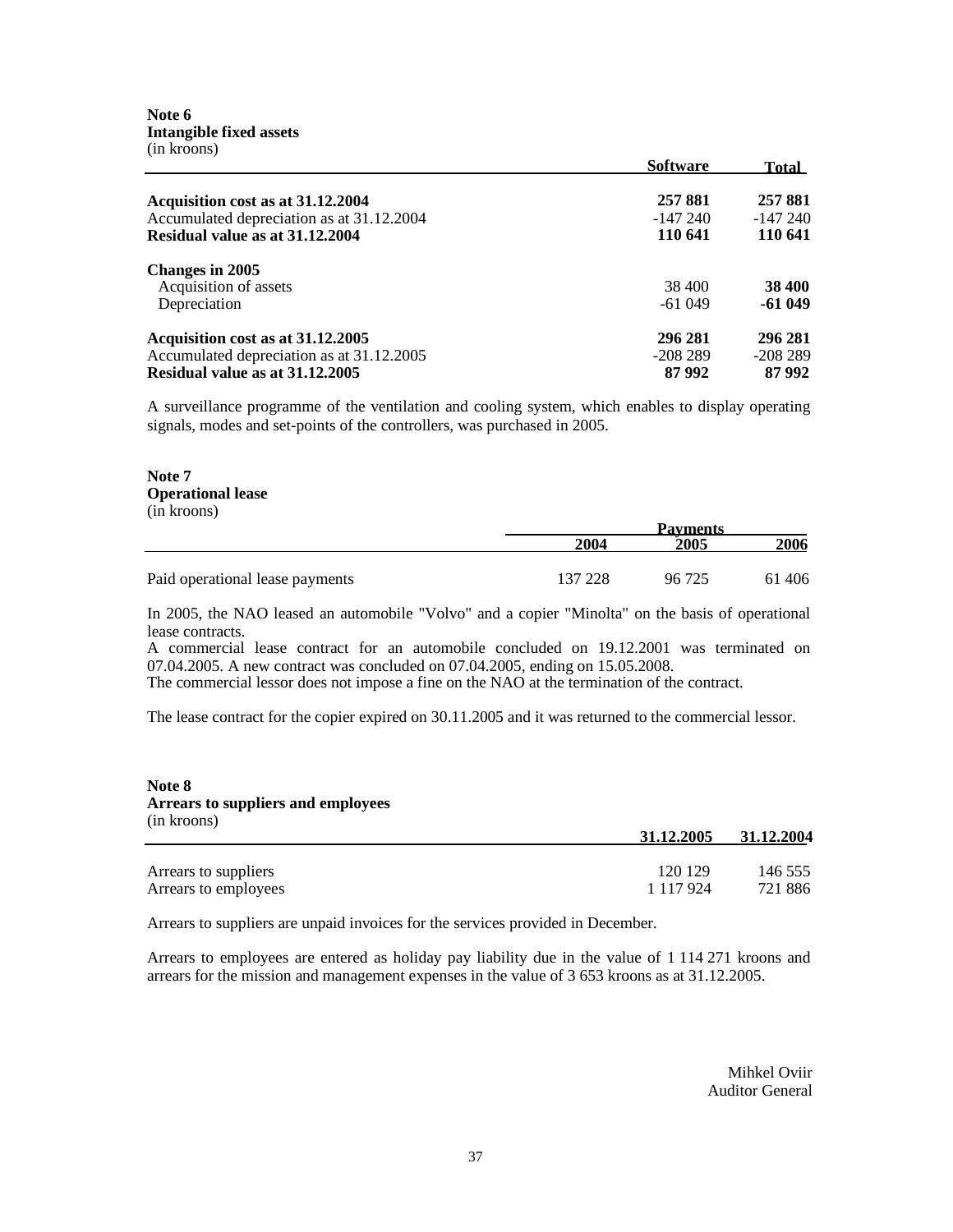**Note 9 Taxes** (in kroons)

|                                         |            | <b>Tax arrears</b> |  |  |
|-----------------------------------------|------------|--------------------|--|--|
|                                         | 31.12.2005 | 31.12.2004         |  |  |
|                                         |            |                    |  |  |
| Social tax                              | 16434      | 185 101            |  |  |
| Income tax added to the fringe benefits | 11 151     | 10 7 16            |  |  |
| Total                                   | 27 5 85    | 195 817            |  |  |

#### **Note 10**

#### **Management expenses** (in kroons)

| 01.01.2005-31.12.2005                                           |           | 01.01.2004-31.12.2004 |  |
|-----------------------------------------------------------------|-----------|-----------------------|--|
|                                                                 |           |                       |  |
| Administrative expenses on reg. immovables, buildings and rooms | 1 701 872 | 1 531 833             |  |
| Administration expenses                                         | 1 392 141 | 1 348 785             |  |
| Information and communications technology expenses              | 997 119   | 488 585               |  |
| Mission expenses                                                | 698 324   | 870 682               |  |
| Expenses on training tools and training                         | 485 306   | 538 104               |  |
| Expenses on the management of inventory                         | 338 519   | 364 051               |  |
| Vehicle maintenance expenses                                    | 256 118   | 314 031               |  |
| Research and development expenses                               | 144 357   | 73 850                |  |
| Other expenses                                                  | 25 3 5 8  | 11923                 |  |
| <b>Total of management expenses</b>                             | 6 039 114 | 5 541 844             |  |

#### **Note 11 Net financing from the state budget** (in kroons)

| Cash transfers from the state budget                         | 34 252 320 |
|--------------------------------------------------------------|------------|
| Received from the state budget for making transfers          | 34 279 733 |
| Receipts transferred to the state budget                     | $-27413$   |
| Transfers from the income statement                          | 35 419 167 |
| Revenue accrued to the state budget as at 31.12.2004         | 22 557 065 |
| Net transfer for transferring the difference in the cash and | $-1166847$ |
| accrual accounting results to the state budget               |            |
| Revenue accrued to the state budget as at 31.12.2005         | 21 390 218 |

#### **Note 12 Grants awarded** (in kroons)

|                                 | 01.01.2005-31.12.2005 | 01.01.2004-31.12.2004 |  |
|---------------------------------|-----------------------|-----------------------|--|
|                                 |                       |                       |  |
| EUROSAI                         | 7 3 2 3               | 7 323                 |  |
| <b>INTOSAI</b>                  | 4 682                 | 4 986                 |  |
| <b>Total of membership fees</b> | 12 005                | 12 309                |  |

The NAO is the member of INTOSAI already since 1992 and the member of the regional association EUROSAI since 1993.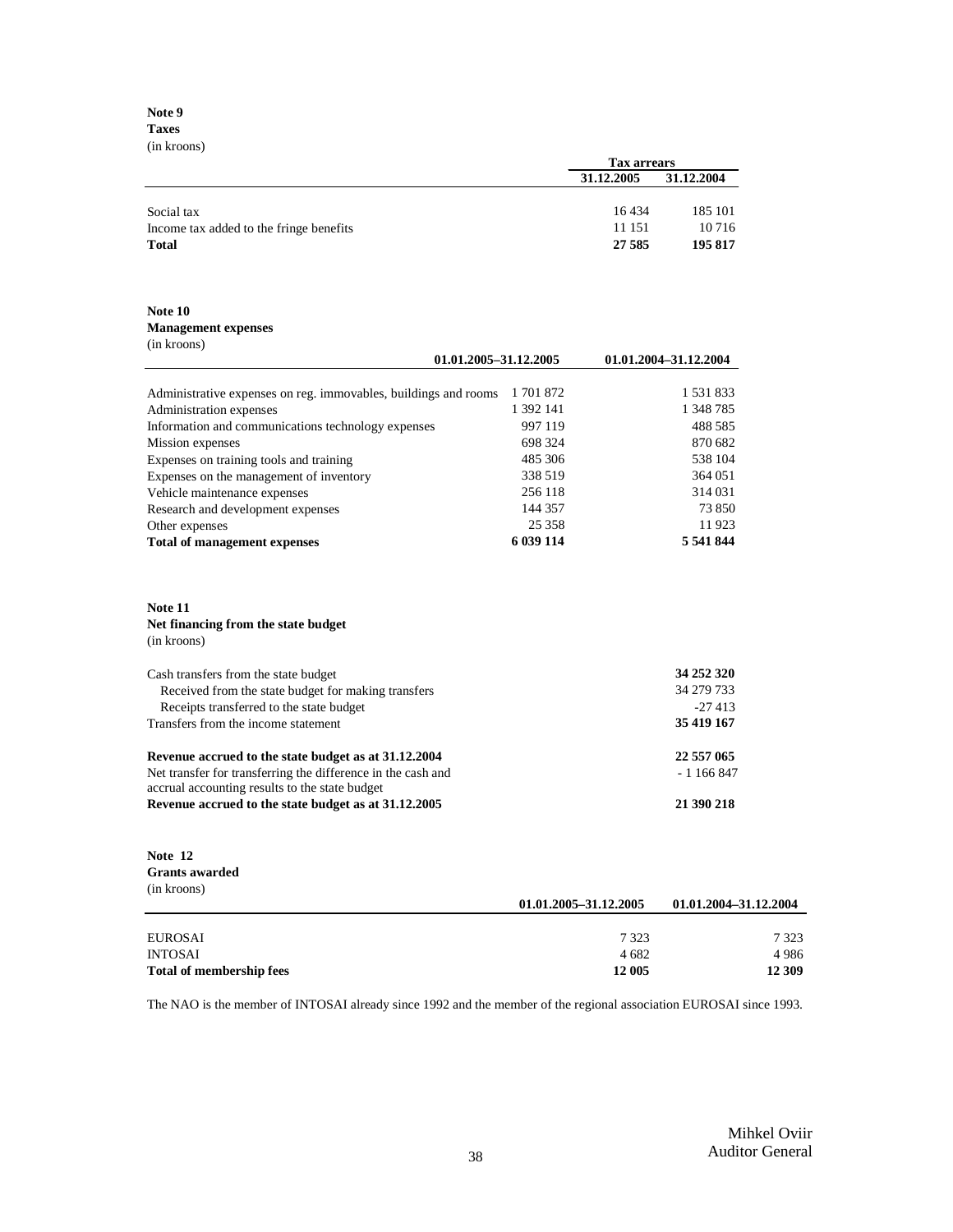#### **Note 13 Labour costs** (in kroons)

Employees

**Total of fringe benefits 459 112 650 683**

| <b>Remuneration costs</b>          |                   |                                              | 2005           |                         |                          | 2004                                                  |
|------------------------------------|-------------------|----------------------------------------------|----------------|-------------------------|--------------------------|-------------------------------------------------------|
|                                    | & basic<br>salary | Graduated Additional &<br>performance<br>pay | Holiday<br>pay | Grants $\&$<br>benefits | <b>Total of</b><br>costs | <b>Total of</b><br>remuneration remuneration<br>costs |
| <b>Officials</b>                   |                   |                                              |                |                         |                          |                                                       |
| <b>Auditor General</b>             | 461 976           | 92 3 8 9                                     | 90 792         | 40 849                  | 686 006                  | 623 398                                               |
| Higher officials                   | 4 4 9 7 5 9 8     | 1 214 777                                    | 690 129        | 782 314                 | 7 184 818                | 6 714 357                                             |
| Senior officials                   | 6488109           | 1 557 491                                    | 1 187 162      | 1 401 039               | 10 633 801               | 9 311 002                                             |
| Junior officials                   | 258 132           | 7402                                         | 16 366         | 25 154                  | 307 054                  | 650 897                                               |
| <b>Total of officials</b>          | 11 705 815        | 2872059                                      | 1984 449       | 2 249 356               | 18 811 679               | 17 299 654                                            |
| Employees                          |                   |                                              |                |                         |                          |                                                       |
| Workers and support staff          | 67759             | $\overline{0}$                               | 9691           | 20 500                  | 97 950                   | 84 882                                                |
| <b>Total of employees</b>          | 67 759            | $\mathbf{0}$                                 | 9691           | 20 500                  | 97950                    | 84 882                                                |
| <b>Temporary staff</b>             | 127 200           | 0                                            | $\bf{0}$       | $\mathbf{0}$            | 127 200                  | 207 736                                               |
| <b>Total of remuneration costs</b> | 11 900 774        | 2872059                                      | 1994 140       | 2 269 856               | 19 036 829               | 17 592 272                                            |
| Average number of employees        |                   |                                              | 2005           | 2004                    |                          |                                                       |
| <b>Officials</b>                   |                   |                                              |                |                         |                          |                                                       |
| <b>Auditor General</b>             |                   |                                              | 1,00           | 1,00                    |                          |                                                       |
| Higher officials                   |                   |                                              | 22,87          | 24,76                   |                          |                                                       |
| Senior officials                   |                   |                                              | 49,94          | 49,06                   |                          |                                                       |

| Taxes and social security contributions          | 2005      | 2004      |
|--------------------------------------------------|-----------|-----------|
| Social tax on wages                              | 6 282 661 | 5 807 109 |
| Unemployment insurance premiums                  | 90 274    | 84 772    |
| Income tax on fringe benefits                    | 152.563   | 237 050   |
| Social tax on fringe benefits                    | 209 775   | 300 872   |
| Total of taxes and social security contributions | 6 735 273 | 6429803   |

Junior officials 3,13 5,07 **Total of officials 76,94 79,89**

Workers and support staff 1,00 1,00 **Total of employees 1,00 1,00**

**Fringe benefits 2005 2004** Write-off of study loans 170 840 422 000 Other fringe benefits 288 272 228 683<br>al of fringe benefits 459 112 650 683

Remuneration to the management forms 2 869 584 kroons from the remuneration costs.

The management did not receive any additional fringe benefits.

The management includes the Auditor General, Directors of Audit and the Director of Corporate Services.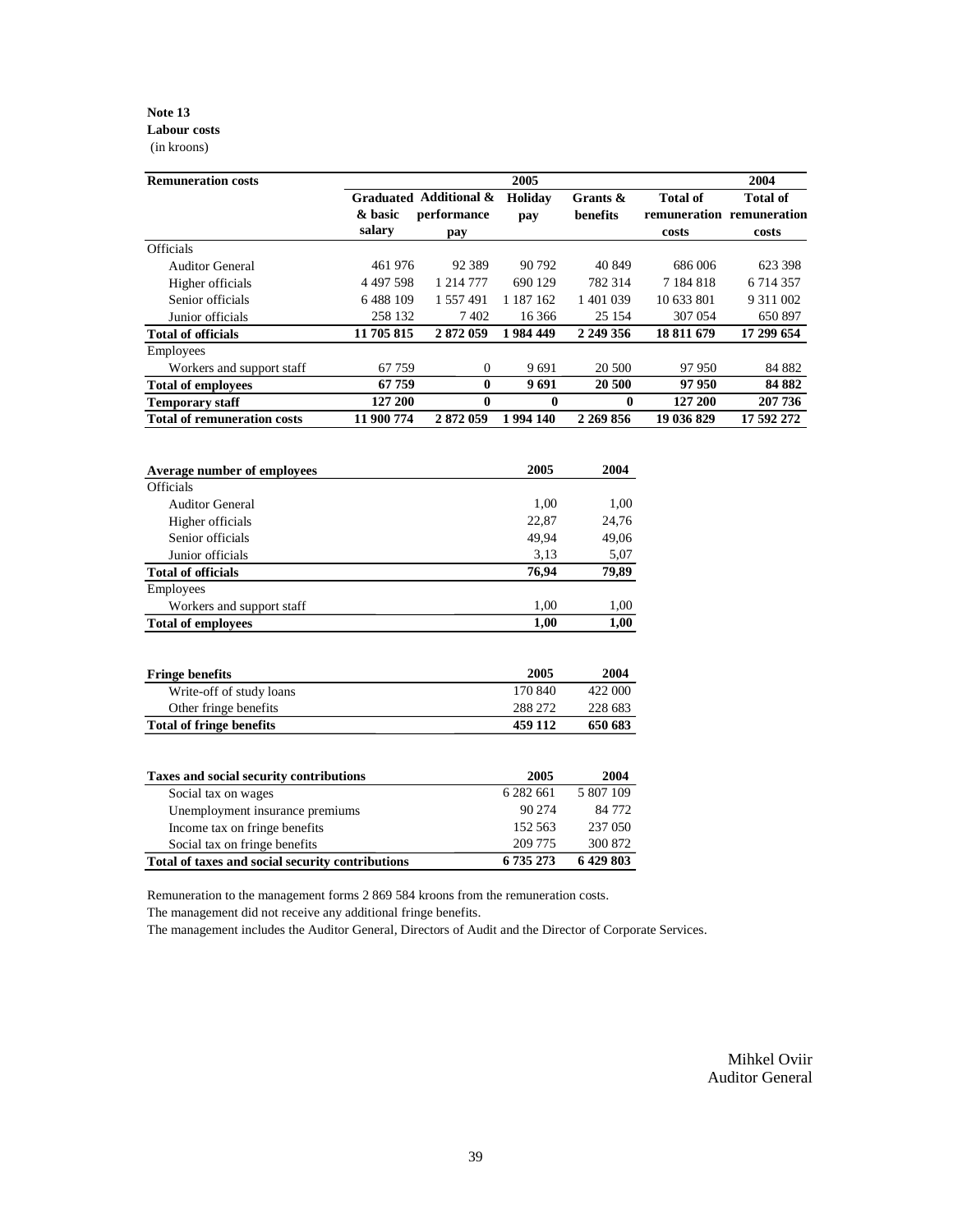## 3. Auditor General's speeches and replies to inquiries from Members of Parliament

## **3.1. On problems with use and preservation of state assets in 2004**

### **Speech of Auditor General, Mihkel Oviir to the Parliament on 26 October 2005**

Distinguished President of the Parliament, fine Members of Parliament,

13 years ago, your predecessors had the Estonian state budget for 1993 on their tables in this very same hall. I examined these old papers and when I saw the budget amount, my first thought was that I must be looking at the wrong figure. It was on a different scale, compared to the amounts we are used to now. The total budget amounted to EEK 3.7 billion. Now, 13 years later, it is hard to believe that we started from there. Nevertheless, the state has now reached a budget which is 15 times bigger than the budget determined by the then Government and Parliament.

What does it mean?

First of all, it means that the Estonian taxpayers have become wealthier. The living standard has improved, business has developed. Accession to the European Union has provided new impetus to Estonia. I can only rejoice at all this.

However, all these benefits must be accompanied by extreme caution – the greater the amount of money, the bigger the risk that it may be used in an improper manner; used for unreasonable purposes.

Or, in other words, one who is poor counts his kroons much more carefully than one who is rich. And Estonia, I believe, is rich. Of course, not compared to Scandinavian countries, for example. But compared to those countries which, after becoming independent, started out from the same kind of poverty as we did.

The more money there is, the more reason it requires to do something purposeful with it.

Two months ago I delivered to the Parliament the NAO's overview of the use and preservation of state assets in the preceding financial year. Since everyone has had the opportunity to examine it on request, I'll try to analyse concerns related to the use of money from a wider perspective.

The NAO is responsible for informing you of the problems. But solving these problems is the task of the Government and the Parliament.

All you fine people here today,

It is clear that misuse and foolish or irresponsible use of money is only a consequence. The problems that the NAO has pointed out for years have their roots in the attitude towards the taxpayers' money.

Just like I told you last year – it is not some abstract money belonging to the Government, the Parliament, or a Ministry. It is Estonian taxpayers' money and the Parliament is the highest governor of this money. In this context, I recall the old witch called Forest Hag from "Horned Boy". In a situation where Dumb and Dumber have found a mint want to divide the money straight away between everyone, the Forest Hag cooled the hot-headed bogeys and said: "Hold on, let's first count the money, and then we'll see if there's anything to divide!" The Parliament's role at the national mint is similar to that of the Forest Hag.

A sane person usually spends his money in accordance with the rules applicable in the family. These rules are very rational. For instance, I could not imagine a family which does not know its revenues and expenses and how much property it has.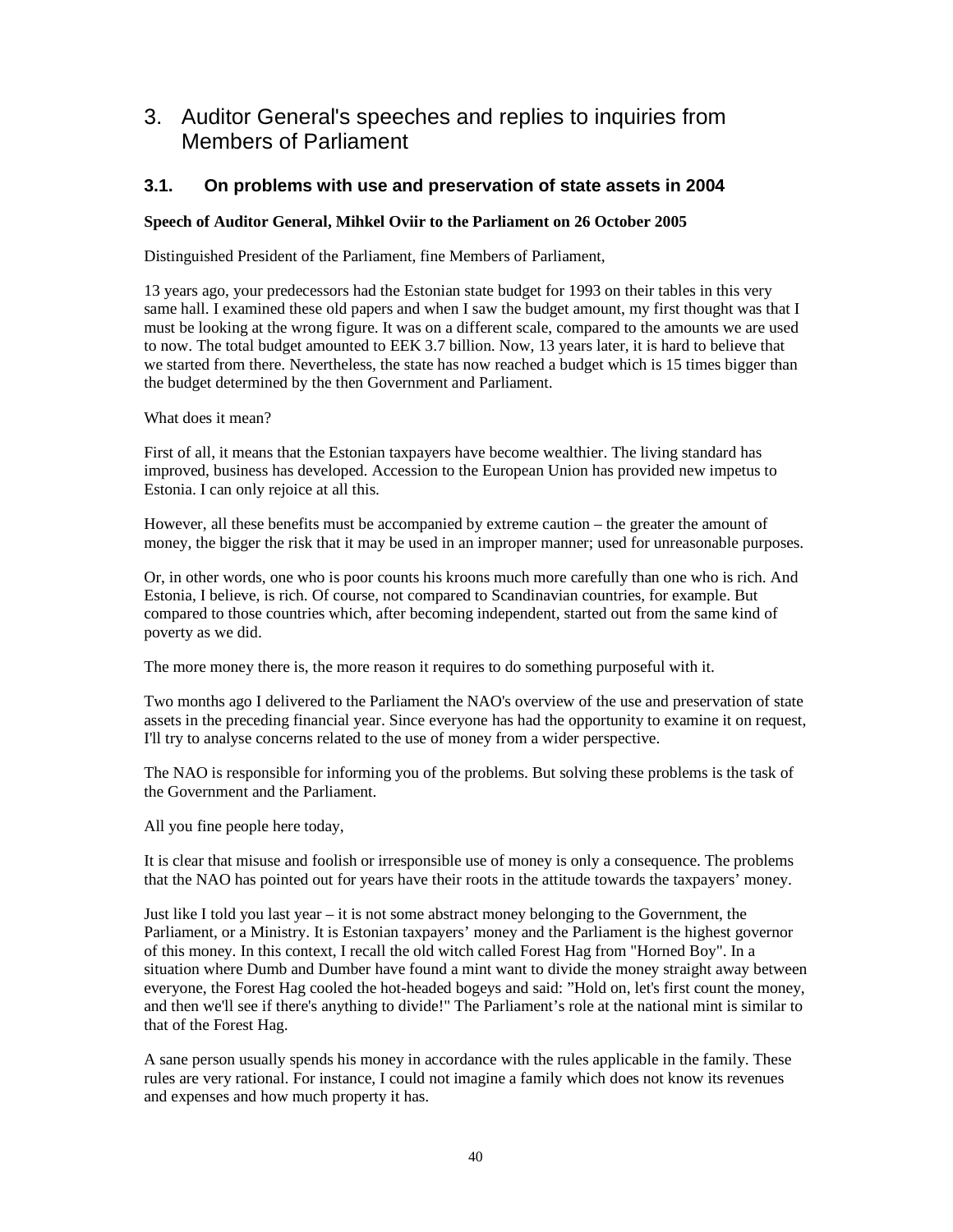Just the same, I could not imagine a father or mother giving their child a large amount of money just like that, without asking what it's for. Afterwards, the parents are sure to find out whether their offspring did buy a bicycle or did he spend everything on ice cream and candy.

Unfortunately, the Parliament and the Government are still far from being such a parent. It follows that in reality we have a situation where the state does not know exactly how much property it has or what its value is. And the taxpayers do not know exactly what the actual return for their money is.

As you all know, the explanatory memorandum of more than 700 pages to the state budget available to you does not have any binding implications as to the spending of money.

Since the Parliament has not taken any action to remedy the situation, some people might actually misbelieve that the Parliament doesn't care.

Distinguished Members of Parliament,

Most of the efforts of the Members of Parliament that came together 13 years ago and of their successors have been focused on legislative drafting – establishing the structural body of the state. Today, the material parts of this structural body are complete.

In believe that the time has come to start exchanging ideas as to the new possible priorities in the Parliament's work. The time and mental energy freed from legislative drafting could be increasingly spent on demanding answers from the Ministers and Secretaries General around the year as to how money is spent and whether it yields the results for which it was given.

Unfortunately, this kind of supervision does not currently work like in countries which we could set as examples. In countries like Finland, the United Kingdom, the Netherlands or Canada.

To promote good practice, the NAO has tabled a proposal to the Parliamentary Finance Committee to invite representatives like Secretaries General from all Ministries to appear before the Committee and report. To report on the spending of money, the quality of calculations and the legitimacy of transactions.

In turn, the NAO provides the Committee with its independent assessment on each Ministry. The Committee has given me positive feedback on this idea.

Ladies and Gentlemen,

The next agenda item is the first reading of the Government's Consolidated Annual Report on the preceding financial year. There is no doubt that a lot of effort has been put into compiling this extensive report. This is the very first time that the Government has been able to furnish such a consolidated report to the Parliament. For this we acknowledge the Government's Chief Accounting Officer, Juta Maar who has conquered this challenging task of putting together the government accounts and aligning these with the international standards.

Although, this report does not connect activities with funds. One of the reasons for this is the state budget, which is not activity-based. The other is the problem with the management report, which in 2004 did not give a picture of the connections between the objectives set by the Ministries, their activities and the costs thereof.

The quality of government accounting has improved again, compared to the previous year, and this is of course is a good thing.

However, proper accounts should not be the reason for being especially proud. It is the most elementary requirement to be met.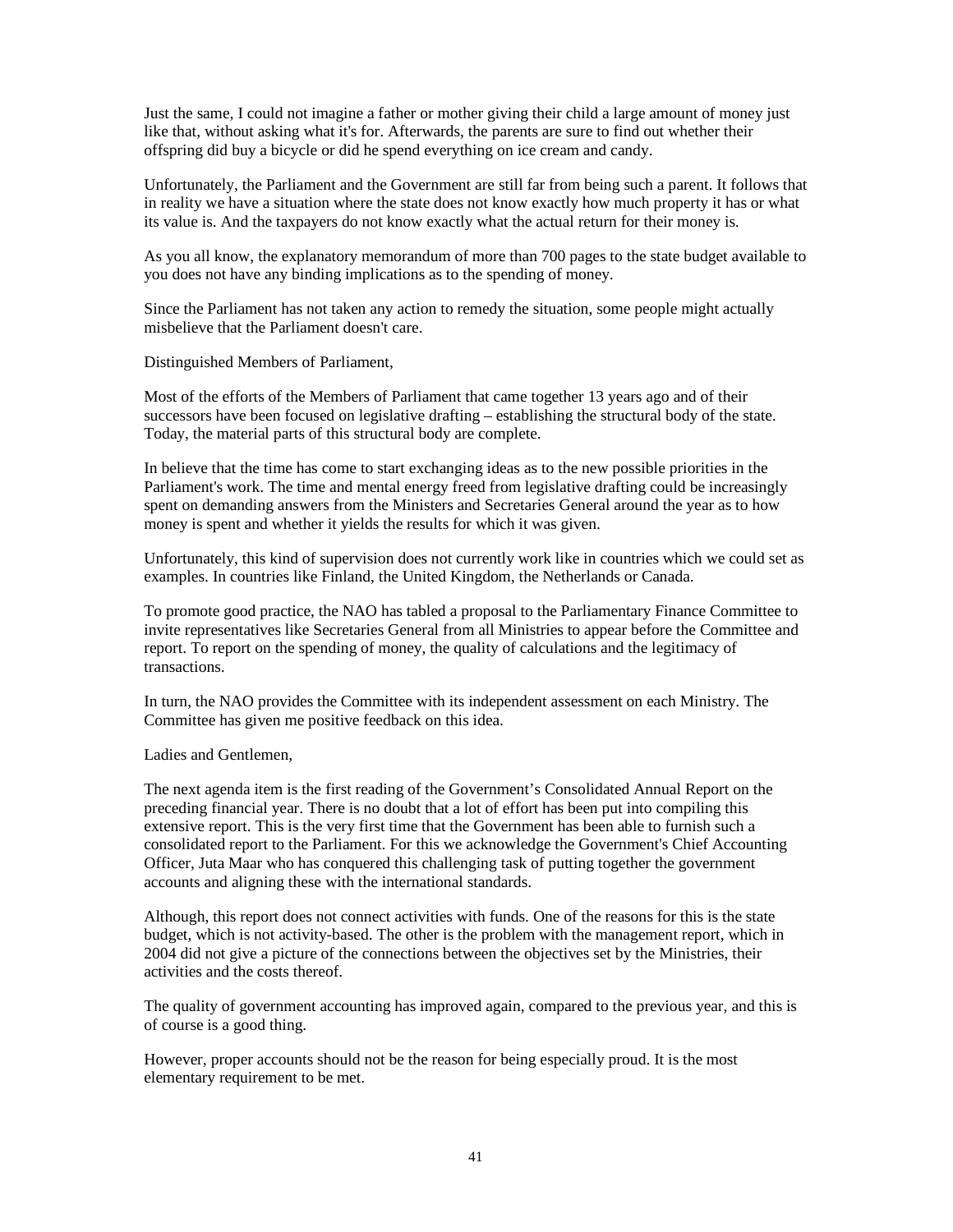Now, when we have a report covering the whole government, is the time to discuss how to make the most of the information in that report – on the executive and legislative levels.

I welcome the Ministry of Finance's intention to organise a thorough debate on the consolidated report at the beginning of next year, and the NAO will give its recommendations in this regard.

Dear audience,

Now we'll touch upon some issues commented in depth by the NAO in the previous year and earlier. First of all, about property, and more specifically, immovable property.

The state owns about 7,000 buildings and facilities. Unfortunately, I have to use approximate values, because this is still one of the areas with inadequate record-keeping. The deviation could be as much as hundreds of units.

According to the State Property Register, the state owns buildings and facilities with a total value of EEK 7.4 billion. According to the consolidated balance sheet of the state, the total value of government-owned buildings and facilities was more than twice as much.

In the State Property Register, the data are exaggerated, on the one hand, because the register recognises buildings which have been written off and demolished long ago and because it contains many double entries. On the other hand, there are many objects which the agencies have not entered in the State Property Register for different reasons. Thirdly, the value of objects does not conform to the reality, because the register includes many objects with zero value, which is not their actual market value.

In terms of accounting, the Ministry of Defence which inherited an enormous amount of Soviet military facilities has been the negative example for years. Just the same, I can't understand the situation where today, 13 years after the constitutional government commenced work, there is still no uniform and consolidated list of acceptable quality of objects administered by the Ministry of Defence.

In this context, I acknowledge the former Defence Minister Jaak Jõerüüt who drew attention to the problem and took active measures to fix the problem. I hope that his successor Jürgen Ligi will complete this task. By the way, a couple of months ago the Ministry of Defence found seven more buildings in the City of Tartu which were not accounted for.

Honourable Parliament,

The Government still has no integrated, supra-ministerial real estate policy. Also, there are no development schemes to ensure that investments in buildings and facilities are justified and create value in the future as well.

Thus it is still possible that millions could be wasted on buildings which are really not necessary for exercising state authority. The lack of clear decisions and development plans gives rise to setbacks in all fields.

The NAO has continuously reiterated that the government should possess only property necessary for the performance of its functions. The rest should be transferred to local governments, sold, or demolished, so as to avoid littering the government accounts and emptying the treasury.

One of the alternatives is transferring the unnecessary buildings to the public limited company Government Real Estate (GRE). However, GRE is not interested in these, because they do not yield profit. This leads us to the cluster of problems relating to GRE.

When this public limited company was established 4 years ago, I was a Secretary General at the Ministry of Justice. I strongly supported the establishment of that company. Why? Because almost half of my working time as a Secretary General was consumed by real estate issues – somewhere is a roof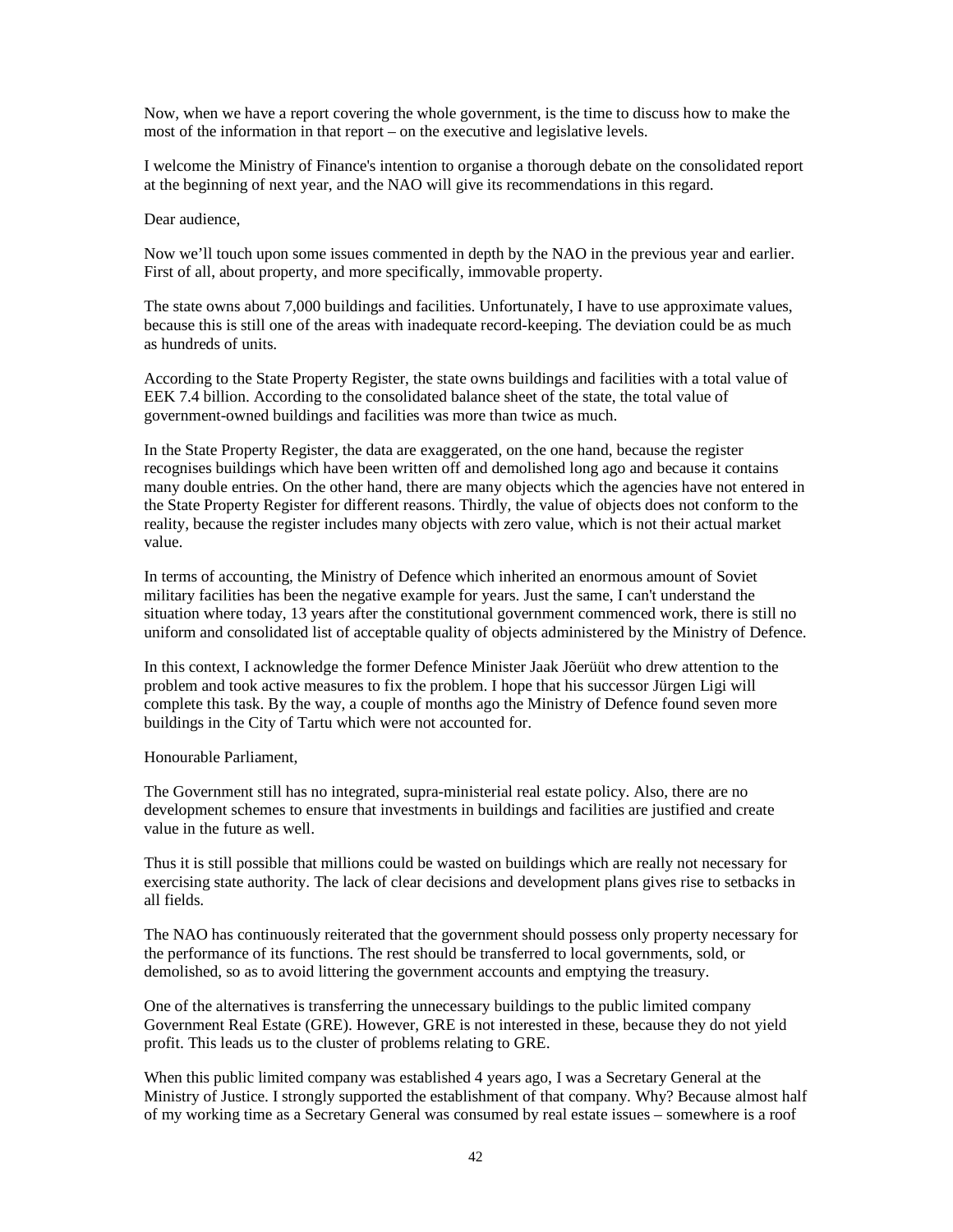leak, somewhere a court house is about to collapse, somewhere a wall of a prison facility has grown thin enough to let light in, and so on, and so on.

And then, Siim Kallas presented his vision of how to consolidate the management of all state-owned immovable property in a single company and to relieve the public authorities from such concerns. I thought back then and I still think that the idea of relieving the public authorities from ancillary functions and consolidating all the activities concerning real estate is the right idea.

However, the problem occurred as usual in Estonia – things are left pending. Good ideas are spoiled, because the state is unable to implement these in full – the executive branch is weak. This is what happened with GRE.

The Ministries were given too much discretion, a single and generally applicable system was not introduced. The result is that only 3 Ministries out of 11 have transferred property.

There is discontent that certain services provided by GRE are too expensive, etc. The accusations have been targeted to GRE.

I believe that this is not quite fair. The accusers forget that the problem was programmed in the system from day one. If GRE improves buildings, the rent will be increased by the amount of the investment, because the consumer of the benefits must pay for it. This is normal.

Transition the GRE system did not take account of the fact that if all state-owned real estate is improved quickly and at the same time, the rent and thus the Ministries costs increase a lot.

This system presumes that each year the state budget accommodates an amount to cover the growing rent. And that this money is a concrete expenditure item not to be overlooked.

This means that the current system can be maintained in operation. To this end, the pace of improving all state-owned real estate must be determined. The pace must be such as not to tear the budget apart.

The Ministries cannot be given uncontrolled authority to make agreements with GRE, instead, a nationwide plan must be prepared for several years and adhered to.

Often, the GRE has been accused like "oh, awful, they are looking for profit". I draw the attention of those accusers to the fact that the GRE is a company and the inherent purpose of a company is to make profit.

Whether the state should use a state-owned public limited company to manage its real estate is a completely different issue. Maybe it would be more suitable, if the company was replaced by an administered government agency or a department of some Ministry. Or is a public limited company still the best form? We'll have to wait to find out.

Anyhow, the Ministry of Finance has promised to carry out a thorough analysis of the entire real estate policy of the state in November. I believe that the government will be able to answer the question whether the buildings should be owned by GRE or should only the management services be outsourced. Which model will the state choose for managing its real estate?

Furthermore, a public company does not decide independently, the Management Board is guided by the instructions of the Supervisory Board. The Supervisory Board plans the company's business, arranges its management and supervises the activities of the Management Board.

GRE has a Supervisory Board as well and the former and current members of that board are sitting in this hall right now. You have the power to direct the company. Make use of this opportunity. Or have some decisions of the Supervisory Board been ignored?

Dear audience,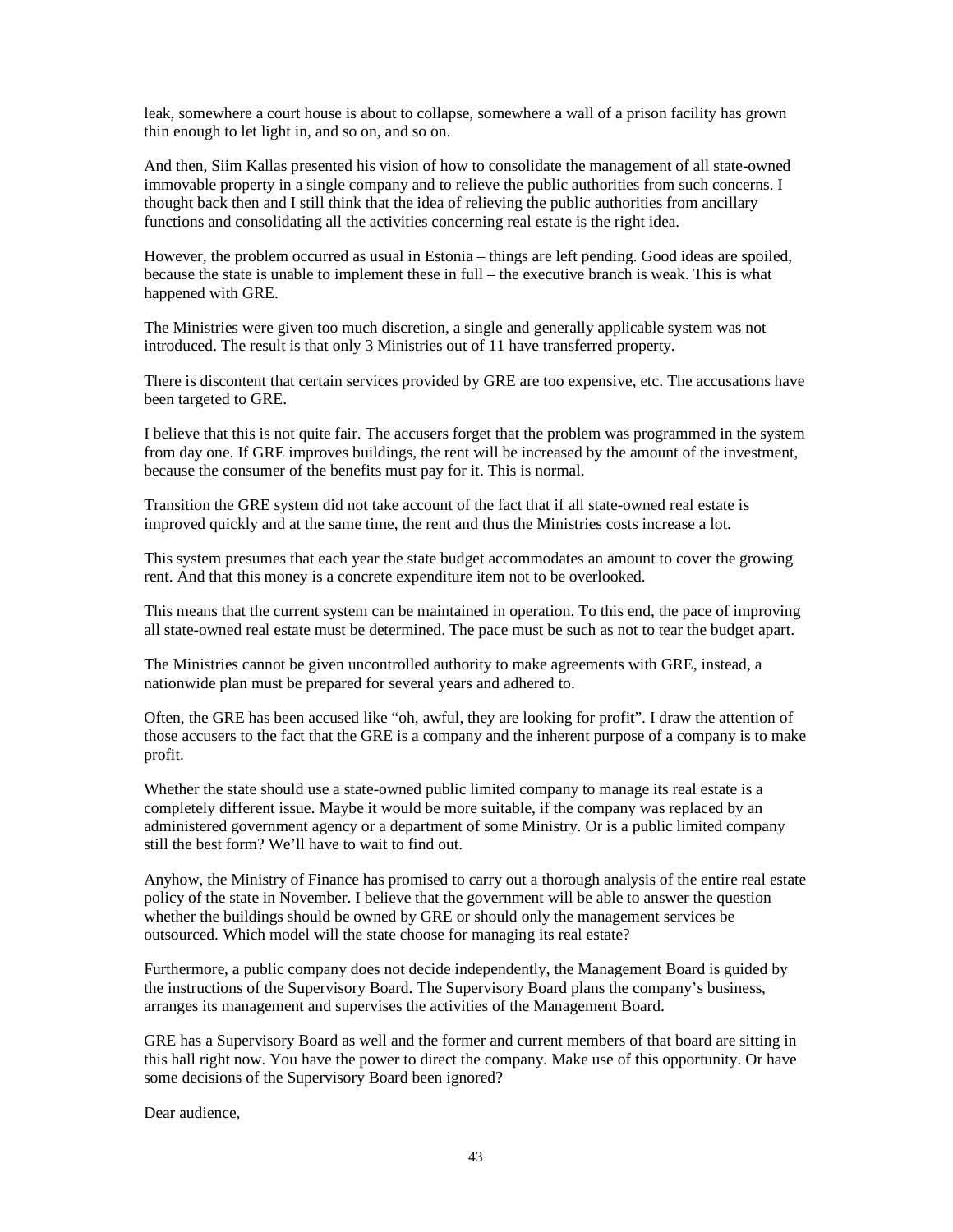The SAO finds that the issue of responsibility of Supervisory Boards of public companies is of utmost importance. This responsibility should be specified and extended. However, I have not come to notice any substantial progress in this regard. As the representative of the owner, the Supervisory Board is responsible for strategic management, economy and the management of any risks.

I underline – responsibility is a key issue in all public offices – responsibility should be detailed for each duty. Currently, this approach has been avoided.

Therefore, we don't know who is responsible for wasting hundreds of millions of taxpayers' kroons on projects like Werol. The business of the public limited company "Animal Waste Treatment" seems to entail irresponsibility as well. Nobody seems to be responsible for the problems and miscalculations related to this company, which the people call carrion factory.

I don't recall any cases where the state has sued an official whose stupidity or irresponsibility has entailed financial losses for the state. By which right has the state left this money uncollected?

Distinguished Members of Parliament,

The dispersion of responsibility strikes back especially in areas where supra-ministerial problems occur. In Estonia such problems are amplified where co-operation is required from Ministries the heads of which belong to different political parties.

The so-called 11 kingdoms effect is spreading – individual Ministries conduct business as they see fit and do not tolerate anyone entering their playground.

The so-called sugar penalty case can also be attributed to insufficient co-operation between Ministries. The Ministry of Finance and the Ministry of Agriculture tossed the sugar issue back and forth. I'd rather not deal with this issue in detail, because it makes me sour. On 7 November, the NAO sugar audit will be open for public debate in the Parliamentary Committee for State Budget Audit.

I agree fully with the Prime Minister Andrus Ansip who said that the sugar case must be learned from. I think that the government must conduct a thorough analysis with a view to the issue of supraministerial capacity. Especially as regards the use of EU funds.

An area which well reflects the 11 kingdoms policy is IT development. Indeed, Estonia is recognised around the world as country which has successfully harnessed IT and computers. Recently, Estonia showed the successful e-voting to the world.

The NAO, however, has examined how this Estonian success looks from inside. The conclusion is that our IT tiger's impetus and ability to jump tends to wither away. The reason is the insufficient coordination of the IT field.

The Government of the Republic Act does not refer to any specific Ministry as being responsible for the comprehensive development of IT. Plus, the state does not have any idea of the actual expenditure on IT. Just the same, it is not certain that funds allocated for IT are used optimally.

This is where your predecessors stabbed us in the back. They were the ones to amend the State Budget Act so that starting from 2003 the Treasury is unable to give a picture of the actual IT expenditure of the public sector. The previous composition of the Parliament included IT expenditure in the management expenses of the Ministries. Up to 2002, IT expenses were listed as a separate item in the state budget.

To maintain and further Estonia's reputation as a successful IT country, the systems must be put to serve the citizens so that people would clearly feel the advantages.

Yes, we have some outstanding projects like e-Tax Board, but there should be more and they should be interrelated.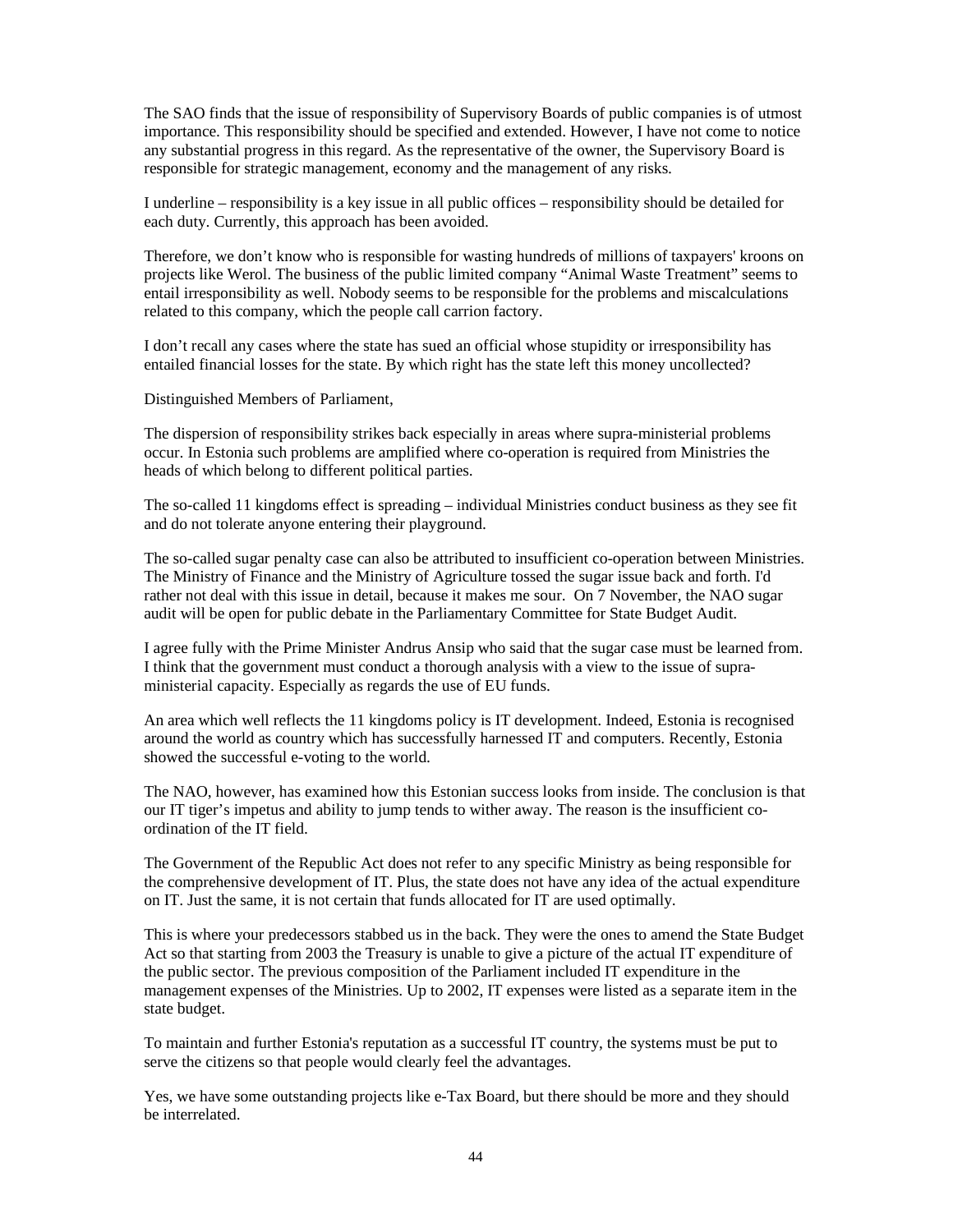It is absurd that a person must hurry from one agency to another in order to deliver the paper copy of data printed from the IT system one agency to another where these are entered in the latter's IT system. E-government does not mean merely that an official's computer is connected to the Internet.

It should not be that each Ministry develops its own systems, duplicates efforts and spends millions on similar results.

For instance, the government uses about 30 different accounting programs. When will we get to a single program? Or when will we get to a situation where all government accounting can be monitored online for all agencies?

I welcome that fact that the Government Information Systems Department of the Ministry of Economic Affairs and Communications has outlined a plan for integrating the public sector information systems into a single logical entirety serving the people and organisations. I hope that this plan will not be halted by dissenting opinions.

Let's start from small steps. The famous electronic system for government sessions is an excellent piece of work, but the Ministries' unwillingness to keep up with the developments has forced us to use this very good system in a prehistoric manner.

It is probably because the Ministers and Secretaries General still like to admire their signatures on paper. It follows that the Ministry drafts its documents in a computer, but then prints them out, has them signed and sent to the State Chancellery. There these papers are scanned like photos into the computer and entered in the electronic system for meetings. This is absurd. Please use digital signatures!

I am glad to learn that the Prime Minister Andrus Ansip announced a week ago at a press conference that 1 January 2006 is the day from where on no paper documents will be used at government meetings. The NAO makes the transition to electronic correspondence already from December and therefore I call on all government agencies to do the same. Let's make signatures digital.

Dear audience,

Reasonable use of taxpayers' money should start from this hall. Therefore, I call on the Parliament to consider the possible measures to better protect the taxpayers' interests.

I invite to discuss the issue of responsibility between the Minister and the Secretary General. Based on the NAO work experience I am convinced that responsibility for accounting, inventory and legitimacy of transactions must clearly and unambiguously lie with the Secretary General.

This ensures the consistency of responsibility and is reasonable both in theory and in practice. I remind you that, for example, the Ministry of Defence has already the third Minister within one year. The Ministry of Economic Affairs could have already the fourth Minister within one year.

For conclusion: both politicians and officials must understand that the money they handle and for the prudent and rational use of which they are responsible is not their or the agency's or the Ministry's – it is the common money of us all, the taxpayers' money.

If awareness of this responsibility is increased, the people will feel that the state is for everyone an that the taxpayers' interests are given priority. This way the people feel that our country is firmly developing and improving. Faster and honestly.

Rationality in handling money and future-oriented decisions are strictly necessary, because we are not here temporarily, we live here.

Thank you for your time!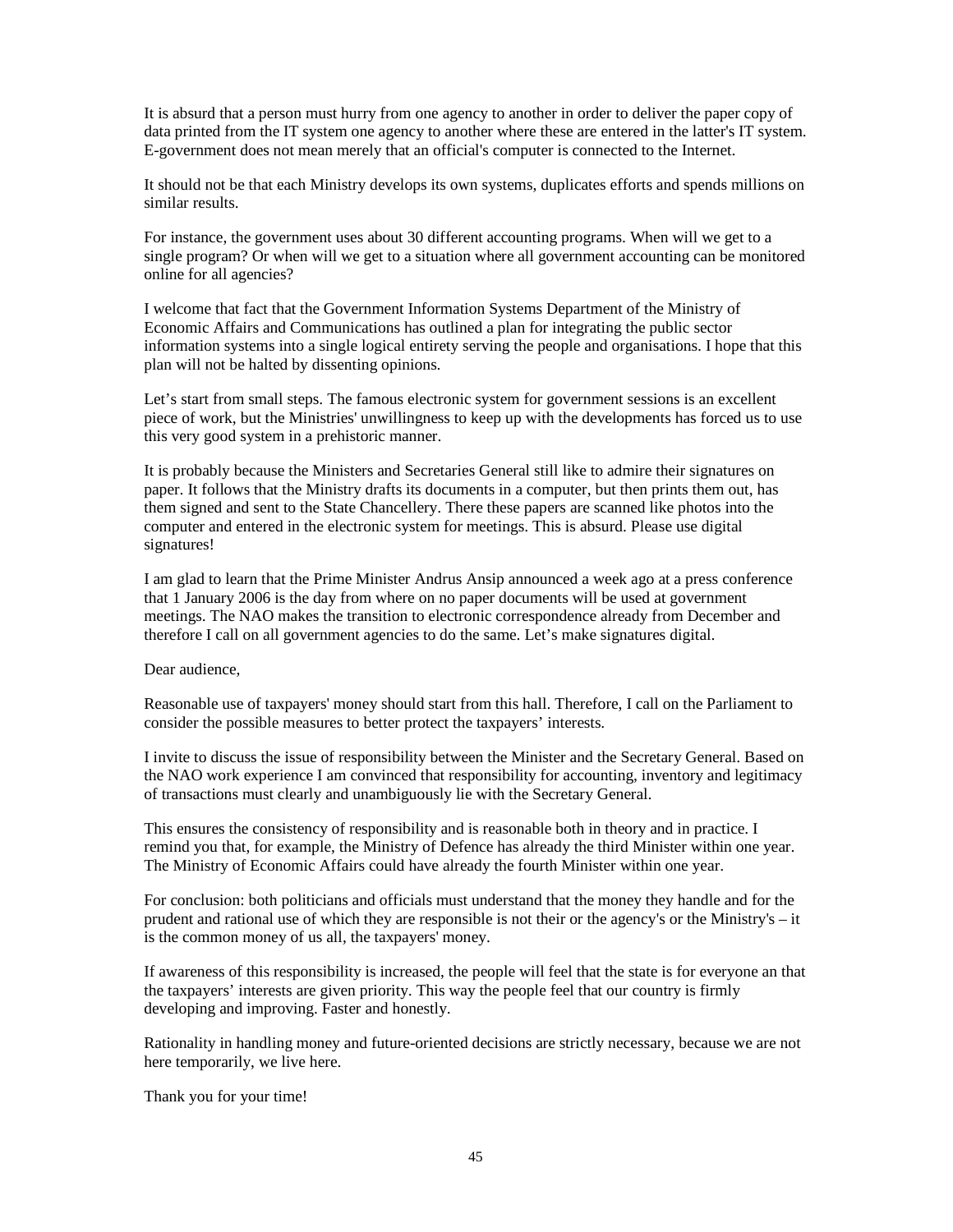## **3.2. Auditor General's replies to written questions concerning the rental contract made between the North Police Prefecture and AS Kalev in 2003 and the rental contract made between the South Police Prefecture and AS Tartu KEK in 2004**

#### **Reply to the written question of Andres Herkel, Member of Parliament**

Honourable Mrs. Ergma,

Andres Herkel, Member of Parliament addressed me under § 147 of the Parliament Rules of Procedure Act written questions cocnerning the rental contract made between the North Police Prefecture and AS Kalev in 2003 and the rental contract made between the South Police Prefecture and AS Tartu KEK in 2004. The questions read as follows:

#### **1. Were all legal requirements respected in entering into the above rental contracts?**

#### **2. How do you comment suspicions that the said rental contracts are disadvantageous for the state? Do you consider these contracts to be disadvantageous or advantageous for the state?**

#### **3. What are your suggestions to avoid further rental agreements that are unfavourable for the state?**

I am glad to find out that such an important issue like government real estate, including the management of office spaces, is of serious concern to the Members of Parliament. I have drawn attention to these problems in several years and noted in the overview of use and preservation of state assets in 2004 just presented to the Parliament that improvements come slowly. The government lacks a clear real estate policy, and therefore putting the transactions you mentioned in a general context and the related assessment is quite difficult.

In brief, the rental contracts case is as follows: On 28.01.2003, the Tallinn Police Prefecture and AS Kalev made a rental contract for business premises for a period of 20 years. According to the contract, the company leased to the Prefecture non-work and administrative rooms in a production facility located at Pärnu mnt 139 together with the parking land belonging thereto. The total area of leased rooms was 8,000 m2 and the rent amounted to EEK 150/m2 per month. The rent included management and maintenance of the building and keeping the premises clean. In addition, there was an obligation to pay for utilities (water, sewerage, electricity, heating, etc) on the basis of actual costs.

On 11.03.2003, AS Kalev entered into a contract of sale with right of repurchase under the law of obligations for selling a legal share of the registered immovable located at Pärnu mnt 139 to OÜ Raldon for EEK 87 million. Thereby, the buyer assumed the obligation to invest up to EEK 90 million in improving the new premises of the Tallinn Police Prefecture.

Under Government Order No. 620-k "Authorisation to enter into a contract" of 02.10.2003, the Police Board and OÜ Raldon made a new rental contract on 03.10.2003 setting out that the total rented area is 14,000 m2. The contract stipulates that the amount of rent is EEK 172/m2 per month during 01.01.2005-01.01.2008. From 01.01.2008 onwards, the rent may be increased annually on the basis of the consumer price index, but not more than 3 % per year. The rent includes the cost of furniture, real estate maintenance, utilities and the fee for parking lots on the premises. It is not possible to separate individual components. OÜ Raldon was to carry out the reconstruction work on its own account, according to an annex to the lease contract concluded with the Police Board beforehand. The contract also stipulates that if the rent contract will be terminated within the first 5 years, the tenant shall pay a contractual penalty equal to 5 years' rent less the total amount of rental payments settled by the tenant as of the day of withdrawing from the contract.

Under Government Order No. 529-k of 08.07.2004, the decision made on 03.10.2003 was amended and the Police Board was granted the authorisation to rent a further 2,000 m2 from OÜ Raldon at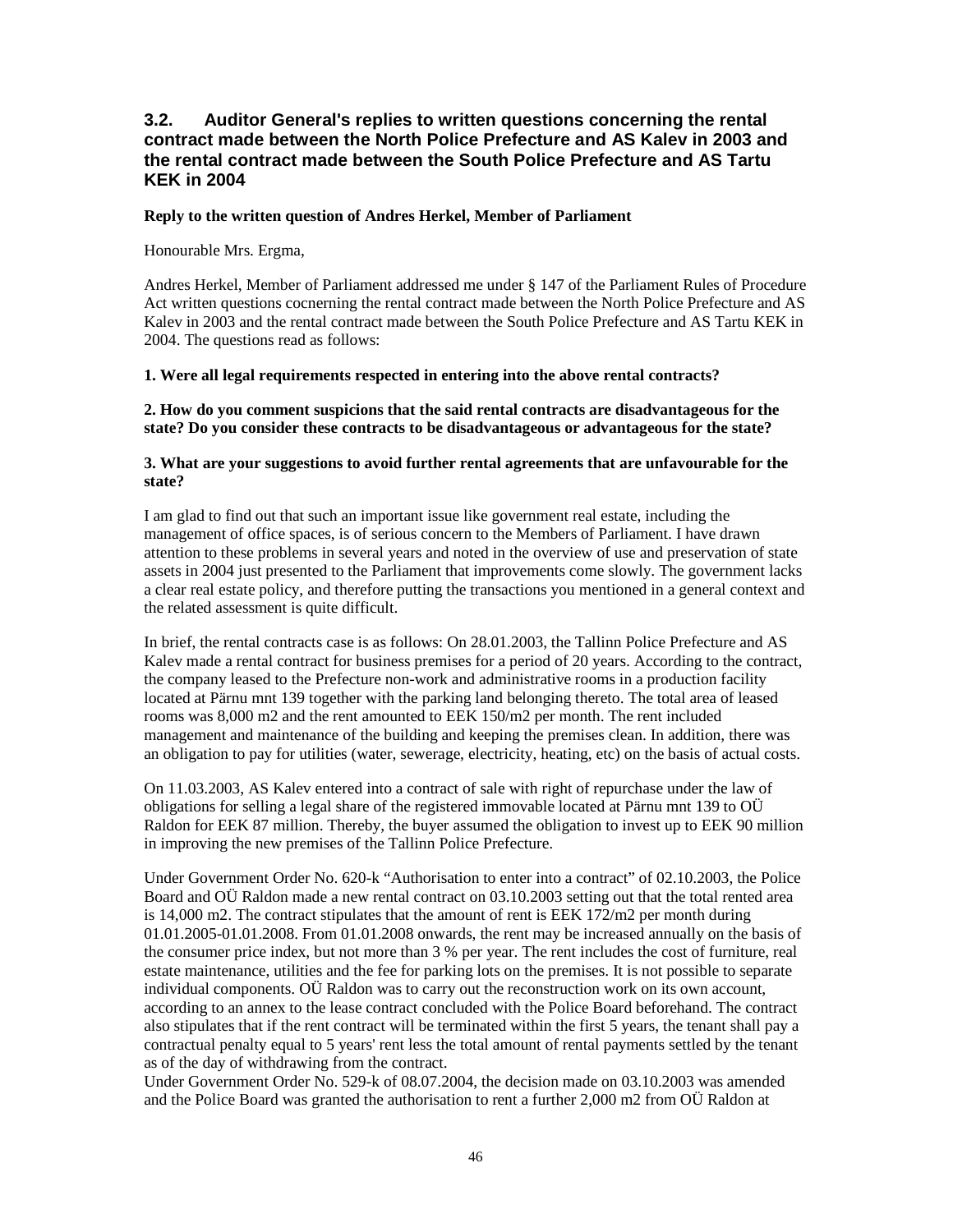Pärnu mnt 139. Government Order No. 530-k of the same date allowed the Border Guard Administration to rent 3,300 m2 from OÜ Raldon at Pärnu mnt 139 for 20 years. Both contracts were made under conditions similar to the previous ones and the rent was set at EEK 150/m2.

The other contract mentioned in your letter was signed under Government Order No. 847-k "Authorisation to enter into a contract" of 19.12.2003. The Police Board was granted authority to make a rental contract with AS Rondam for a period of 20 years for using a total area of 8,844 m2 in Tartu at Riia 132. The contract was concluded under conditions similar to those of the Police Board's earlier contract concerning Pärnu mnt 139 in Tallinn and the price per square metre was set at EEK 162.5 for the period 2005-2006. From 2007 onwards, the landlord can adjust it on the basis of the consumer price index, but not more than 3 %. The contractual price includes use of furniture and all real estate maintenance services, but excludes support and communication services.

I point out that at the time of granting authority to enter into the said contracts the Ministry of Finance submitted its dissenting opinion. The Ministry noted that a public procurement procedure or a competitive tender should have been announced to get better lease terms (although the Public Procurement Act does not expressly require it). It was also noted that the contract does not specify the support and communication services not included in the rent and that the contract should provide for the possibility of termination before the expiry of a 5-year period without contractual penalty. Nevertheless, the Cabinet of Ministers authorised the Police Board to sign the contract.

#### **In reply to your questions, I can say the following at the moment:**

**1.** Unfortunately, the 10 days granted for replying to the question is not enough to make an in-depth analysis and to draw conclusions as to whether the contracts were made in compliance with all laws and whether the said contracts are disadvantageous or favourable for the state. What needs to be analysed in more detail, are the events in 2003, including which other options were considered and why the decisions in favour of these contracts were made and whether the Government was forced to grant the authorisation to sign the contract for Pärnu mnt 139, because the previous contract already set out that obligation. Also, other alternatives available then must be analysed: services rendered by PLC Government Real Estate ("GRE") (or another company), construction of a new office building or renovation of the existing one. The deadline for reply is also too limited for determining the current potential rent price of these facilities on the free market and comparing it to the rent currently paid.

**2.** The rent price in the contract with OÜ Raldon includes, besides rent, the cost of furniture and fees for maintenance and utilities. Since these cannot be separated from the final amount, comparing only the rent price with the free market prices (market prices of EEK 140-180/m2 wihtout VAT and utilities, GRE offers ranging from EEK 60 to 180 per m2) can lead to the wrong result. The contract with AS Rondam does not allow determining the final cost burden of the Police Board. Price comparison and determining the possible market price requires a deeper analysis and involvement of real estate experts. Only after an in-depth analysis it is possible to give an opinion on whether the amounts to be paid in 20 years (a total of about EEK 1 billion) constitute the most economic way of management serving the taxpayers' interests as compared to the erection of a new building or renovation of the existing one.

**3.** Currently, there numerous examples of transactions where a company which owns the building assumes the renovation and maintenance obligation and leases it forward (or back) to the government at the market price. This is not a question of legitimacy of transactions but rather of whether the state should own the property itself or not. Should the government work in the same conditions as a prospering company? Is the government rich enough to pay market prices for its office spaces now and in the future? Is the average usable space of 5-38 m2 per government official reasonable in a situation where the private sector makes do with 5-17 m2?

These are questions that the government itself should answer. At the moment, basically all transactions are allowed and the public authorities' willingness to economise is not recognisable. For years, the Ministers of Finance have promised to develop office space standards, but there are still none.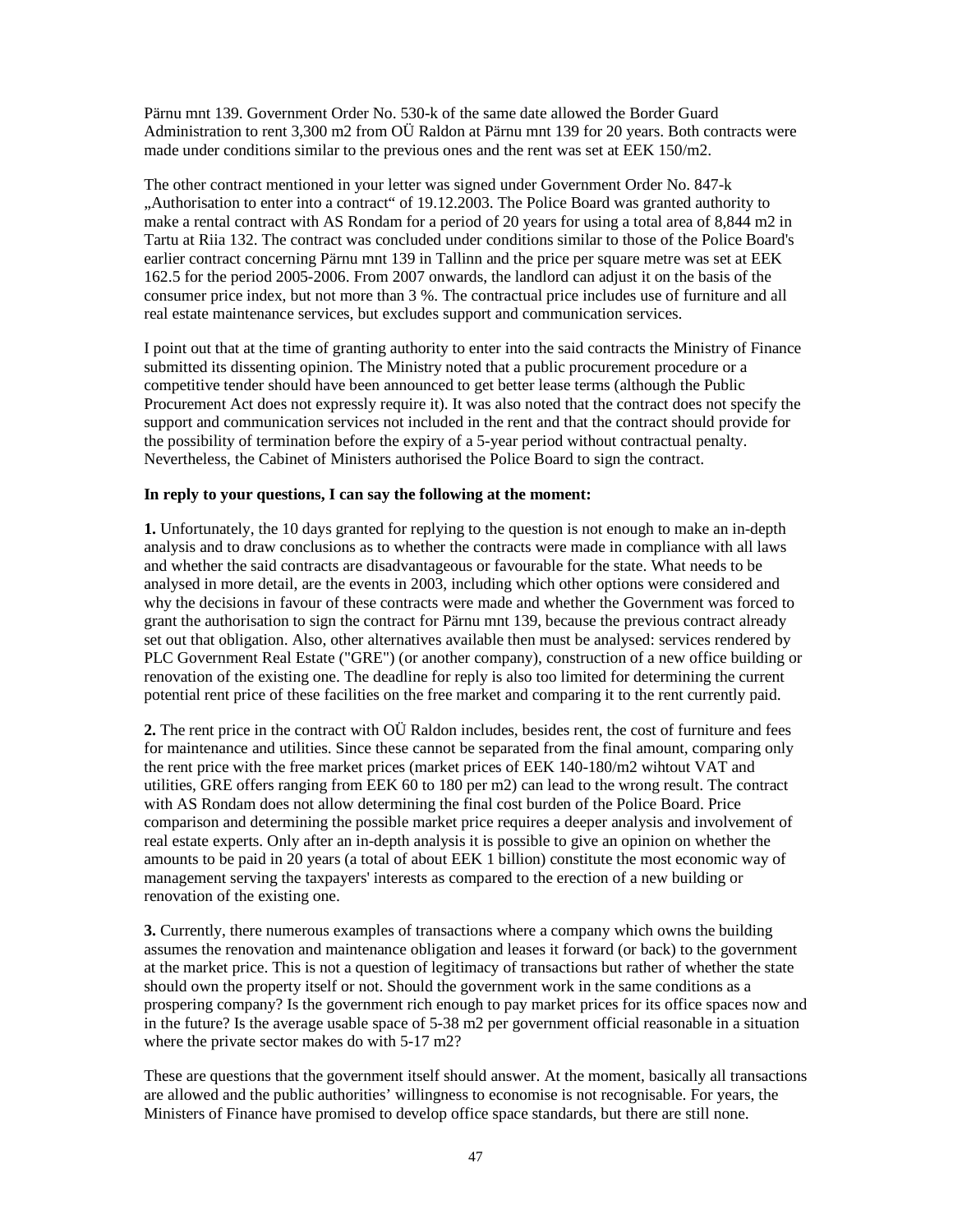Furthermore, I am worried about the new Government Property Act, which the Government intended to put into effect on 01.01.1006, but which it still hasn't even discussed. This means that a law of fundamental importance is not put into effect at the planned time.

I still maintain that the government must formalise the state's real estate policy. The state should own only the property that it needs to perform the functions of a state. Office spaces should be selected with regard to the principles of reasonableness and economy.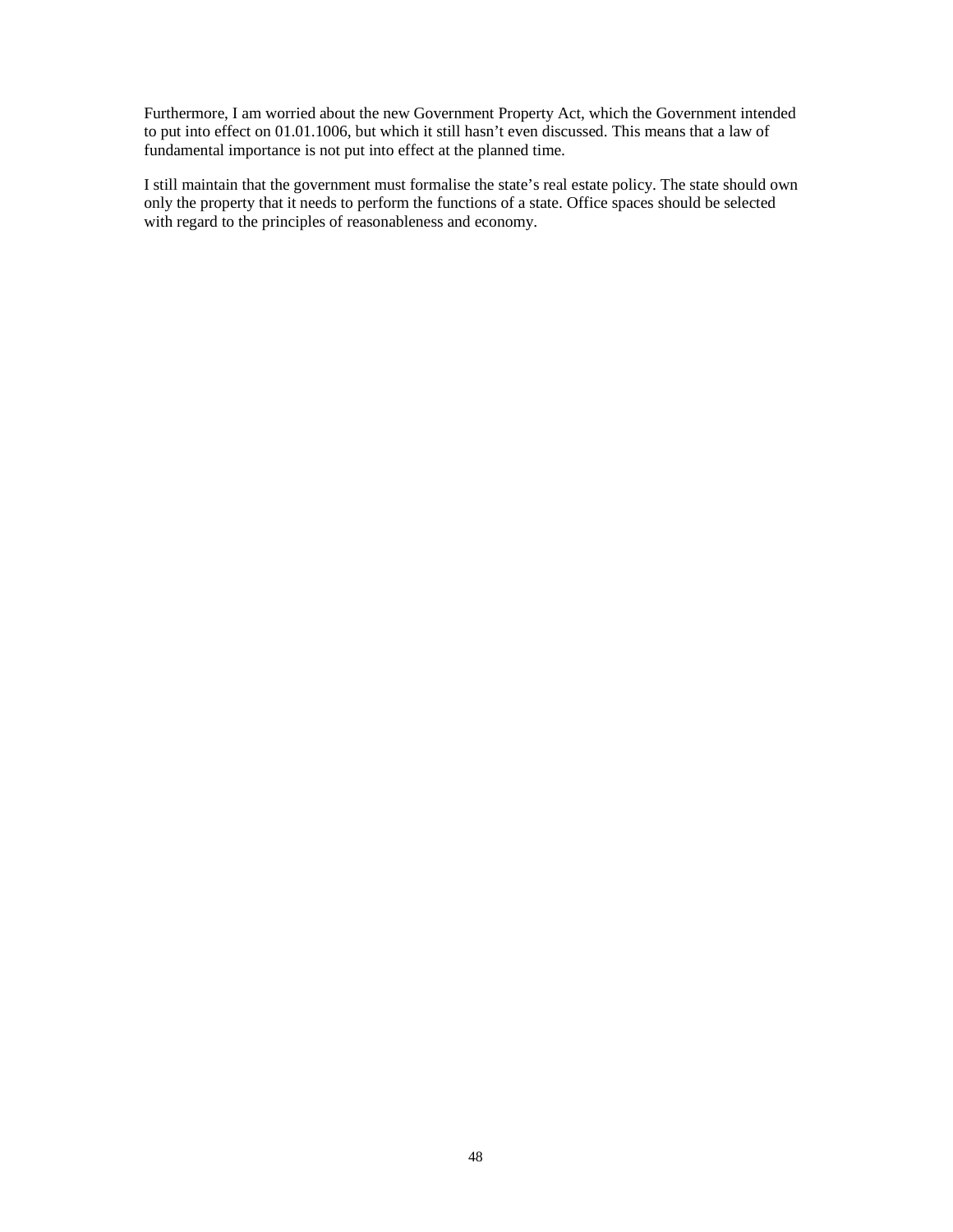## **3.3. Auditor General's reply to the inquiry from the members of the parliamentary faction of Isamaaliit pertaining to the so-called sugar penalty**

#### **In the Parliament, on 16 October 2005**

Honourable President of the Parliament, distinguished Members of Parliament,

On June 20, Parliament Members Andres Herkel, Mart Laar, Tõnis Lukas and Peeter Tulviste sent me an inquiry composed of four questions. The inquiry related to the NAO audit "Efforts of the public authorities of Estonia to avoid generation of surplus sugar stock by the time of acceding to the European Union". The NAO disclosed that audit report in the beginning of June and all Members of Parliament received this nearly 200-page material.

The audit was motivated by an inquiry addressed to the NAO by the Parliamentary Committee for State Budget Audit. In the light that inquiry, the purpose of the audit was to find out why the government failed to or didn't consider it expedient to take effective measures to avoid the generation of surplus sugar stocks and the potential costs it might cause.

Before answering the questions, I remind you that according to the current estimates Estonia should pay about EEK 1 billion for surplus stocks, where of EEK 700 million for sugar.

#### **1. The audit report demonstrates that the generation of surplus stock could not be avoided because of inadequate actions of the government. The report shows that the whole Cabinet of Ministers is at fault. Do you think whether it is possible to subject the Members of the Cabinet of Ministers to civil or criminal liability, in addition to political liability?**

Our audit did not try to answer the question whether in Estonia it is possible to subject politicians to civil or criminal liability in addition to political liability. Replying to this question, which is largely legal-theoretical, is not in Auditor General's competence.

**2. Paragraph 10 of the material conclusions of the audit report shows that the Ministry of Agriculture acknowledged the letter from the DG Agriculture of the European Commission drawing attention to the risk of generation of surplus sugar stock only during the NAO audit, although Estonia's Representation at the EU had received the letter in August 2003. Did the audit reveal who is responsible for the Ministry of Agriculture acknowledging with a considerable delay the letter from the DG Agriculture of the European Commission drawing attention to the risk of generation of surplus sugar stock?**

Firstly, which letter are you referring to? Since in many acceding countries the sugar stocks had started growing, the Director General of DG Agriculture and Rural Development of the European Commission, Jose Maria Silva Rodriguez drew the attention of acceding countries to the need to prevent the creation of stocks for speculation purposes and to make the businesses generating stocks aware of the fact that surplus stocks must be eliminated. The Director General's letter includes a subparagraph stating that the aim of communicating the information is to allow the authorities to prevent the generation of speculative stocks and inform the companies supplying sugar of the risks.

Since it was not a routine letter or memo, but a communication from the Head of the DG, the management of the Ministry of Agriculture should have been informed thereof. As far as we know, this letter didn't reach even the Ministry's heads of department.

According to the explanations given by the Head of Estonia's Permanent Representation at the EU, the letter was delivered to an employee of the Ministry of Agriculture who worked as an attaché at the representation and who should have notified the Ministry thereof. We were unable to ascertain whether the letter was forwarded to Estonia, and if so, where had it disappeared. According to the attaché's explanations he is not required to register the faxing of documents. However, the Rules of Procedure of the Ministry of Agriculture require that all faxes sent by the attaché must be registered,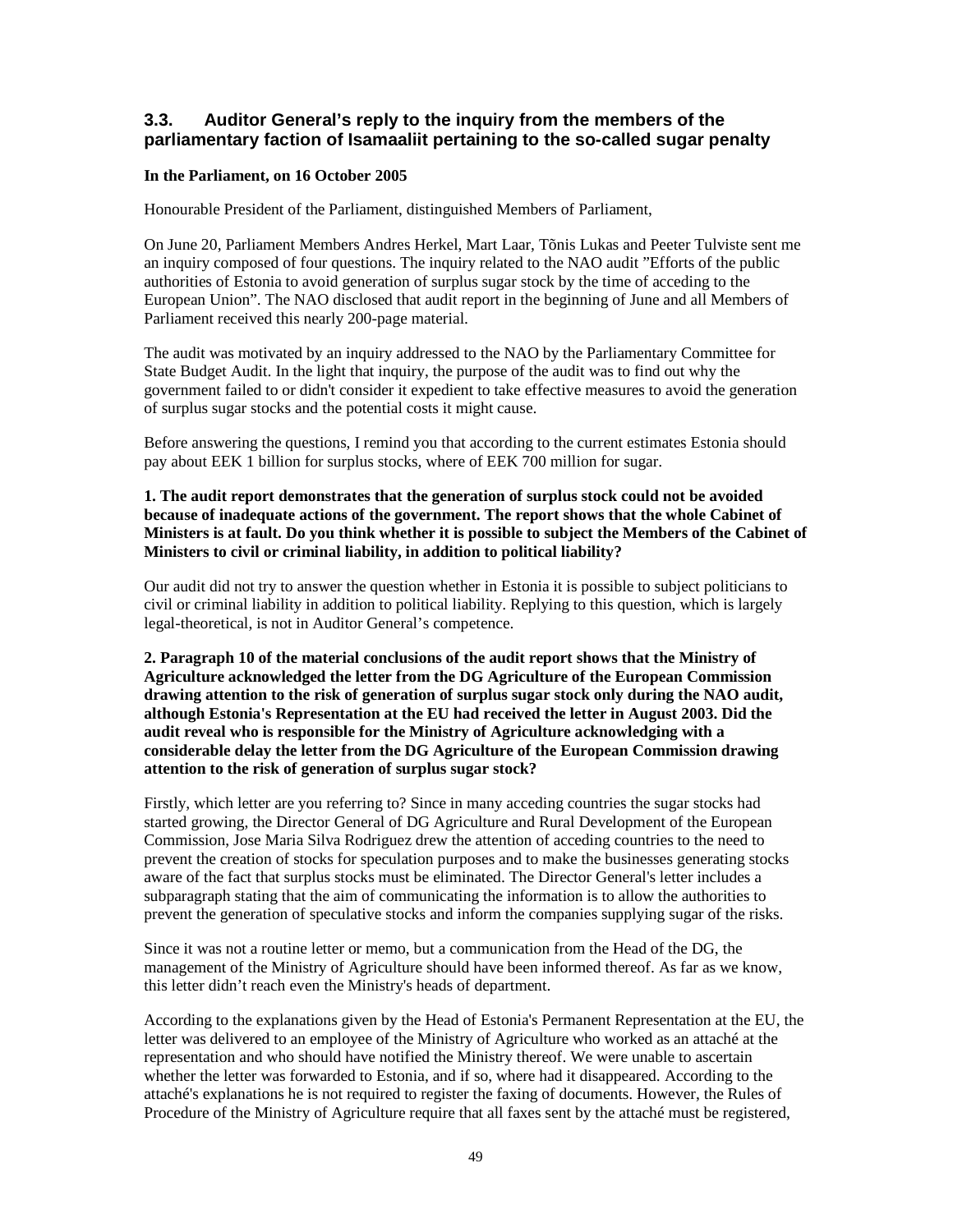but mostly it was not done. The Ministry's Secretary General explained that the faxes were not registered because at the material time - in summer 2003 - an enormous amount of papers arrived from Brussels!

Talking about the letter is necessary, because it points out material deficiencies in the procedural management of public authorities. The audit in question revealed similar shortcomings in a number of other cases.

#### **3. Paragraph 5 of the material conclusions of the audit report shows that the Surplus Stock Charge Act could have been adopted earlier. Did the audit ascertain the authorities or persons whose actions (or omissions) caused the Surplus Stock Charge Act to be prepared and enacted too late?**

I repeat our position in this issue.

Both the then Minister of Finance and the then Prime Minister have argued that the draft of this Act couldn't have been submitted to the Parliament any earlier. But it could have been!

The European Commission had laid down the criteria for declaring stocks as surplus and charging for such stocks already in the beginning of November 2003. The fundamentals of that Regulation were known to our officials several months before its adoption. If the government coalition had been unanimous, the draft of the Act necessary for the implementation of that Regulation could have been submitted to the Parliament already in 2003, and in case of willingness to do so the Act could have been adopted in January 2004. The Act would have established the necessary clarity as to stocks.

The Commission's so-called Sugar Regulation of January 2004 supplemented the Commission Regulation of November 2003 nothing more than the possibility to withdraw sugar stocks from the market, i.e. it did not create new restrictions for the businesses. If we had already had the Surplus Stock Charge Act, only a few changes should have been made to it following the adoption of the Commission's Sugar Regulation of January.

Dear audience,

You probably ask why the draft Act reached the Parliament only in February 2004? This is because the government reached a consensus on its necessity only on January 29, 2004. From October up to the said date the Ministry of Finance and the Ministry of Agriculture wrangled with each other, because neither wanted to assume responsibility for that issue.

The Minister of Agriculture explained the European Commission's requirements to the government and highlighted the provision in the Commission Regulation that the state must subject the businesses' surplus stocks to tax. Until mid-January 2004, the Minister of Finance was of the opinion that it must not be done.

This means that the Minister of Finance delayed the necessary decision. However, the Minister of Finance could not have in any way prevented the Minister of Agriculture from drafting and submitting to the government for discussion the legislative draft necessary for implementing the Commission Regulation. The Minister of Agriculture did not do that. And whether the Prime Minister would have put this issue on the agenda against the Finance Minister's will is yet another aspect.

Therefore, to sum it up, my reply to this question is as follows: the legislative draft was delayed largely because the Minister of Finance did not accept the proposals of the Minister of Agriculture and the latter did not present these to the other Cabinet Ministers convincingly and specifically enough, meaning that he did not submit a draft Act.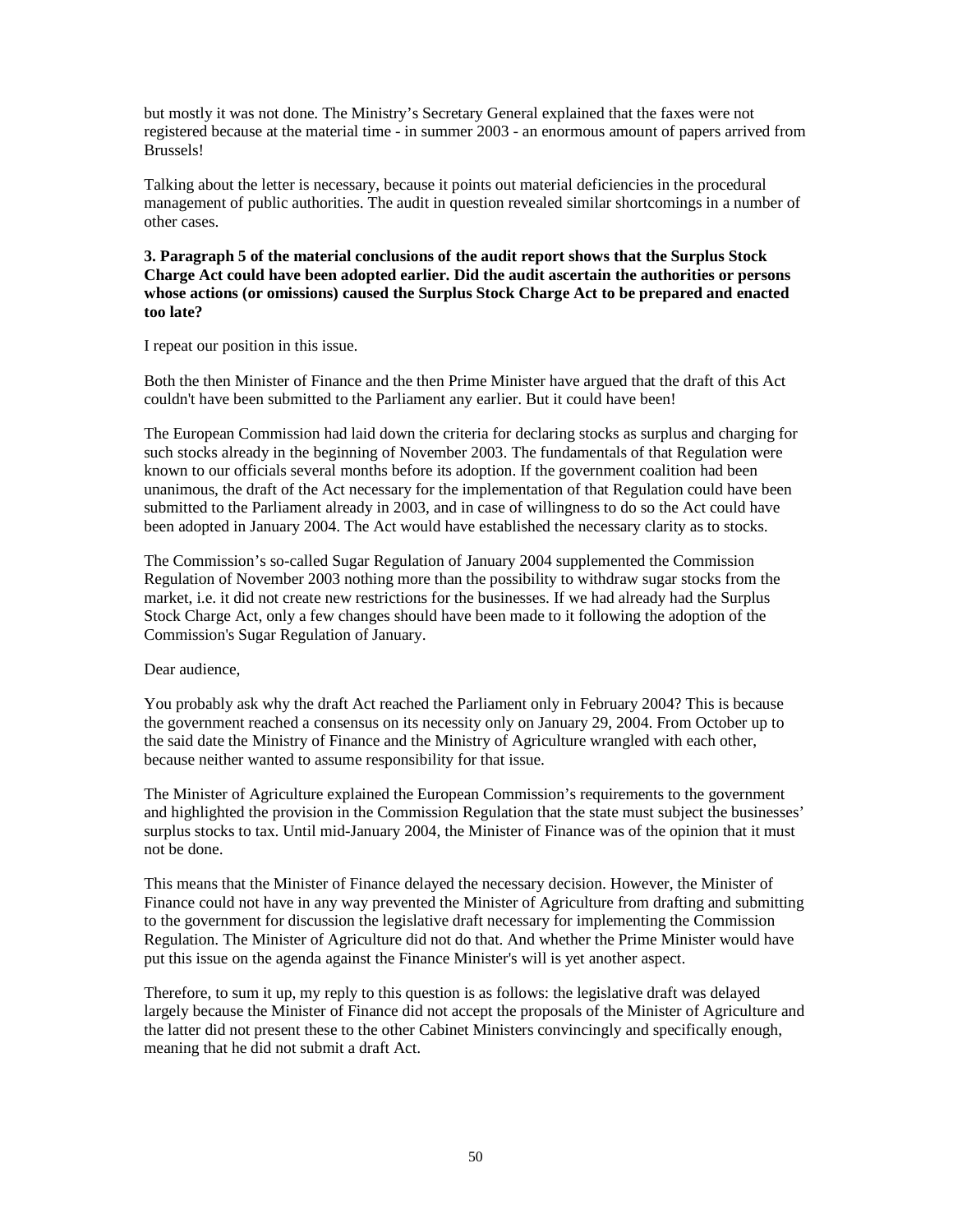#### **4. The Parliament adopted the Surplus Stock Charge Act on April 22, 2004 and it entered into force on May 1 of the same year. Do you think that adopting that Act in such form was in accordance with the Constitution?**

First of all, a small correction: the Parliament adopted the Act on April 7, on April 22 the President proclaimed it.

The legislation's compatibility with the Constitution is judged by the Chancellor of Justice, this is not in the NAO's competence. I forwarded this question to the Chancellor of Justice and on August 11 I received a written response.

The Chancellor of Justice replied that in 2004 he processed three petitions challenging different provisions of the Surplus Stock Charge Act. All these petitions concerned, among other things, the compatibility of that Act with the principle of legitimate expectation. In his replies to the petitioners, the Chancellor of Justice does not mention that the Act would be in conflict with the Constitution or other legislation.

These replies were forwarded to me accompanied with a note that the opinions of the Chancellor of Justice remain unchanged.

Thank you for your time!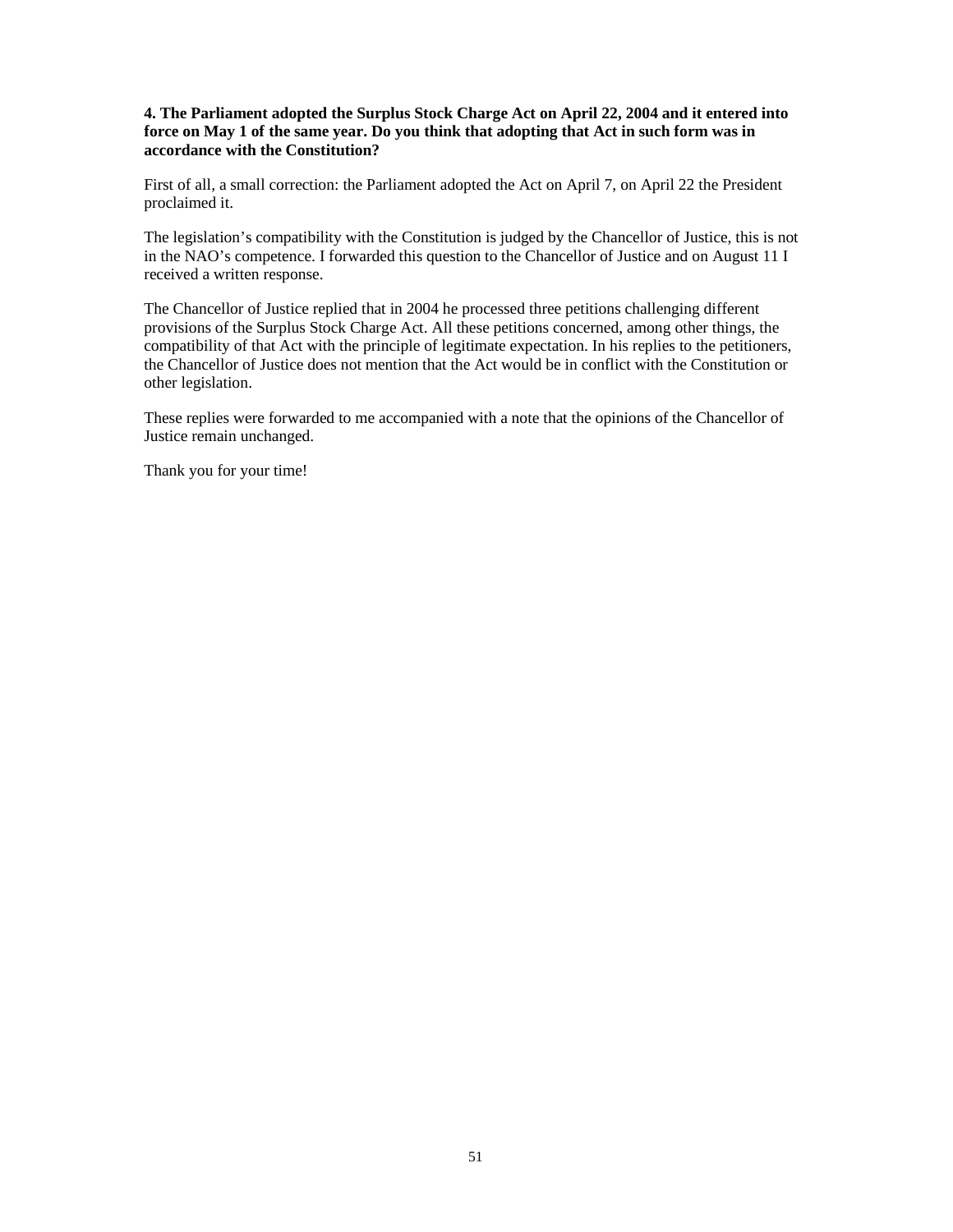## **3.4. Auditor General's reply to an inquiry of 29.09.2005 from Parliament Member Peeter Kreitzberg**

#### **In the Parliament, on 14 November 2005**

Honourable Chairman, distinguished inquirer, dear Members of Parliament,

On September 29, Peeter Kreitzberg, a Member of Parliament addressed to me a written question and an inquiry concerning the lease of premises to the Tallinn Police Prefecture, the Police Board and the South Police Prefecture in 2003. We replied to the written question on October 14 this year and today I respond to the inquiry.

To this end, the NAO analysed the rental contracts mentioned by the inquirer and collected information on the economic analysis and negotiations preceding their conclusion. The chronology of events alone consumed almost 50 pages.

It has to be noted that a considerable part of analysis and debates, if any, on the justification of renting rooms has not been recorded in writing

In the daily newspaper Postimees of 26 October 2005, the Minister of Internal Affairs argued that his Ministry has repeatedly analysed the terms and conditions of contracts concluded for renting about 20,000 m2 for the Police Board, the Border Guard Administration and the North Police Prefecture, and has found these to be representative of the market situation and favourable for the state.

The NAO requested the Ministry of Internal Affairs to produce the said analyses. The reply was that these analyses have been conducted in oral form.

The arguments are said to be listed in explanatory memoranda. The said memoranda are, however, of general nature and contain no substantive analysis.

Therefore, the information on the economic justification of renting premises is fragmented, consisting mostly of the memories, explanations and letters of the parties involved.

Dear Members of Parliament, the non-transparency of the process inevitably arises suspicion that the decision to rent the rooms was not made in public interests and that the taxpayers' money has not been used economically.

#### **1. Do you find it reasonable not to apply public procurement procedures for such costly and long-term rental contracts?**

If the lessee had announced a public tender, it would have considerably eliminated the current doubts and formally precluded the possibility that the decision to lease is harmful for the state or unduly favours a certain company.

However, being familiar with the practice, it has to be admitted that the announcement of public tender or competitive bidding is not always enough to find the economically most viable solution. It would have been advisable to announce a public tender for leasing rooms for the police, but it would not have precluded the need for written economic analysis.

If we want to assure the public that at the material time the option chosen from the ones available to the state is the optimal one:

- the agency's need for space;
- different alternatives: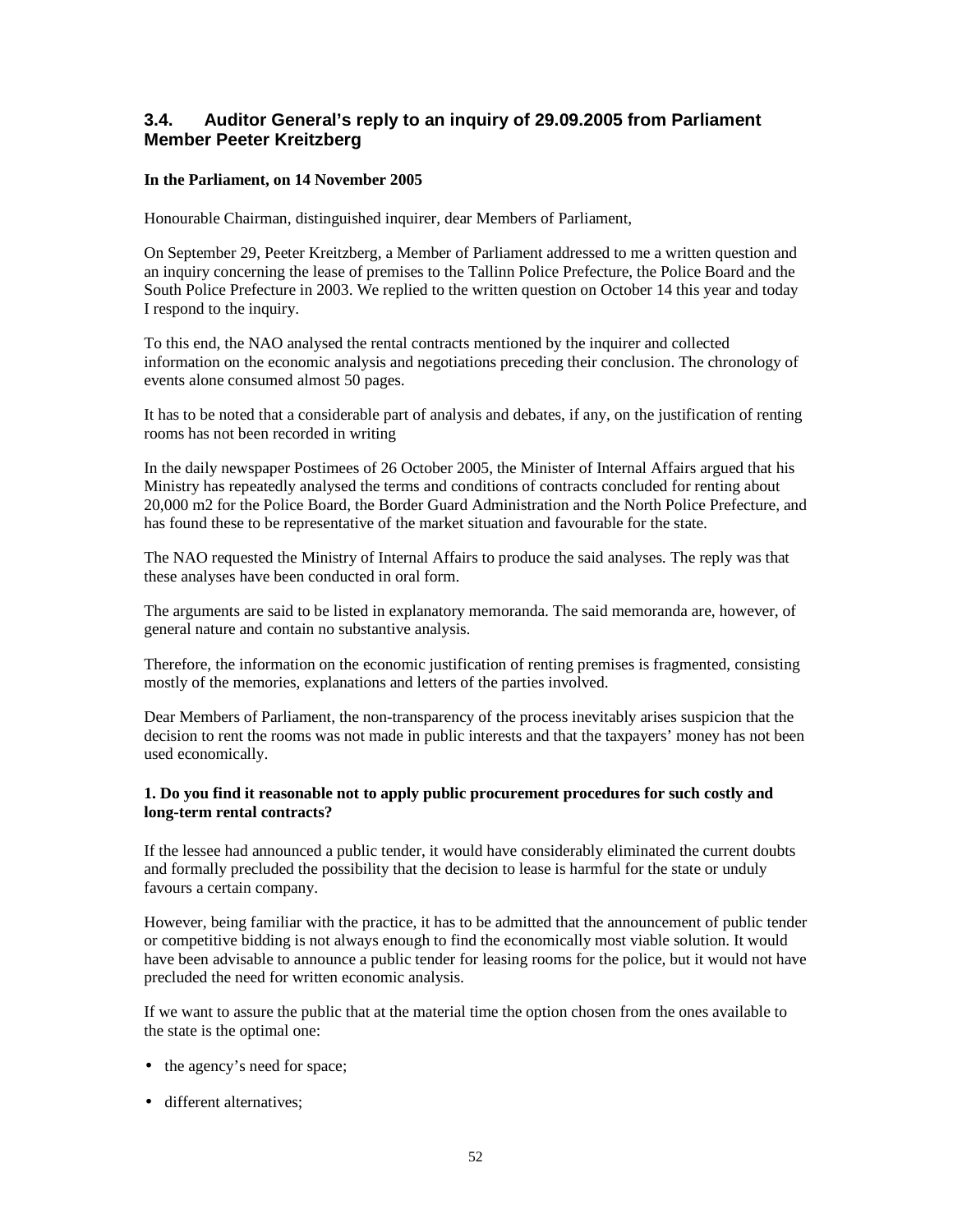- the criteria for choosing among the alternatives; and
- the justification of the choice made must be in writing.

In the wider context, damage has already been cased by suspicions arising from non-transparent procedures, because the public's confidence in the state has been compromised.

#### 2. Has the state suffered from financial losses because of entering into the said rental contracts?

In plain language, financial loss has been created if the agency's effective space need has been satisfied by choosing from the available options the one which is not the most economical.

Firstly, let's go over the simple and logical framework of the economic justification analysis in the light of the issues concerned.

For starters, it must be analysed, in a form allowing reproduction, whether it is necessary to relocate the agency and how urgent is this need. Next, the space need must be determined: how much and which space the agency needs.

When comparing the alternatives for satisfying the space need, the first logical solution would be using a state-owned building.

If the state does not have a suitable facility, the next options can be considered.

Of course, it is in principle possible to construct a new, custom-made building by means of state budget resources. Assessment of the total cost of this solution must take account of the planning, design, furnishing, equipping, maintenance and other expenses. A variation of the same alternative is to build it yourself by means of a loan. In this case, the costs must include loan interests. The third option is to build or renovate a suitable facility with the help of Government Real Estate PLC ("GRE"). In this case, GRE remains the owner of the building, unlike for the above alternatives. Not given the other conditions, the further end of the cost-benefit scale accommodates the option of renting a building from the private sector.

Before opting for this alternative which is most expensive for the state, at lease theoretically, the use of above alternatives, which are less expensive for the state, should be precluded on acceptable grounds.

The option of leasing from a company has been used for acquiring almost 20,000 m2 of space for the Police Board, the Border Guard Administration and the North Police Prefecture and almost 8,600 m2 for the South Police Prefecture.

Now, let's put the known facts in the above-described framework of analysis.

#### **Firstly, Tallinn**

In summer 2002, the provisional space scheme of the common complex of buildings for the Tallinn Police Prefecture, the Harju Police Prefecture and the Police Board was drafted on the basis of the Police Board's activity plan for 2002. It stated the need for 10,385 m2 of space. The complex was to be erected at Rahumäe tee 6. The space scheme was forwarded to GRE for an estimate of the cost of the complex, the rental price and the potential timetable of design and construction. The GRE has not given an official reply to this address by the police.

Now, we'll look into determining the possibilities of renting buildings.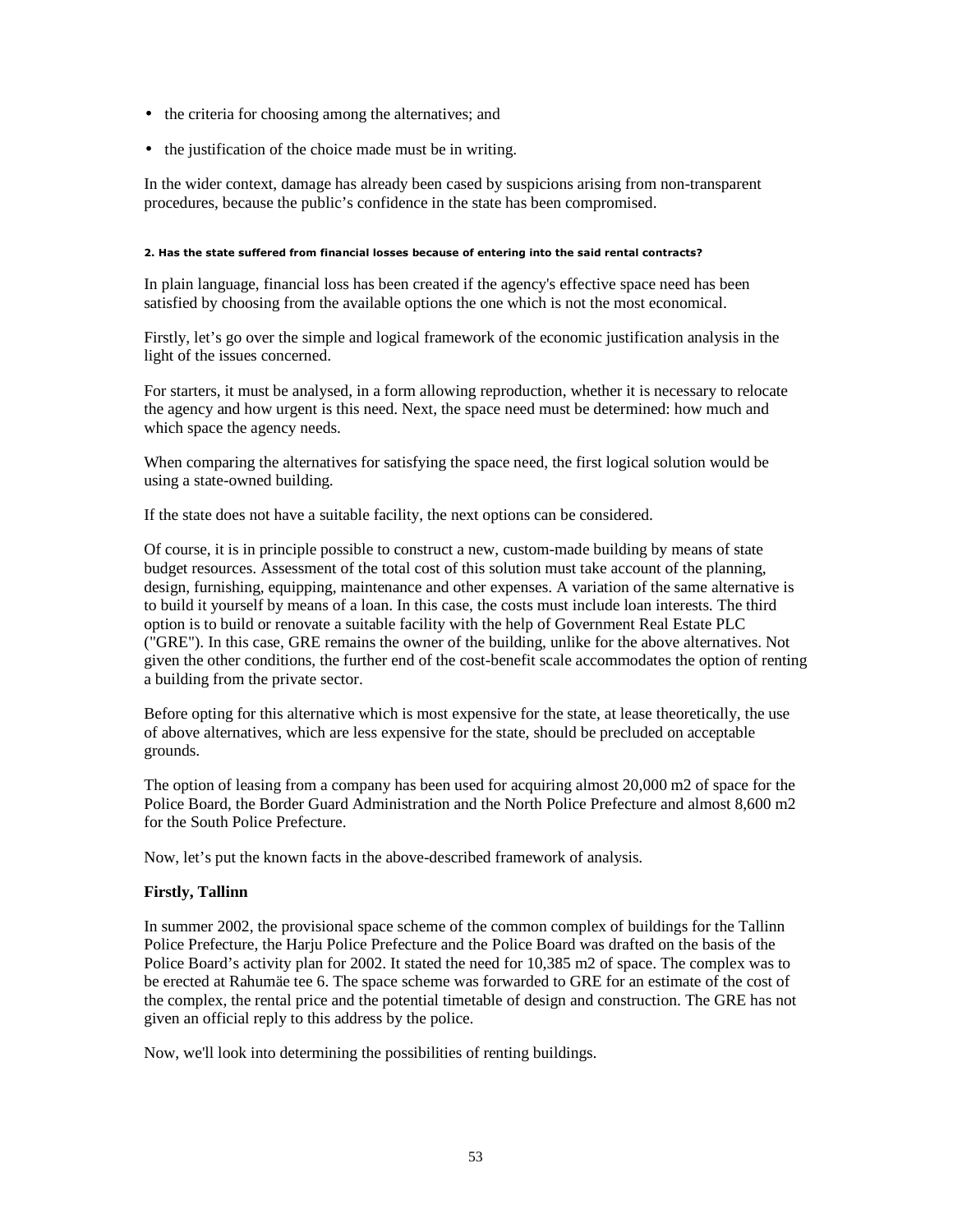In Tallinn, on October 3, 2003, Robert Antropov, representative of the Police Board and Mati Tusovi, representative of OÜ Raldon signed a rental contract for leasing 14,000 m2 of space for the Police Board and the North Police Prefecture at Pärnu mnt 139.

This contract was supplemented on 8 July 2004 by an annex to the rental contract of the Police Board signed by the same persons in order to lease additional 2,000 m2 for the Police Board and the North Police Prefecture at Pärnu mnt 139. The NAO compared these contracts with the imputed price level offered by GRE and commissioned expert assessments from OÜ Uus Maa Kinnisvarakonsultandid and OÜ Ober-Haus Hindamisteenused and to determine the fair rate of rent for the facility and from OÜ Uus Maa Tartu büroo for the buildings in Tartu.

Here, I point out that the price level offered by GRE is imputed on non-comparative basis.

On 24 September 2003, GRE sent its offer on the basis of the space scheme delivered by the Ministry of Internal Affairs in August of the same year. Back then, it concerned 5,615 m2 of space. In GRE's offer the rent was EEK 75/m2 plus maintenance charges, cost of furniture and VAT. When including the said costs to the rental price to make the price comparable as to components with the rent charged by OÜ Raldon, the rent would have been EEK 147.5/m2. GRE's offer would have excluded utilities, which in OÜ Raldon's offer are included in the rental price. Therefore, GRE's offer would have been equal to that of Raldon's, if not more expensive.

On 25 September 2003, i.e. one day after receiving the offer from GRE, the Cabinet of Ministers discussed the draft Government Order "Authorisation to enter into a rental contract with OÜ Raldon". In the rental contract submitted to the Cabinet, the rental price was EEK 157/m2. The rental price includes VAT, cost of furniture and all activities related to real estate maintenance, but not support and communication services which are payable by the lessee on the basis of direct contracts between the service providers and the lessee. The rental price includes utilities.

On 2 October 2003, the Cabinet of Ministers authorised the Police Board to enter into a rental contract for a total space of 14,000 m2 for a period of 20 years on the following conditions:

- from  $01.10.2003$  to  $31.12.2004$ , the rental price will be EEK  $157/m2$ ;
- from 2005 to 01.01.2008, the rental price will be EEK  $172/m2$ ;
- from 01.01.2009, the landlord may increase the rent once a year on January 1 on the basis of the changes in the national consumer price index published by the Statistical Office of Estonia, but not more than 3 % per year.

The rental contract was signed under the conditions set out in the Government Order.

On 8 July 2004, the government authorised the Police Board to rent a further 2,000 m2 at Pärnu mnt 139. The government accepted that:

- from 1 July 2004 to 31 December 2008, the rental price will be EEK 150/m2;
- from 01.01.2009, the landlord may increase the rent once a year on January 1 on the basis of the changes in the national consumer price index published by the Statistical Office of Estonia, but not more than 3 % per year.

The Government Order does not reflect the contractual condition that in connection with the additional investments to be made by the landlord the state is required to pay the rent for all the rented spaces in the said building for at least 11 years.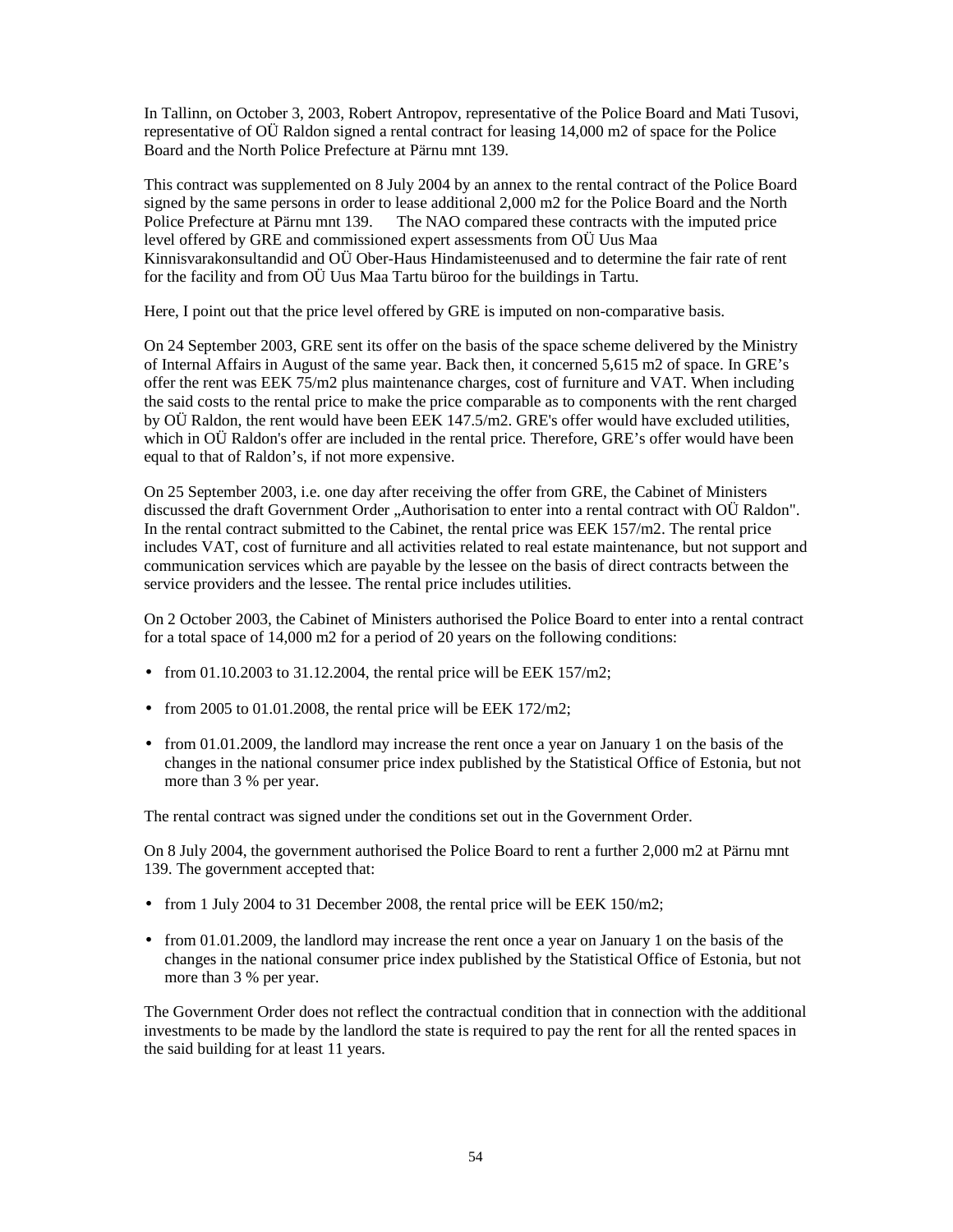The above comparison shows that the rental price in the contract made with OÜ Raldon is rather favourable for the state. However, it should be kept in mind that the entire building was leased for a long period and this benefits the landlord as well.

Honourable Chairman, as I undestand, my time is up. I apologise to the Members of Parliament and the inquirers, because the list of facts is very long and I wanted to bring it to you as precisely as possible so as to avoid any possibility of two-minded opinions.

Thank you for your time!

#### Due to elapsing of the time provided for replying to the inquiry, the following part of the reply was not presented:

Annually, OÜ Raldon must be paid EEK 32.7 million for the rooms rented in Tallinn to the North Police Prefecture and the Police Board.

According to the real estate experts, the net rental price of the office building at Pärnu mnt 139 ranges from EEK 120 to 140/m2. VAT and furnishing, utility and real estate management and maintenance costs will be added to the price. The current rent is EEK 172/m2 per month.

The NAO asked the real estate experts to estimate the potential cost of constructing a new administrative building for the police in Tallinn (given the space need of 16,000 m2). The experts believe that currently the construction cost of this building would be EEK 210-250 million. The costs of acquiring a plot would have to be added. The experts find that in 2003 the construction cost would have been EEK 176.6 million

#### **Contracts in Tartu**

On 21 January 2004 in Tartu, Robert Antropov, representative of the Police Board and Kersti Seli, representative of AS Rondam signed a rental contract for leasing 8,200 m2 of space at Riia mnt 132 in Tartu to the South Police Prefecture. This contract was modified on 2 August 2005 by increasing the rental space to 8,574 m2.

In July 2003, the Tartu Police Prefecture sent letters to OÜ Uus Maa Kinnisvarakonsultandid and OÜ Fantico, and GRE requesting information on the availability of potential rental spaces suitable for the police. The letters set out the benchmark data established by the police.

On 19 August 2003, the then Director General of the Police Board, Robert Antropov set up a committee for renting, to meet public service needs, a suitable complex of buildings in the City of Tartu for the South-Estonian Police Prefecture to be established. The committee's functions included:

- to evaluate the offers for rental spaces submitted on the basis of benchmark data established by the Tartu Police Prefecture and to determine the best offer;
- to conduct negotiations with the successful tenderer and to prepare the drafts of the rental contract to be made with the successful tenderer and of the financing application.

The committee examined nearly all submitted offers. The premises were inspected, the space inventory drawings and the plans of plots were examined. Having reference to:

- the location requirements this means accessibility by car and public transport, distance from detention house, connection routes for operational vehicles with regard to different city districts, the electronic and technical communication possibilities;
- the criteria for functional suitability of premises the amount of effective space, office space, parking area for 250 vehicles, car repair complex, auxiliary rooms;
- the time factor given the fact the new premises are needed as from the beginning of 2004;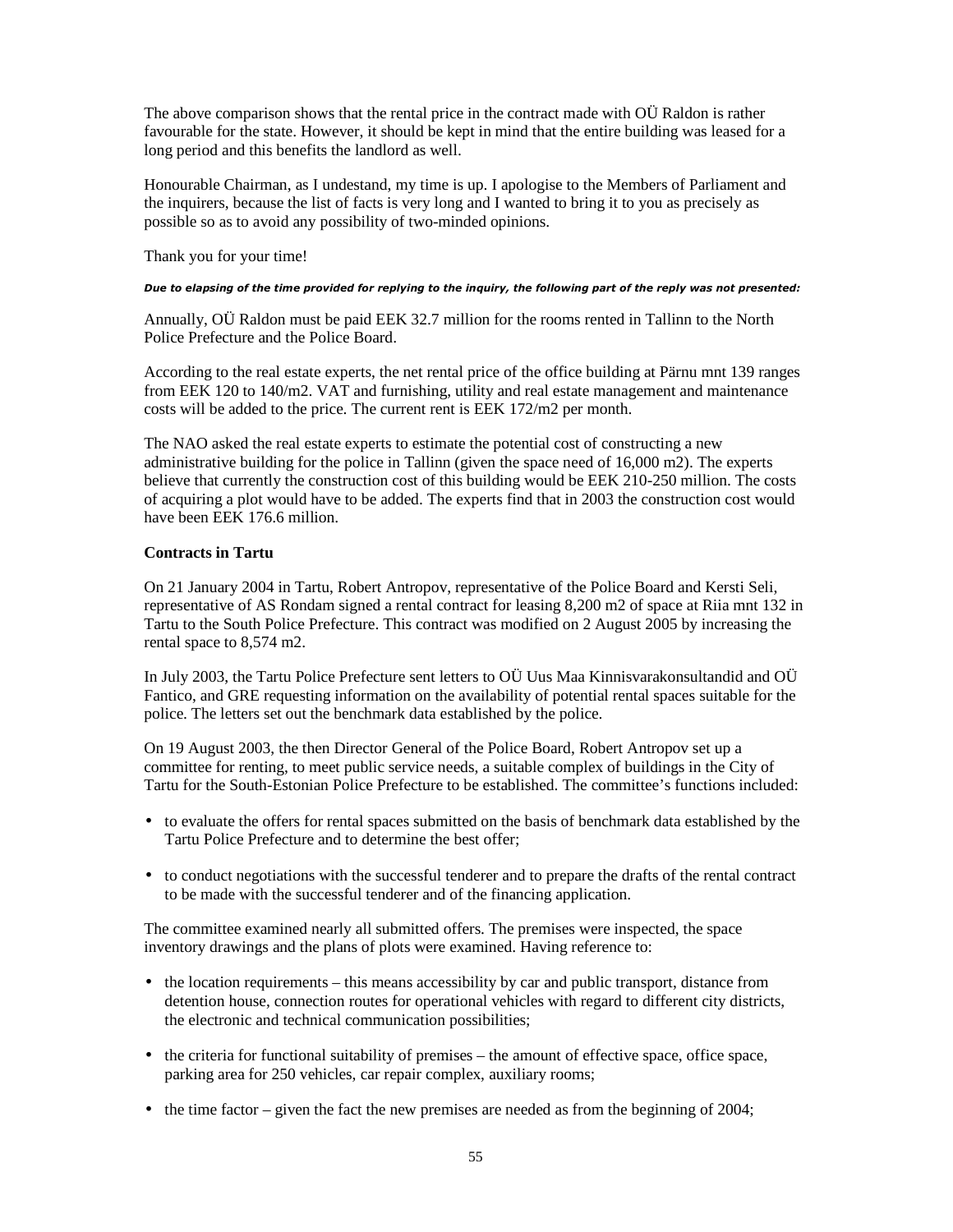the committee found that the most suitable object for opening negotiations is the property at Riia mnt 136 offered by the real estate agency Uus Maa.

On 27 October 2003, GRE delivered its offer on the basis of revised need for rental space of the South Police Prefecture notified by Robert Antropov on October 3 of the same year. The offered rate of rent was EEK 166.38/m2. The rate offered by AS Rondam was EEK 162.5, including the gym and shooting range equipment. Thus, Rondam's offer was more favourable than GRE's. The real estate experts find that the net rent for such office building ranges from EEK 90 to 120/m2. VAT, utilities, furniture and real estate management and maintenance would be added to the net rent. Annually, EEK 16.1 million is to be paid as rent.

The experts think that currently the cost of erecting in Tartu a new police building with a space of 8,800 m2 ranges from EEK 95 to 105 million, depending on the quality of finishing. At the prices of July 2003, the cost would have been EEK 80 million.

There are some other details related to leasing premises for the South Police Prefecture in Tartu. In connection with moving to the new building, the South Police Prefecture cancelled prematurely the contract for renting rooms in Tartu, Raekoja plats 9. The landlord, OÜ Fantico filed an application to the court to declare the termination of the contract unlawful. The Tartu County Court satisfied OÜ Fantico's action in part. The County Court upheld the nullity of the exceptional notice of cancellation of the rental contract made between OÜ Fantico and the South Police Prefecture on 9 April 2000 and the validity of the rental contract, and dismissed OÜ Fantico's action against the South Police Prefecture to require the latter to comply with the contract. A month ago, the Tartu Circuit Court dismissed the appeal and upheld the judgment of the Tartu County Court.

Due to moving to the new administrative building, the former office buildings of the South Police Prefecture which are still state-owned are standing empty - Vanemuise 64 and Tiigi 67. Their heating and maintenance and electricity causes expenses to the state.

Under Government Order or 19 December 2003 the Police Board was authorised to enter into a rental contract for 20 years for using a total space of 8,844 m2 at Riia mnt 132 in Tartu on the following conditions:

1) from 1 May 2004 to 31 December 2004, the rent per square metre is EEK 145 per month;

2) from 1 January 2005 to 31 December 2005, the rent per square metre is EEK 162.50 per month;

3) the rental contract may provide for the right to adjust the rental price from 1 January 2007 once a year on the basis of changes in the consumer price index published by the Statistical Office of Estonia, but not more than 3 % per year.

#### For conclusion

I reiterate the fact that the government's real estate policy allows transactions harmful for the state, but the lack of a long-term real estate program forces the agencies to find solutions on their own in some cases. It is very hard to believe that there were no other options besides renting. However, it is difficult to determine afterwards whether there were other available options.

#### 3. Do the described examples provide the public with assurance that the public sector funds are used legitimately and efficiently?

The public could be giver assurance that the state budget means have been used purposefully and economically, if leasing or constructing buildings for public authorities would be preceded by a documented analysis of economic justification. The NAO workplan for 2006 includes an audit which analyses in-depth the reasonableness of renting buildings and which will provide a framework for future assessment of the justification of decisions. In the future, the same framework could help the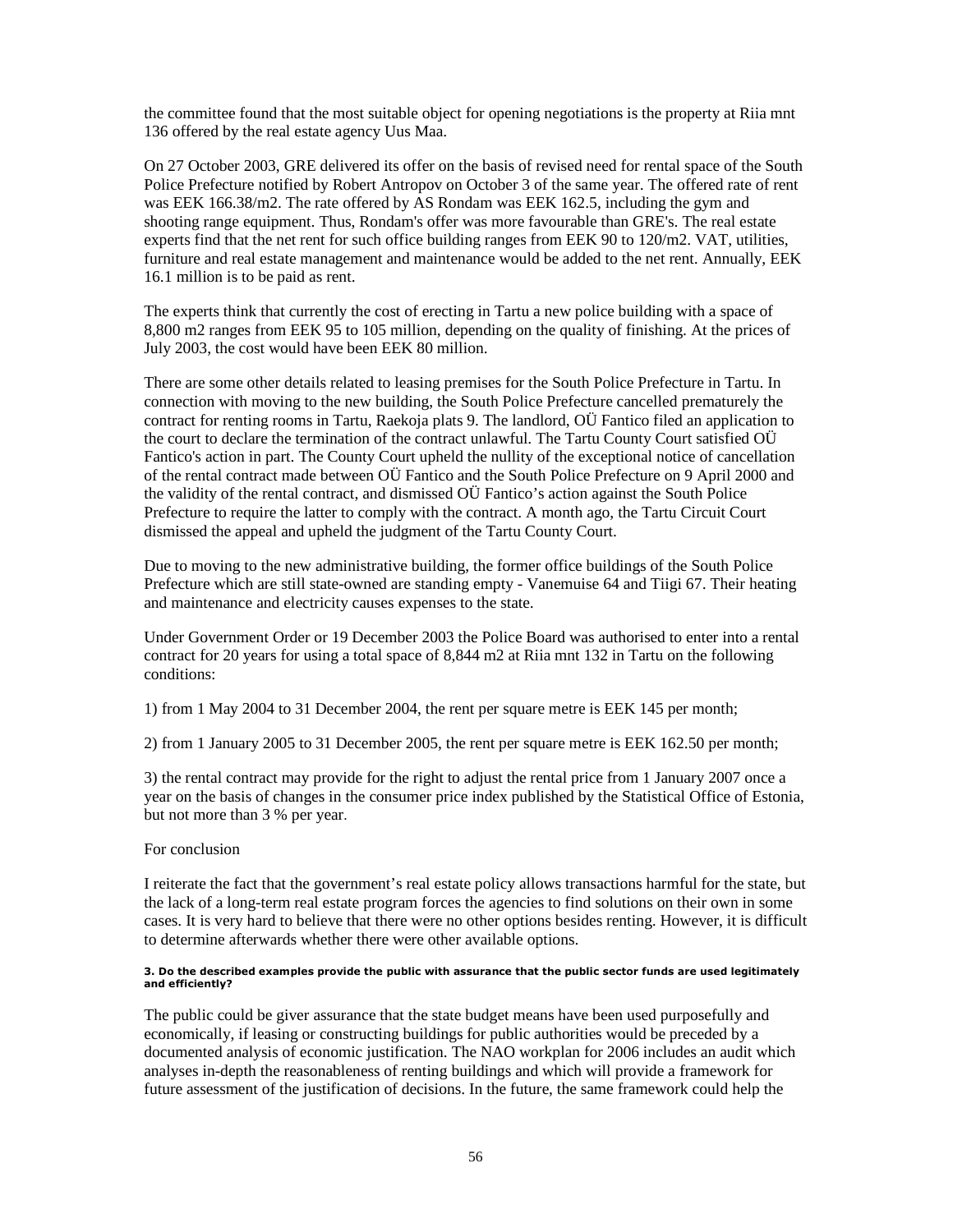contracting authorities to avoid misuse or decisions that seem like misuse. The verifiability of decisions and the control mechanisms could provide the public with the desired assurance.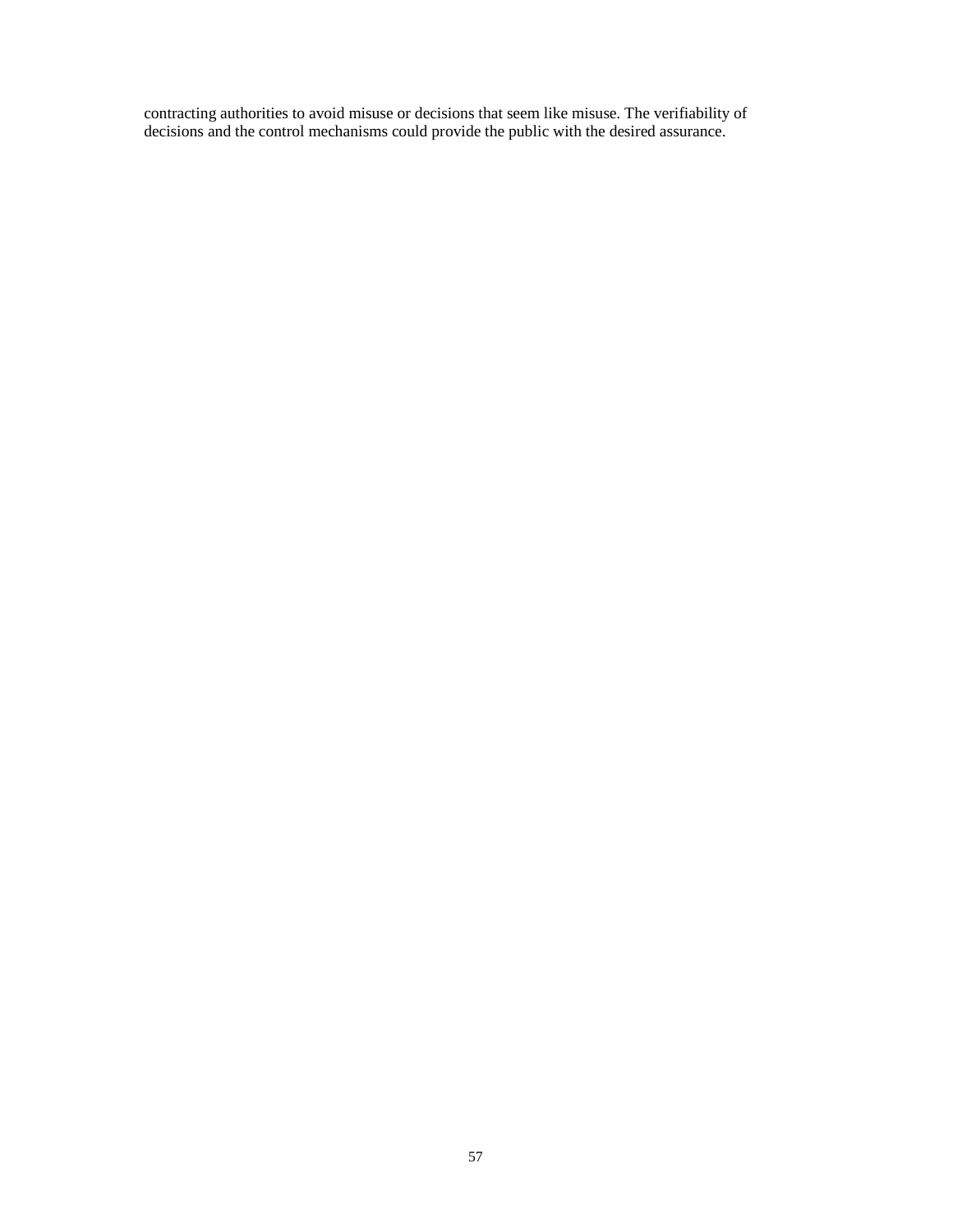## 4. Opinion on the NAO internal control system

As the Auditor General, I find that the NAO internal control system is efficient, i.e. the system is effectively operational, conforms to the rules of procedure, and ensures the agency's legitimate and economic performance and the protection of resources.

The NAO internal control system includes structure, management attitudes, applicable procedures and other measures providing reasonable assurance that:

- the Office's operations are legitimate;
- the Office's assets are protected from damage resulting from wasting, unintended use, fraud, incompetent management, etc;
- the Office conducts its business economically, efficiently and effectively, and ensures high quality of services;
- the management and financial information reflecting the Office's business is reliable, accurate and timely.

The NAO has established statutory and internal rules of procedure which are respected and monitored as to compliance. The separation of duties has been ensured in the performance of the Office's functions and in the documentation and authorisation of transactions, and supervision is exercised.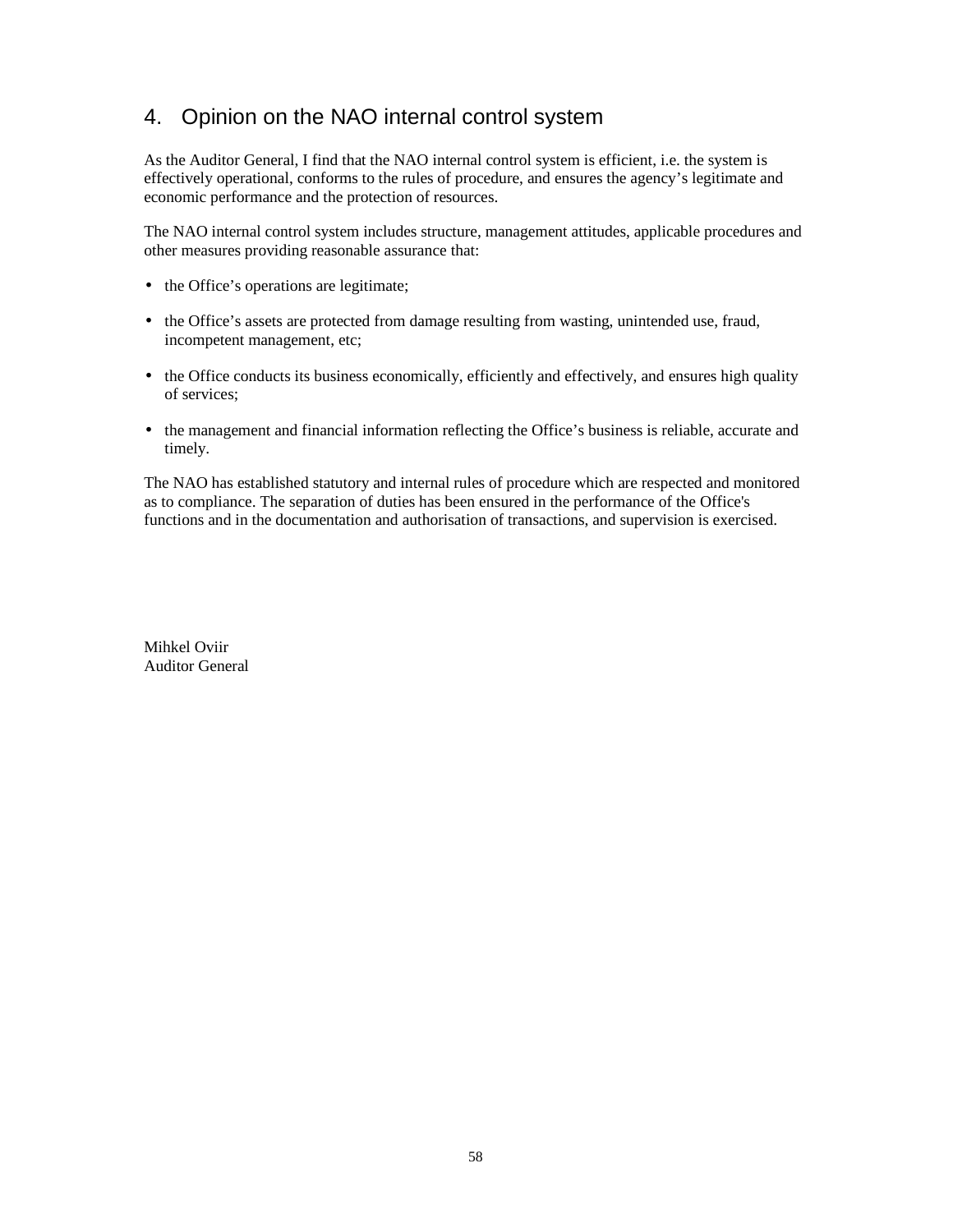# 5. Signatures to the annual report

The NAO annual report for the financial year that ended on 31.12.2005 consists of the management report and annual accounts.

The management report and the annual accounts have been drafted by the executive management of the NAO. The Auditor General and the Director have examined the annual report.

Mihkel Oviir Auditor General

Tõnis Saar Director of National Audit Office

31.05.2006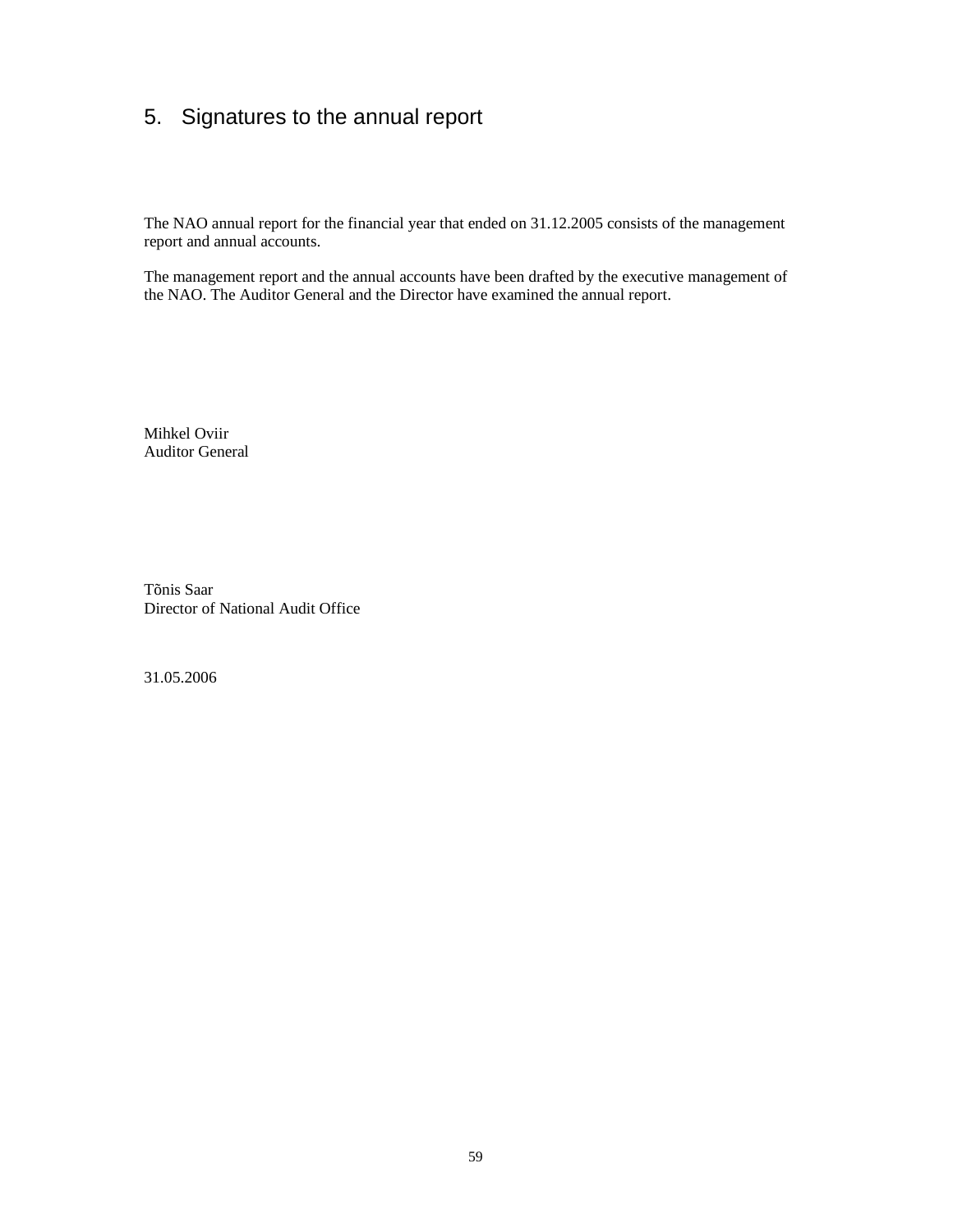# 6. Auditor's report